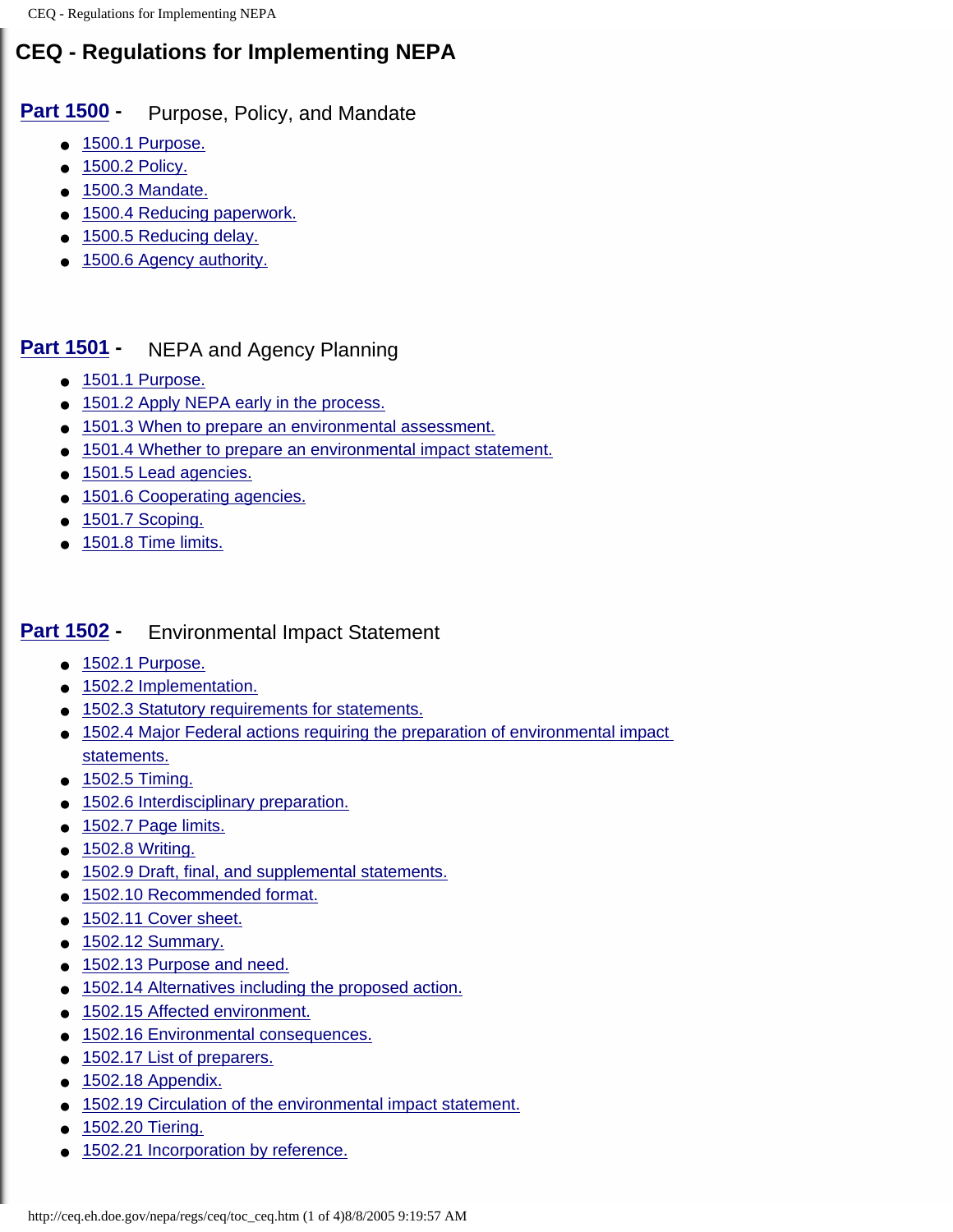CEQ - Regulations for Implementing NEPA

- [1502.22 Incomplete or unavailable information.](#page-29-1)
- [1502.23 Cost-benefit analysis.](#page-30-0)
- [1502.24 Methodology and scientific accuracy.](#page-31-0)
- [1502.25 Environmental review and consultation requirements.](#page-31-1)

## **[Part 1503](#page-32-0) -** Commenting

- 1503.1 Inviting comments.
- 1503.2 Duty to comment.
- 1503.3 Specificity of comments.
- 1503.4 Response to comments.

## **[Part 1504](#page-36-0) -** Predecision Referrals to the Council of Proposed Federal Actions Determined to be Environmentally Unsatisfactory

- [1504.1 Purpose.](#page-36-1)
- [1504.2 Criteria for referral.](#page-36-2)
- [1504.3 Procedure for referrals and response.](#page-37-0)

### **[Part 1505](#page-40-0) -** NEPA and Agency Decisionmaking

- 1505.1 Agency decisionmaking procedures.
- 1505.2 Record of decision in cases requiring environmental impact statements.
- 1505.3 Implementing the decision.

## **[Part 1506](#page-43-0) -** Other Requirements of NEPA

- 1506.1 Limitations on actions during NEPA process.
- 1506.2 Elimination of duplication with State and local procedures.
- 1506.3 Adoption.
- 1506.4 Combining documents.
- 1506.5 Agency responsibility.
- 1506.6 Public involvement.
- 1506.7 Further guidance.
- 1506.8 Proposals for legislation.
- 1506.9 Filing requirements.
- 1506.10 Timing of agency action.
- 1506.11 Emergencies.
- 1506.12 Effective date.

**[Part 1507](#page-53-0) -** Agency Compliance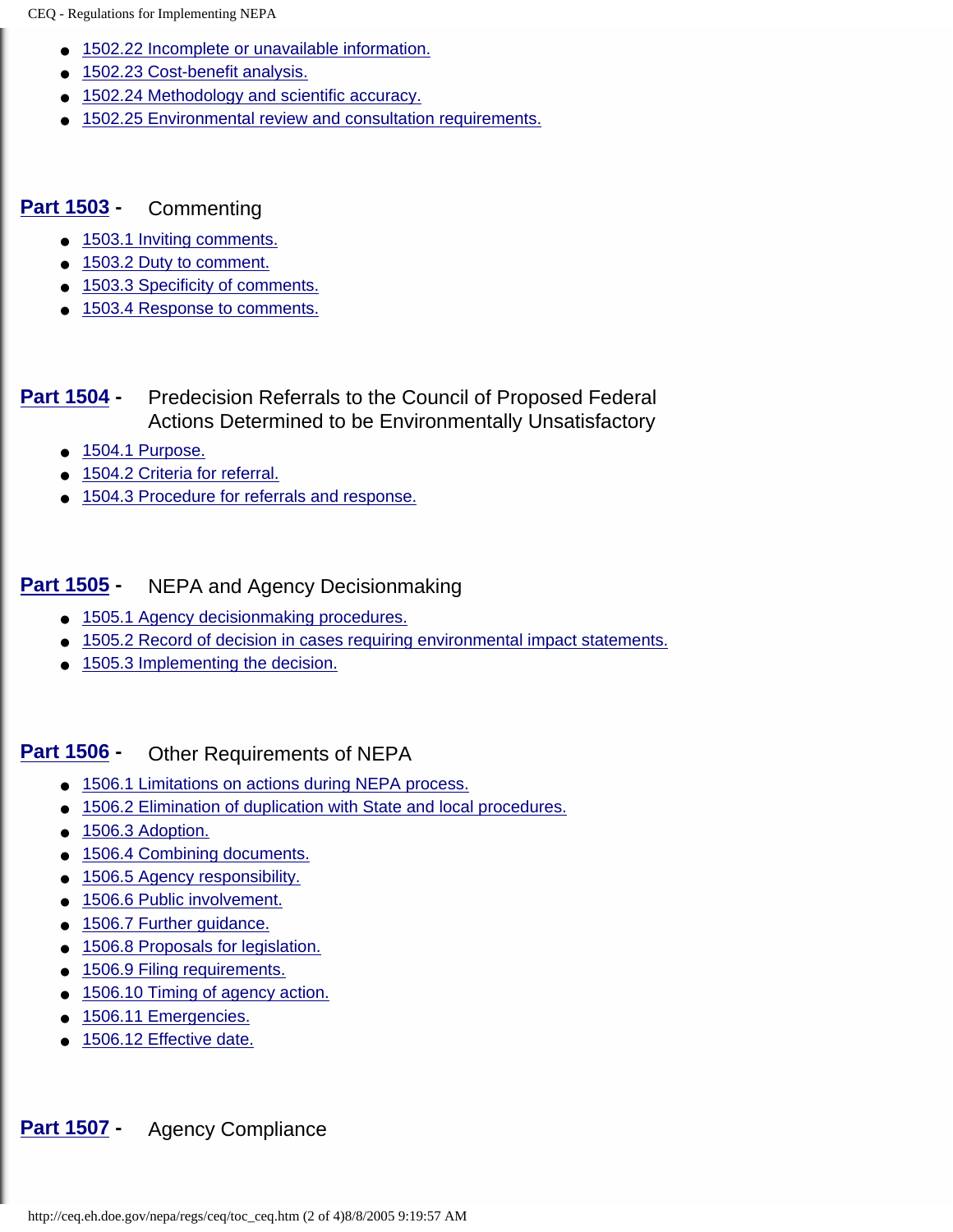- 1507.1 Compliance.
- 1507.2 Agency capability to comply.
- 1507.3 Agency procedures.

### **[Part 1508](#page-56-0)** - Terminology and Index

- 1508.1 Terminology.
- 1508.2 Act.
- 1508.3 Affecting.
- 1508.4 Categorical exclusion.
- 1508.5 Cooperating agency.
- **1508.6 Council.**
- 1508.7 Cumulative impact.
- 1508.8 Effects.
- 1508.9 Environmental assessment.
- 1508.10 Environmental document.
- 1508.11 Environmental impact statement.
- 1508.12 Federal agency.
- 1508.13 Finding of no significant impact.
- 1508.14 Human environment.
- 1508.15 Jurisdiction by law.
- 1508.16 Lead agency.
- 1508.17 Legislation.
- 1508.18 Major Federal action.
- 1508.19 Matter.
- 1508.20 Mitigation.
- 1508.21 NEPA process.
- 1508.22 Notice of intent.
- 1508.23 Proposal.
- 1508.24 Referring agency.
- 1508.25 Scope.
- 1508.26 Special expertise.
- 1508.27 Significantly.
- **1508.28 Tiering.**

**Appendices** NEPA Implementation Procedures; Appendices I, II, and III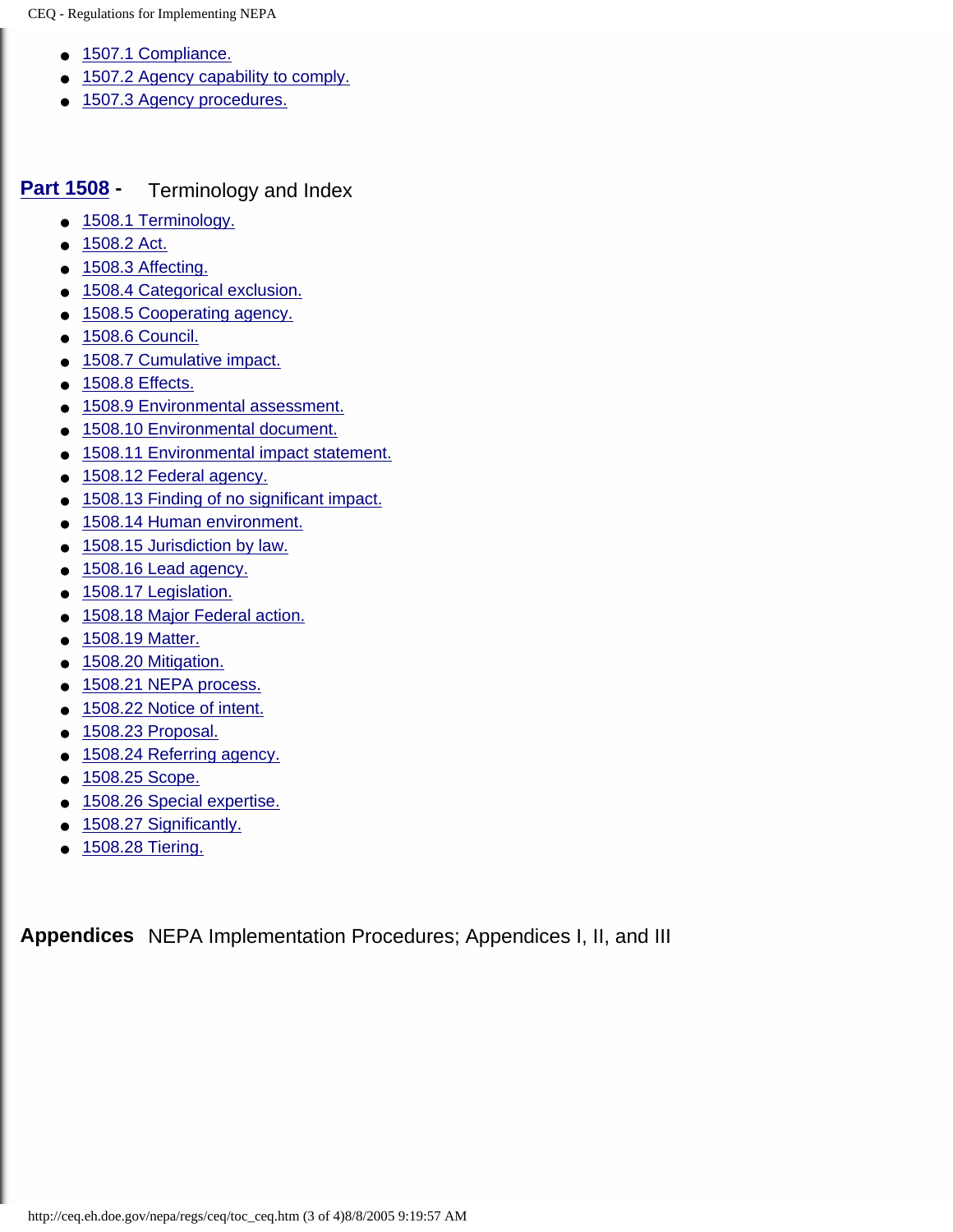CEQ - Regulations for Implementing NEPA

(49 Fed. Reg. 49750, December 21, 1984) **Note:** Particular contacts may in some instances be outdated.

- Appendix I Federal and Federal-State Agency National Environmental Policy Act **[Contacts](http://ceq.eh.doe.gov/nepa/regs/ceq/iii-7app1.pdf)**
- Appendix II - [Federal and Federal-State Agencies with Jurisdiction by Law or](http://ceq.eh.doe.gov/nepa/regs/ceq/iii-7app2.pdf) [Special Expertise on Environmental Quality Issues](http://ceq.eh.doe.gov/nepa/regs/ceq/iii-7app2.pdf)
- Appendix III - [Federal and Federal-State Agency Offices for Receiving and](http://ceq.eh.doe.gov/nepa/regs/ceq/iii-7app3.pdf) [Commenting on Other Agencies' Environmental Documents](http://ceq.eh.doe.gov/nepa/regs/ceq/iii-7app3.pdf)



*To submit questions and comments about CEQ NEPAnet, please use the [NEPAnet Feedback System](http://ceq.eh.doe.gov/nepa/feedback/feedback.cfm).*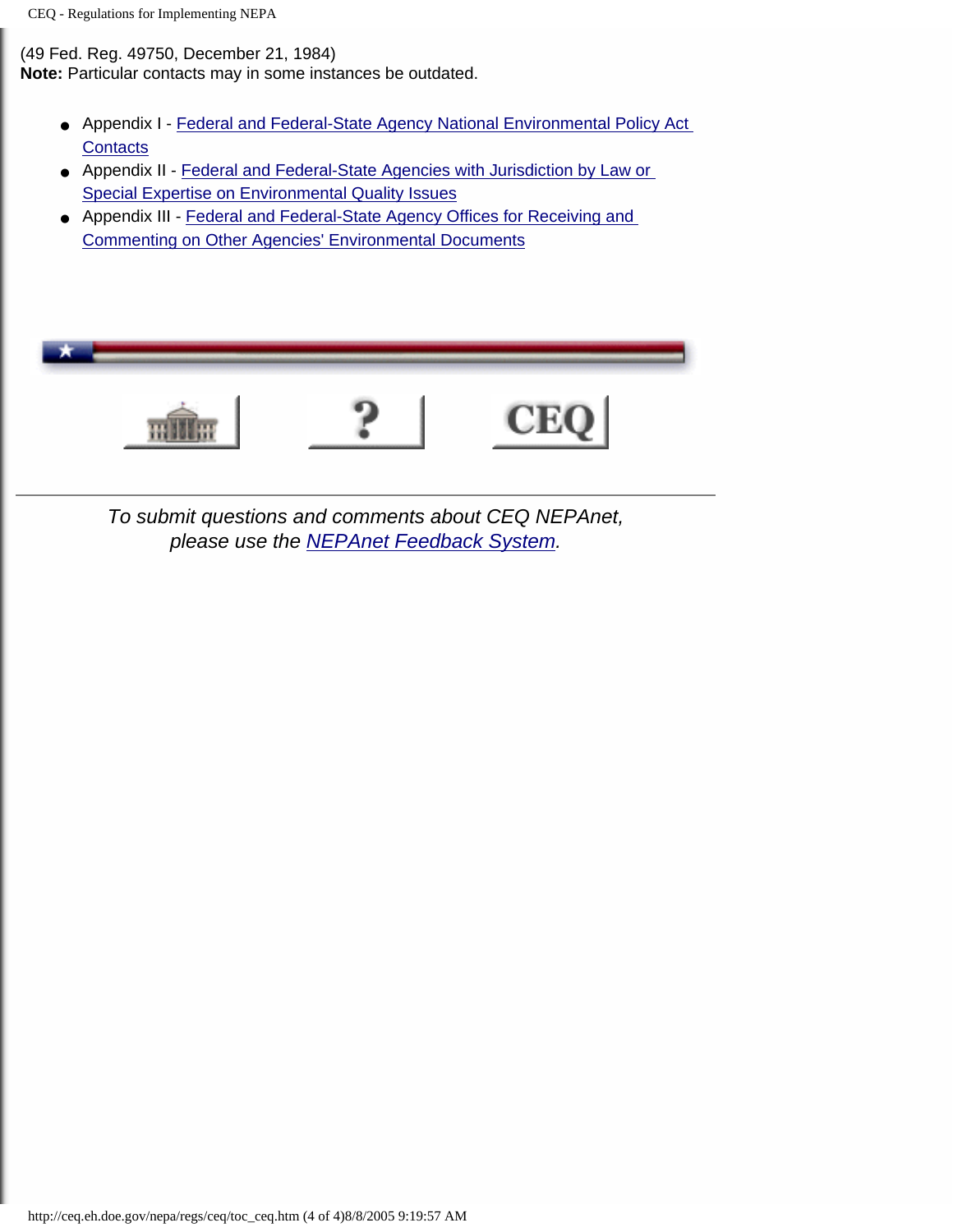<span id="page-4-0"></span>CEQ - Regulation 1500

# **PART 1500--PURPOSE, POLICY, AND MANDATE**

Sec. 1500.1 Purpose. 1500.2 Policy. 1500.3 Mandate. 1500.4 Reducing paperwork. 1500.5 Reducing delay. 1500.6 Agency authority.

Authority: NEPA, the Environmental Quality Improvement Act of 1970, as amended (42 U.S.C. 4371 et seq.), sec. 309 of the Clean Air Act, as amended (42 U.S.C. 7609) and E.O. 11514, Mar. 5, 1970, as amended by E.O. 11991, May 24, 1977).

Source: 43 FR 55990, Nov. 28, 1978, unless otherwise noted.

## **Sec. 1500.1 Purpose.**

(a) The National Environmental Policy Act (NEPA) is our basic national charter for protection of the environment. It establishes policy, sets goals (section 101), and provides means (section 102) for carrying out the policy. Section 102(2) contains "action-forcing" provisions to make sure that federal agencies act according to the letter and spirit of the Act. The regulations that follow implement section 102(2). Their purpose is to tell federal agencies what they must do to comply with the procedures and achieve the goals of the Act. The President, the federal agencies, and the courts share responsibility for enforcing the Act so as to achieve the substantive requirements of section 101.

(b) NEPA procedures must insure that environmental information is available to public officials and citizens before decisions are made and before actions are taken. The information must be of high quality. Accurate scientific analysis, expert agency comments, and public scrutiny are essential to implementing NEPA. Most important, NEPA documents must concentrate on the issues that are truly significant to the action in question, rather than amassing needless detail.

(c) Ultimately, of course, it is not better documents but better decisions that count. NEPA's purpose is not to generate paperwork--even excellent paperwork--but to foster excellent action. The NEPA process is intended to help public officials make decisions that are based on understanding of environmental consequences, and take actions that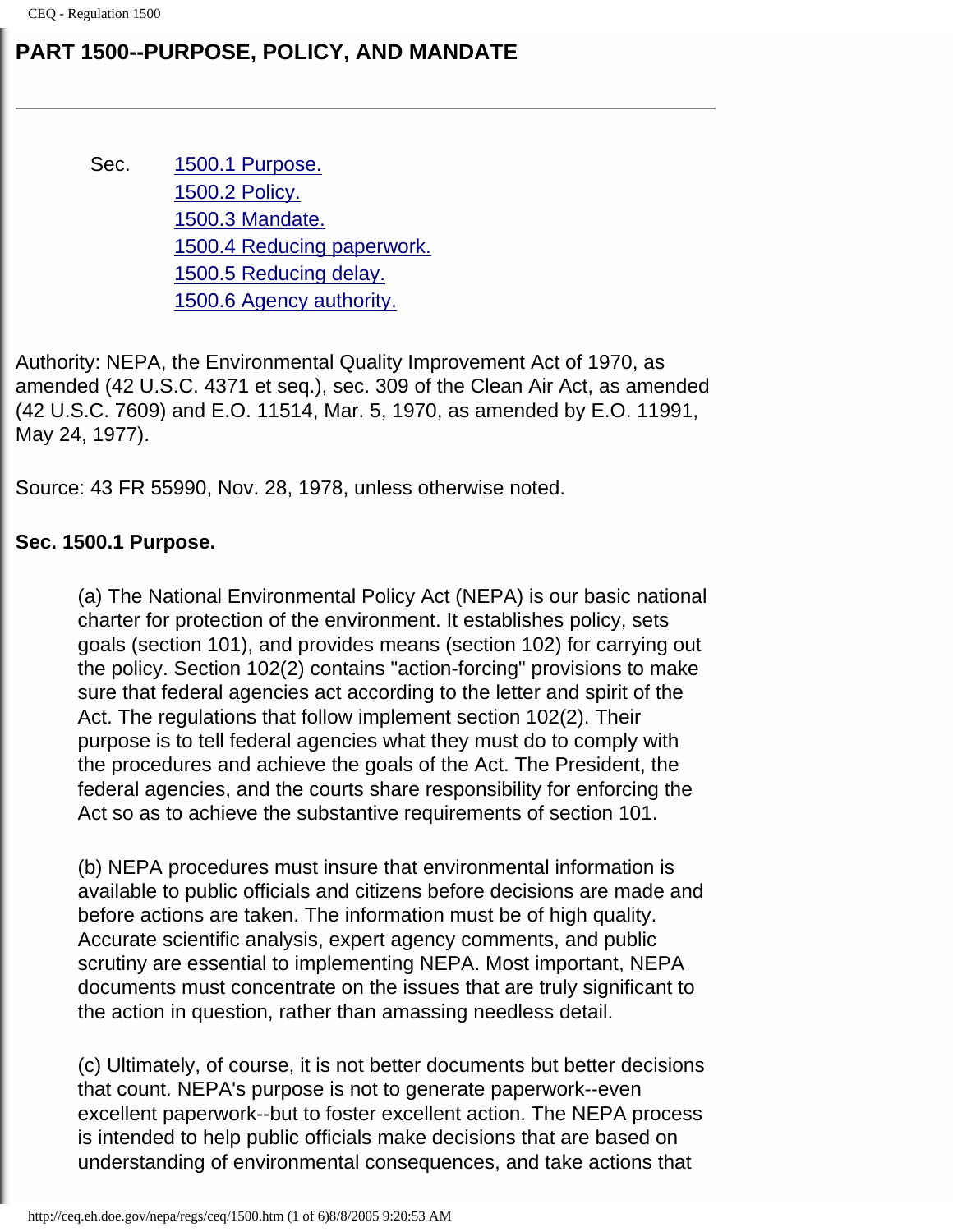protect, restore, and enhance the environment. These regulations provide the direction to achieve this purpose.

### **Sec. 1500.2 Policy.**

Federal agencies shall to the fullest extent possible:

(a) Interpret and administer the policies, regulations, and public laws of the United States in accordance with the policies set forth in the Act and in these regulations.

(b) Implement procedures to make the NEPA process more useful to decisionmakers and the public; to reduce paperwork and the accumulation of extraneous background data; and to emphasize real environmental issues and alternatives. Environmental impact statements shall be concise, clear, and to the point, and shall be supported by evidence that agencies have made the necessary environmental analyses.

(c) Integrate the requirements of NEPA with other planning and environmental review procedures required by law or by agency practice so that all such procedures run concurrently rather than consecutively.

(d) Encourage and facilitate public involvement in decisions which affect the quality of the human environment.

(e) Use the NEPA process to identify and assess the reasonable alternatives to proposed actions that will avoid or minimize adverse effects of these actions upon the quality of the human environment.

(f) Use all practicable means, consistent with the requirements of the Act and other essential considerations of national policy, to restore and enhance the quality of the human environment and avoid or minimize any possible adverse effects of their actions upon the quality of the human environment.

### **Sec. 1500.3 Mandate.**

Parts 1500 through 1508 of this title provide regulations applicable to and binding on all Federal agencies for implementing the procedural provisions of the National Environmental Policy Act of 1969, as amended (Pub. L. 91-190, 42 U.S.C. 4321 et seq.) (NEPA or the Act) except where compliance would be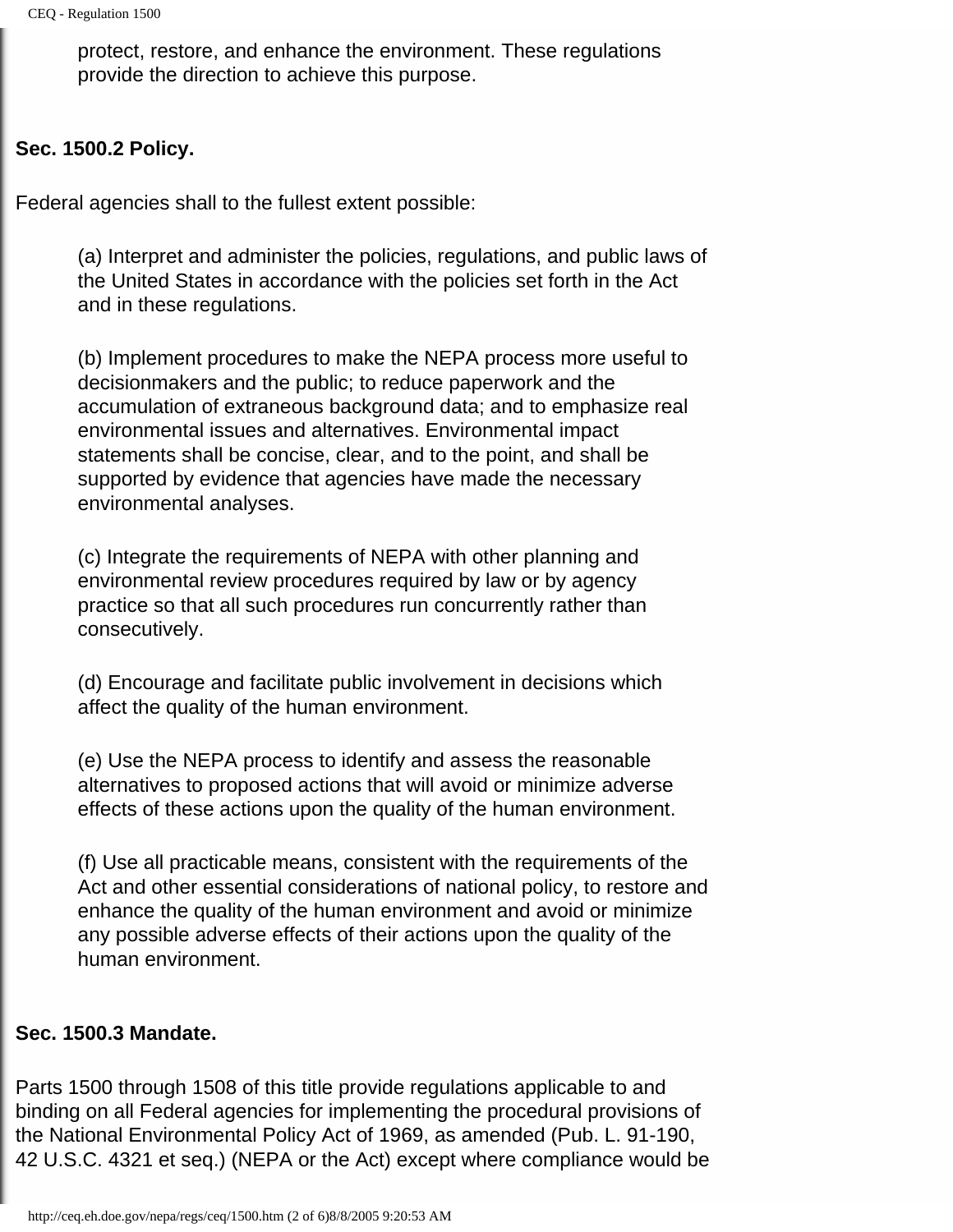CEQ - Regulation 1500

inconsistent with other statutory requirements. These regulations are issued pursuant to NEPA, the Environmental Quality Improvement Act of 1970, as amended (42 U.S.C. 4371 et seq.) section 309 of the Clean Air Act, as amended (42 U.S.C. 7609) and Executive Order 11514, Protection and Enhancement of Environmental Quality (March 5, 1970, as amended by Executive Order 11991, May 24, 1977). These regulations, unlike the predecessor guidelines, are not confined to sec. 102(2)(C) (environmental impact statements). The regulations apply to the whole of section 102(2). The provisions of the Act and of these regulations must be read together as a whole in order to comply with the spirit and letter of the law. It is the Council's intention that judicial review of agency compliance with these regulations not occur before an agency has filed the final environmental impact statement, or has made a final finding of no significant impact (when such a finding will result in action affecting the environment), or takes action that will result in irreparable injury. Furthermore, it is the Council's intention that any trivial violation of these regulations not give rise to any independent cause of action.

# **Sec. 1500.4 Reducing paperwork.**

Agencies shall reduce excessive paperwork by:

(a) Reducing the length of environmental impact statements (Sec. 1502.2(c)), by means such as setting appropriate page limits (Secs. 1501.7(b)(1) and 1502.7).

(b) Preparing analytic rather than encyclopedic environmental impact statements (Sec. 1502.2(a)).

(c) Discussing only briefly issues other than significant ones (Sec. 1502.2(b)).

(d) Writing environmental impact statements in plain language (Sec. 1502.8).

(e) Following a clear format for environmental impact statements (Sec. 1502.10).

(f) Emphasizing the portions of the environmental impact statement that are useful to decisionmakers and the public (Secs. 1502.14 and 1502.15) and reducing emphasis on background material (Sec. 1502.16).

(g) Using the scoping process, not only to identify significant environmental issues deserving of study, but also to deemphasize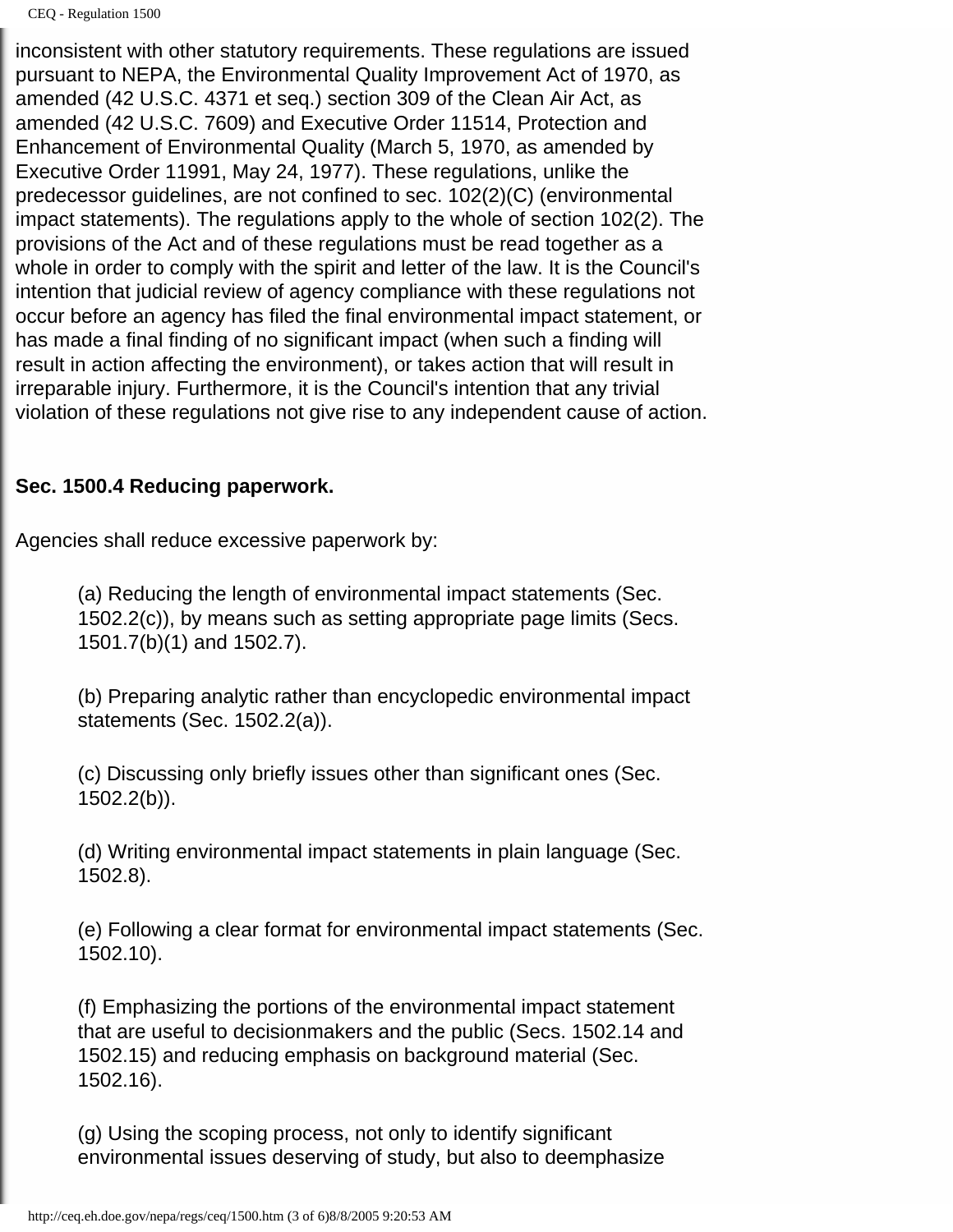insignificant issues, narrowing the scope of the environmental impact statement process accordingly (Sec. 1501.7).

(h) Summarizing the environmental impact statement (Sec. 1502.12) and circulating the summary instead of the entire environmental impact statement if the latter is unusually long (Sec. 1502.19).

(i) Using program, policy, or plan environmental impact statements and tiering from statements of broad scope to those of narrower scope, to eliminate repetitive discussions of the same issues (Secs. 1502.4 and 1502.20).

(j) Incorporating by reference (Sec. 1502.21).

(k) Integrating NEPA requirements with other environmental review and consultation requirements (Sec. 1502.25).

(l) Requiring comments to be as specific as possible (Sec. 1503.3). (m) Attaching and circulating only changes to the draft environmental impact statement, rather than rewriting and circulating the entire statement when changes are minor (Sec. 1503.4(c)).

(n) Eliminating duplication with State and local procedures, by providing for joint preparation (Sec. 1506.2), and with other Federal procedures, by providing that an agency may adopt appropriate environmental documents prepared by another agency (Sec. 1506.3).

(o) Combining environmental documents with other documents (Sec. 1506.4).

(p) Using categorical exclusions to define categories of actions which do not individually or cumulatively have a significant effect on the human environment and which are therefore exempt from requirements to prepare an environmental impact statement (Sec. 1508.4).

(q) Using a finding of no significant impact when an action not otherwise excluded will not have a significant effect on the human environment and is therefore exempt from requirements to prepare an environmental impact statement (Sec. 1508.13).

[43 FR 55990, Nov. 29, 1978; 44 FR 873, Jan. 3, 1979]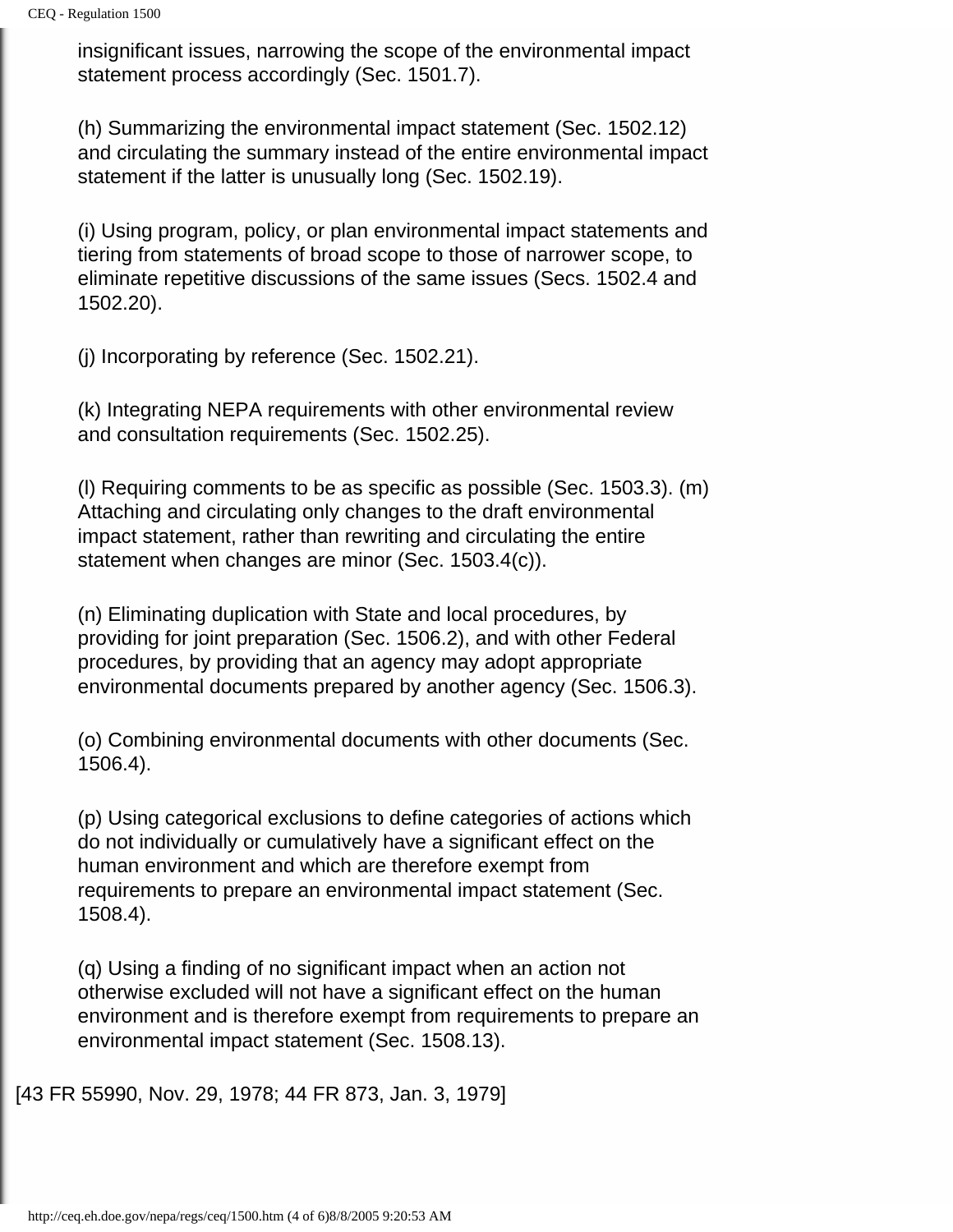**Sec. 1500.5 Reducing delay.**

Agencies shall reduce delay by:

(a) Integrating the NEPA process into early planning (Sec. 1501.2).

(b) Emphasizing interagency cooperation before the environmental impact statement is prepared, rather than submission of adversary comments on a completed document (Sec. 1501.6).

(c) Insuring the swift and fair resolution of lead agency disputes (Sec. 1501.5).

(d) Using the scoping process for an early identification of what are and what are not the real issues (Sec. 1501.7).

(e) Establishing appropriate time limits for the environmental impact statement process (Secs. 1501.7(b)(2) and 1501.8).

(f) Preparing environmental impact statements early in the process (Sec. 1502.5).

(g) Integrating NEPA requirements with other environmental review and consultation requirements (Sec. 1502.25).

(h) Eliminating duplication with State and local procedures by providing for joint preparation (Sec. 1506.2) and with other Federal procedures by providing that an agency may adopt appropriate environmental documents prepared by another agency (Sec. 1506.3).

(i) Combining environmental documents with other documents (Sec. 1506.4).

(j) Using accelerated procedures for proposals for legislation (Sec. 1506.8).

(k) Using categorical exclusions to define categories of actions which do not individually or cumulatively have a significant effect on the human environment (Sec. 1508.4) and which are therefore exempt from requirements to prepare an environmental impact statement.

(l) Using a finding of no significant impact when an action not otherwise excluded will not have a significant effect on the human environment (Sec. 1508.13) and is therefore exempt from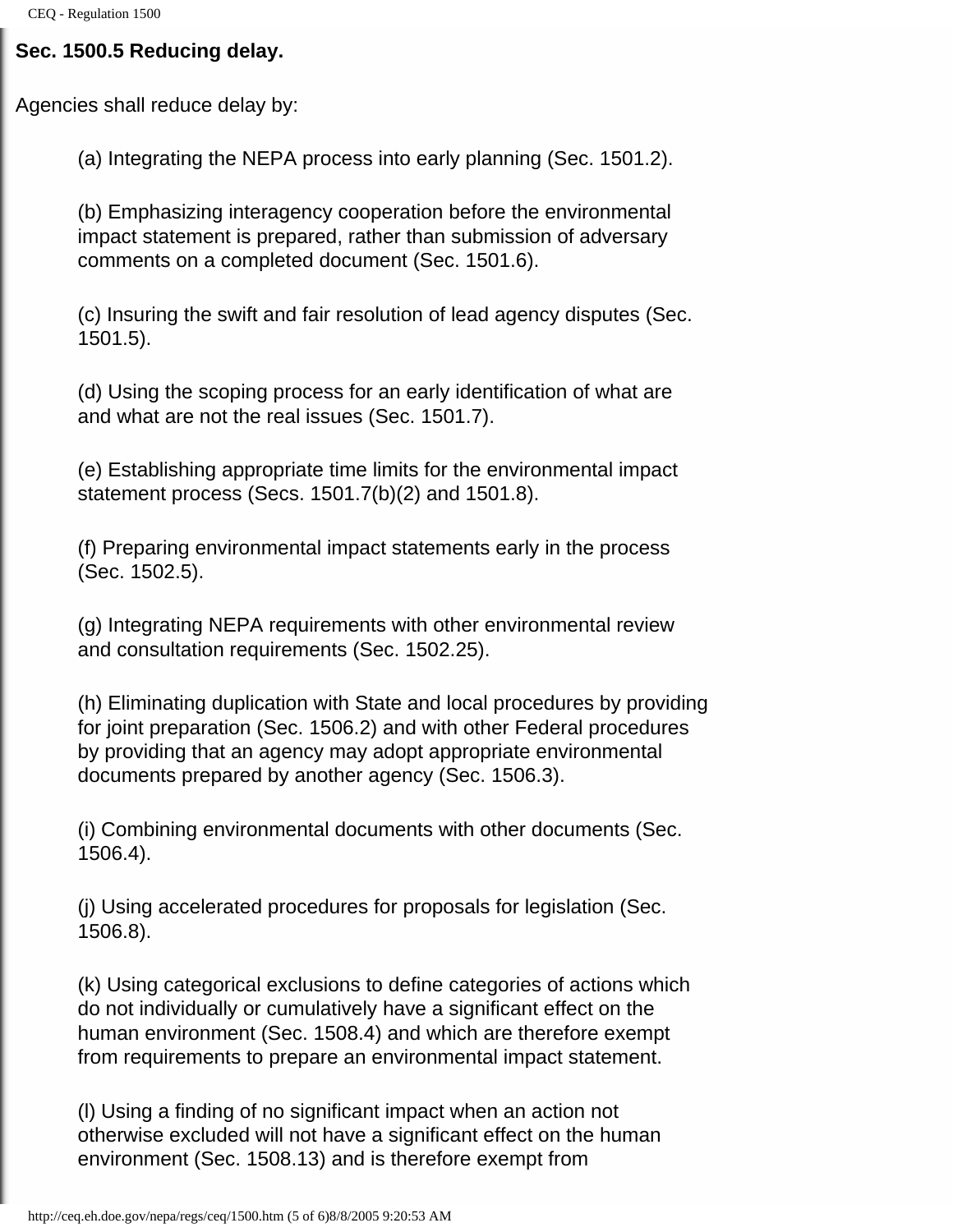requirements to prepare an environmental impact statement.

### **Sec. 1500.6 Agency authority.**

Each agency shall interpret the provisions of the Act as a supplement to its existing authority and as a mandate to view traditional policies and missions in the light of the Act's national environmental objectives. Agencies shall review their policies, procedures, and regulations accordingly and revise them as necessary to insure full compliance with the purposes and provisions of the Act. The phrase "to the fullest extent possible" in section 102 means that each agency of the Federal Government shall comply with that section unless existing law applicable to the agency's operations expressly prohibits or makes compliance impossible.

[Back to Table of Contents](#page-0-0)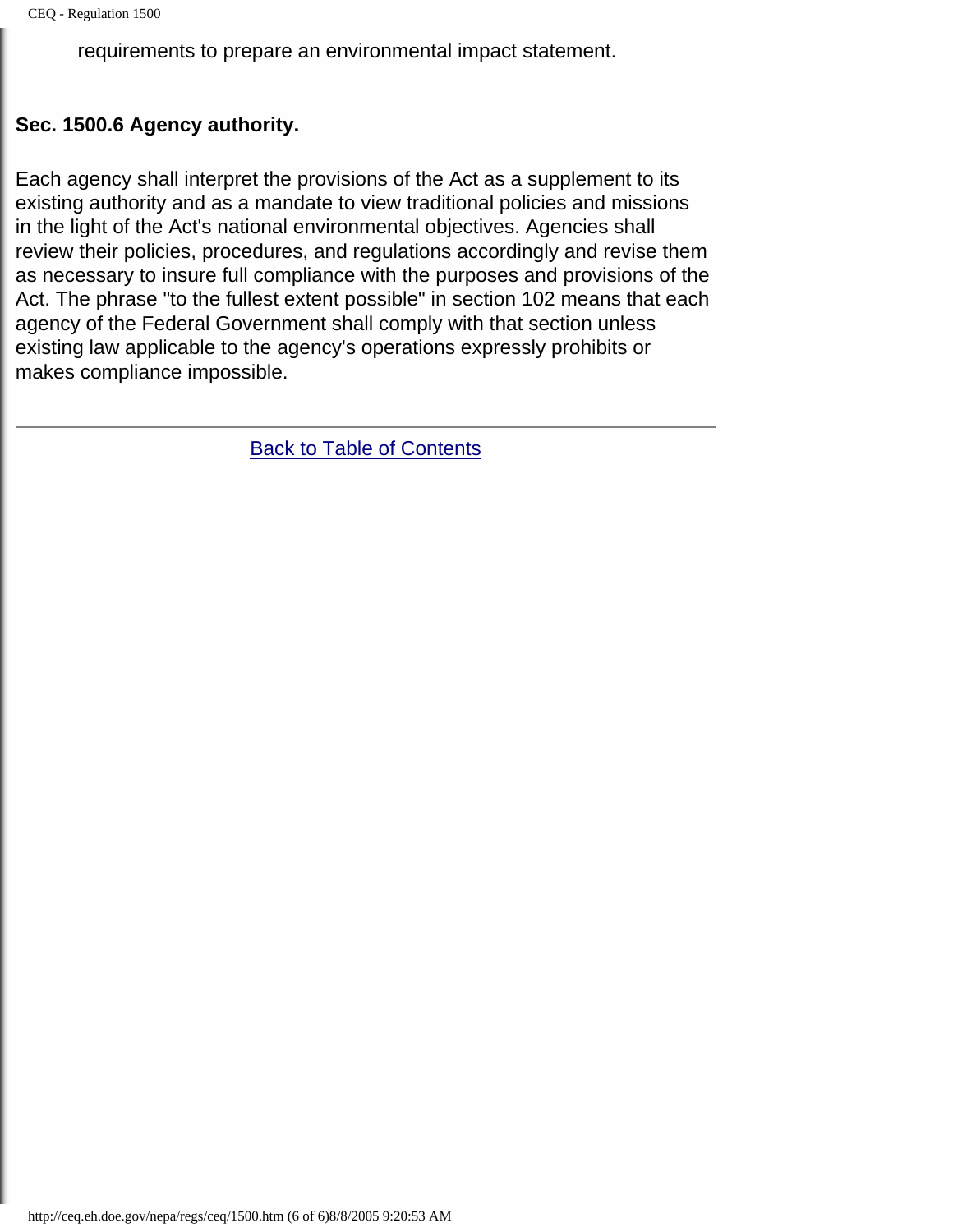# <span id="page-10-0"></span>**PART 1501--NEPA AND AGENCY PLANNING**

Sec. [1501.1 Purpose.](#page-10-1) [1501.2 Apply NEPA early in the process.](#page-10-2) [1501.3 When to prepare an environmental assessment.](#page-11-0) [1501.4 Whether to prepare an environmental impact statement.](#page-12-0) [1501.5 Lead agencies.](#page-13-0) [1501.6 Cooperating agencies.](#page-14-0) [1501.7 Scoping.](#page-15-0) [1501.8 Time limits.](#page-16-0)

Authority: NEPA, the Environmental Quality Improvement Act of 1970, as amended (42 U.S.C. 4371 et seq.), sec. 309 of the Clean Air Act, as amended (42 U.S.C. 7609, and E.O. 11514 (Mar. 5, 1970, as amended by E.O. 11991, May 24, 1977).

Source: 43 FR 55992, Nov. 29, 1978, unless otherwise noted.

# <span id="page-10-1"></span>**Sec. 1501.1 Purpose.**

The purposes of this part include:

(a) Integrating the NEPA process into early planning to insure appropriate consideration of NEPA's policies and to eliminate delay.

(b) Emphasizing cooperative consultation among agencies before the environmental impact statement is prepared rather than submission of adversary comments on a completed document.

(c) Providing for the swift and fair resolution of lead agency disputes.

(d) Identifying at an early stage the significant environmental issues deserving of study and deemphasizing insignificant issues, narrowing the scope of the environmental impact statement accordingly.

(e) Providing a mechanism for putting appropriate time limits on the environmental impact statement process.

# <span id="page-10-2"></span>**Sec. 1501.2 Apply NEPA early in the process.**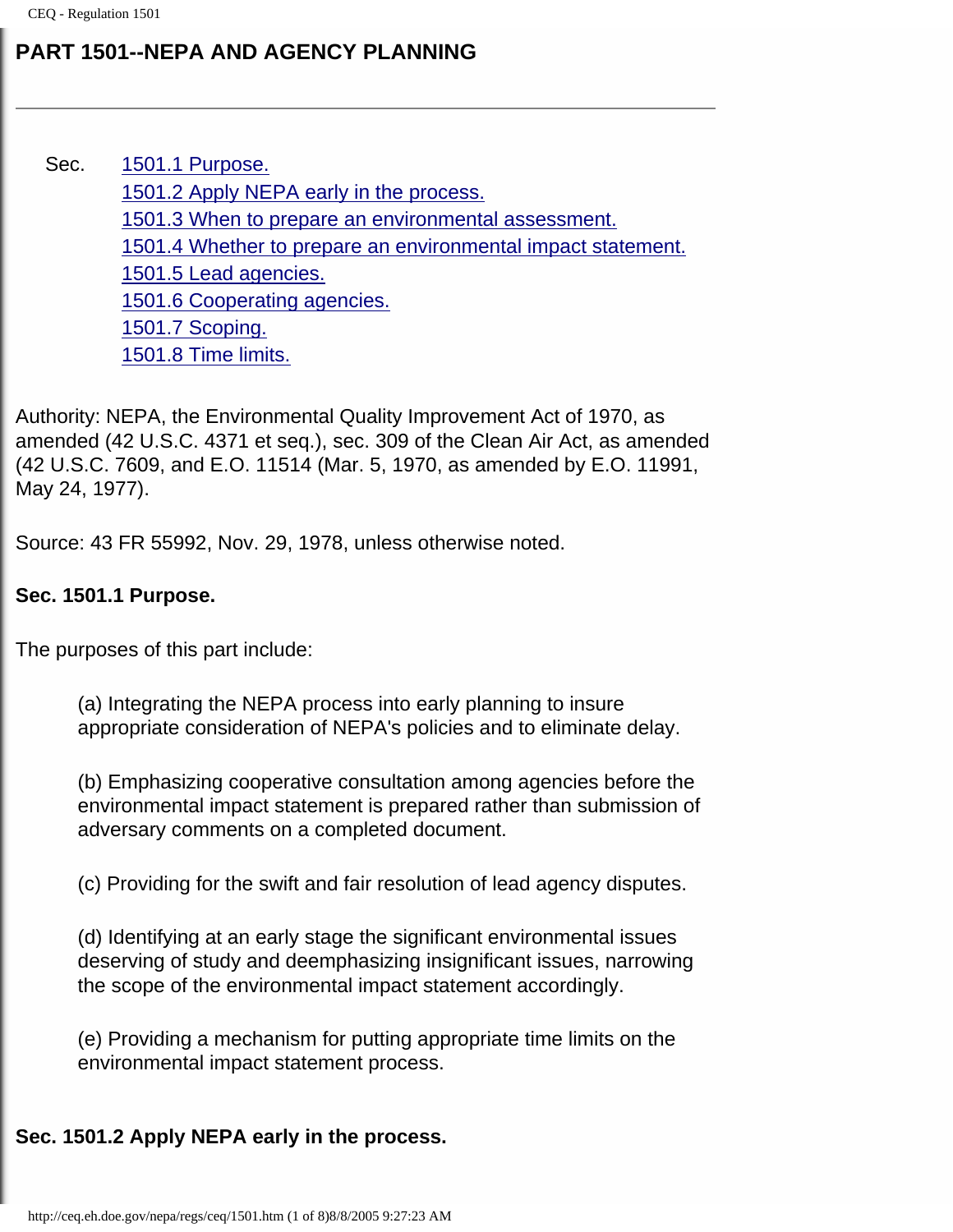Agencies shall integrate the NEPA process with other planning at the earliest possible time to insure that planning and decisions reflect environmental values, to avoid delays later in the process, and to head off potential conflicts. Each agency shall:

(a) Comply with the mandate of section 102(2)(A) to "utilize a systematic, interdisciplinary approach which will insure the integrated use of the natural and social sciences and the environmental design arts in planning and in decisionmaking which may have an impact on man's environment," as specified by Sec. 1507.2.

(b) Identify environmental effects and values in adequate detail so they can be compared to economic and technical analyses. Environmental documents and appropriate analyses shall be circulated and reviewed at the same time as other planning documents.

(c) Study, develop, and describe appropriate alternatives to recommended courses of action in any proposal which involves unresolved conflicts concerning alternative uses of available resources as provided by section 102(2)(E) of the Act.

(d) Provide for cases where actions are planned by private applicants or other non-Federal entities before Federal involvement so that:

- 1. Policies or designated staff are available to advise potential applicants of studies or other information foreseeably required for later Federal action.
- 2. The Federal agency consults early with appropriate State and local agencies and Indian tribes and with interested private persons and organizations when its own involvement is reasonably foreseeable.
- 3. The Federal agency commences its NEPA process at the earliest possible time.

# <span id="page-11-0"></span>**Sec. 1501.3 When to prepare an environmental assessment.**

(a) Agencies shall prepare an environmental assessment (Sec. 1508.9) when necessary under the procedures adopted by individual agencies to supplement these regulations as described in Sec. 1507.3. An assessment is not necessary if the agency has decided to prepare an environmental impact statement.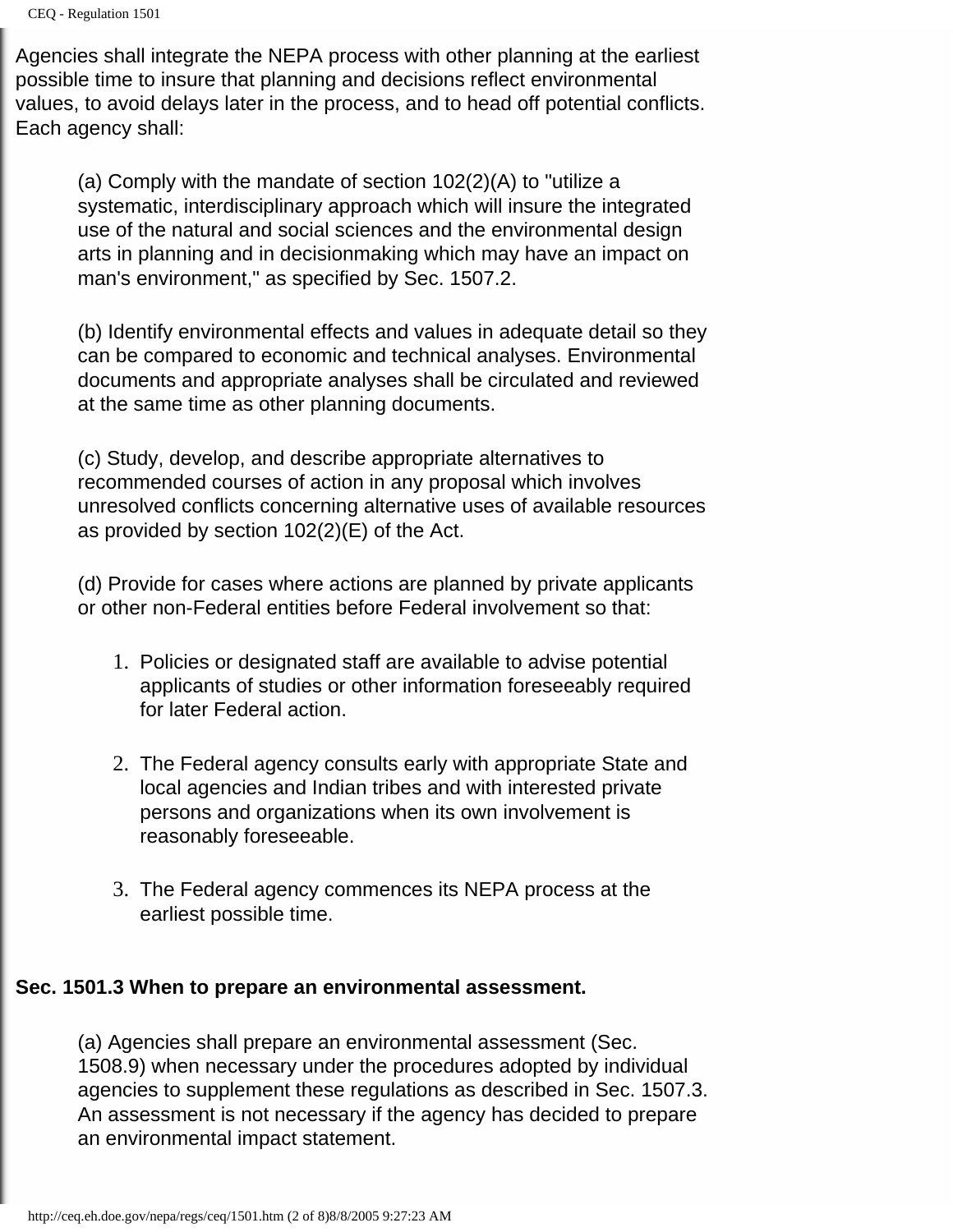(b) Agencies may prepare an environmental assessment on any action at any time in order to assist agency planning and decisionmaking.

### <span id="page-12-0"></span>**Sec. 1501.4 Whether to prepare an environmental impact statement.**

In determining whether to prepare an environmental impact statement the Federal agency shall:

(a) Determine under its procedures supplementing these regulations (described in Sec. 1507.3) whether the proposal is one which:

- 1. Normally requires an environmental impact statement, or
- 2. Normally does not require either an environmental impact statement or an environmental assessment (categorical exclusion).

(b) If the proposed action is not covered by paragraph (a) of this section, prepare an environmental assessment (Sec. 1508.9). The agency shall involve environmental agencies, applicants, and the public, to the extent practicable, in preparing assessments required by Sec. 1508.9(a)(1).

(c) Based on the environmental assessment make its determination whether to prepare an environmental impact statement.

(d) Commence the scoping process (Sec. 1501.7), if the agency will prepare an environmental impact statement.

(e) Prepare a finding of no significant impact (Sec. 1508.13), if the agency determines on the basis of the environmental assessment not to prepare a statement.

- 1. The agency shall make the finding of no significant impact available to the affected public as specified in Sec. 1506.6.
- 2. certain limited circumstances, which the agency may cover in its procedures under Sec. 1507.3, the agency shall make the finding of no significant impact available for public review (including State and areawide clearinghouses) for 30 days before the agency makes its final determination whether to prepare an environmental impact statement and before the action may begin. The circumstances are: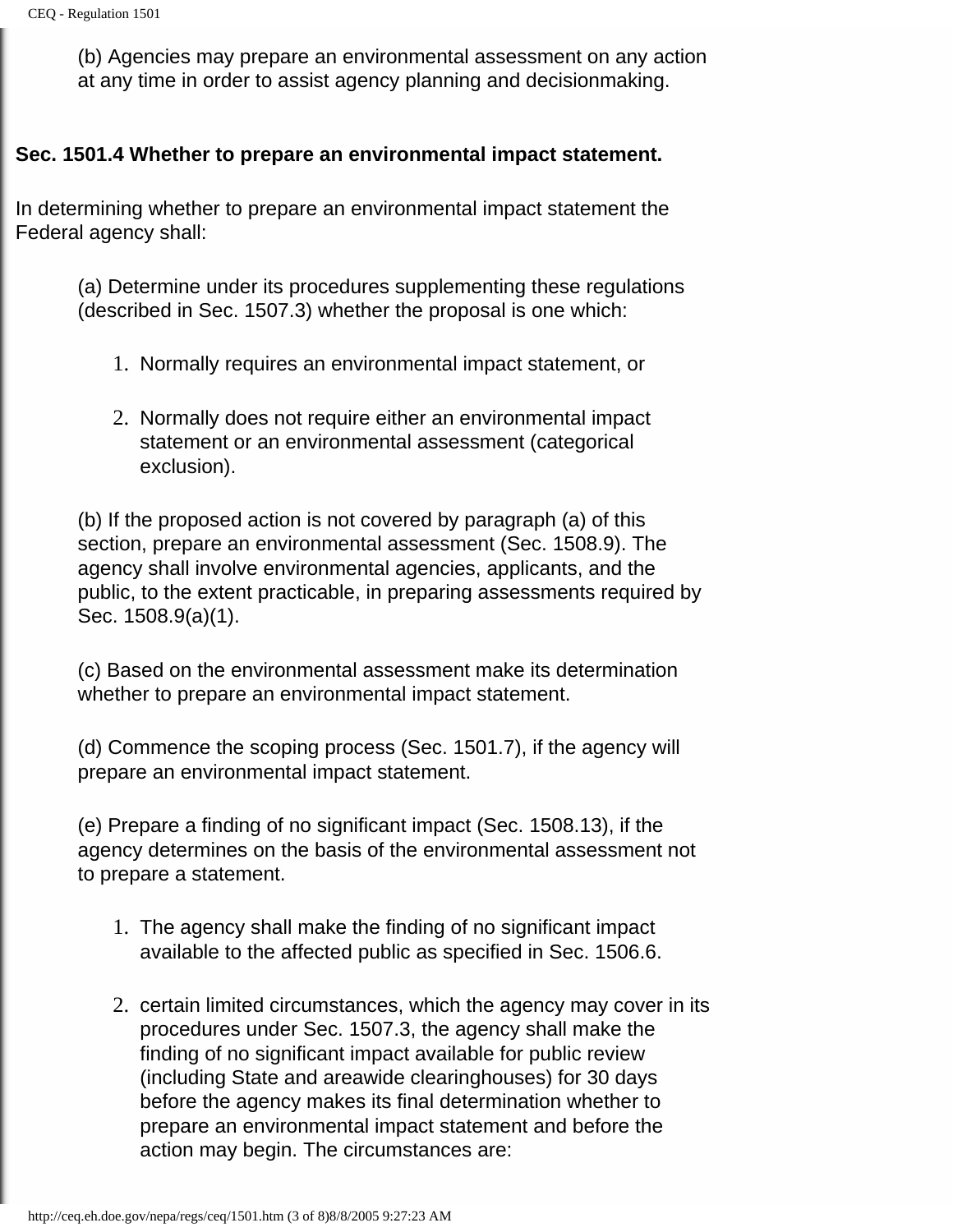(i) The proposed action is, or is closely similar to, one which normally requires the preparation of an environmental impact statement under the procedures adopted by the agency pursuant to Sec. 1507.3, or

(ii) The nature of the proposed action is one without precedent.

### <span id="page-13-0"></span>**Sec. 1501.5 Lead agencies.**

(a) A lead agency shall supervise the preparation of an environmental impact statement if more than one Federal agency either:

- 1. Proposes or is involved in the same action; or
- 2. Is involved in a group of actions directly related to each other because of their functional interdependence or geographical proximity.

(b) Federal, State, or local agencies, including at least one Federal agency, may act as joint lead agencies to prepare an environmental impact statement (Sec. 1506.2).

(c) If an action falls within the provisions of paragraph (a) of this section the potential lead agencies shall determine by letter or memorandum which agency shall be the lead agency and which shall be cooperating agencies. The agencies shall resolve the lead agency question so as not to cause delay. If there is disagreement among the agencies, the following factors (which are listed in order of descending importance) shall determine lead agency designation:

- 1. Magnitude of agency's involvement.
- 2. Project approval/disapproval authority.
- 3. Expertise concerning the action's environmental effects.
- 4. Duration of agency's involvement.
- 5. Sequence of agency's involvement.

(d) Any Federal agency, or any State or local agency or private person substantially affected by the absence of lead agency designation, may make a written request to the potential lead agencies that a lead agency be designated.

(e) If Federal agencies are unable to agree on which agency will be the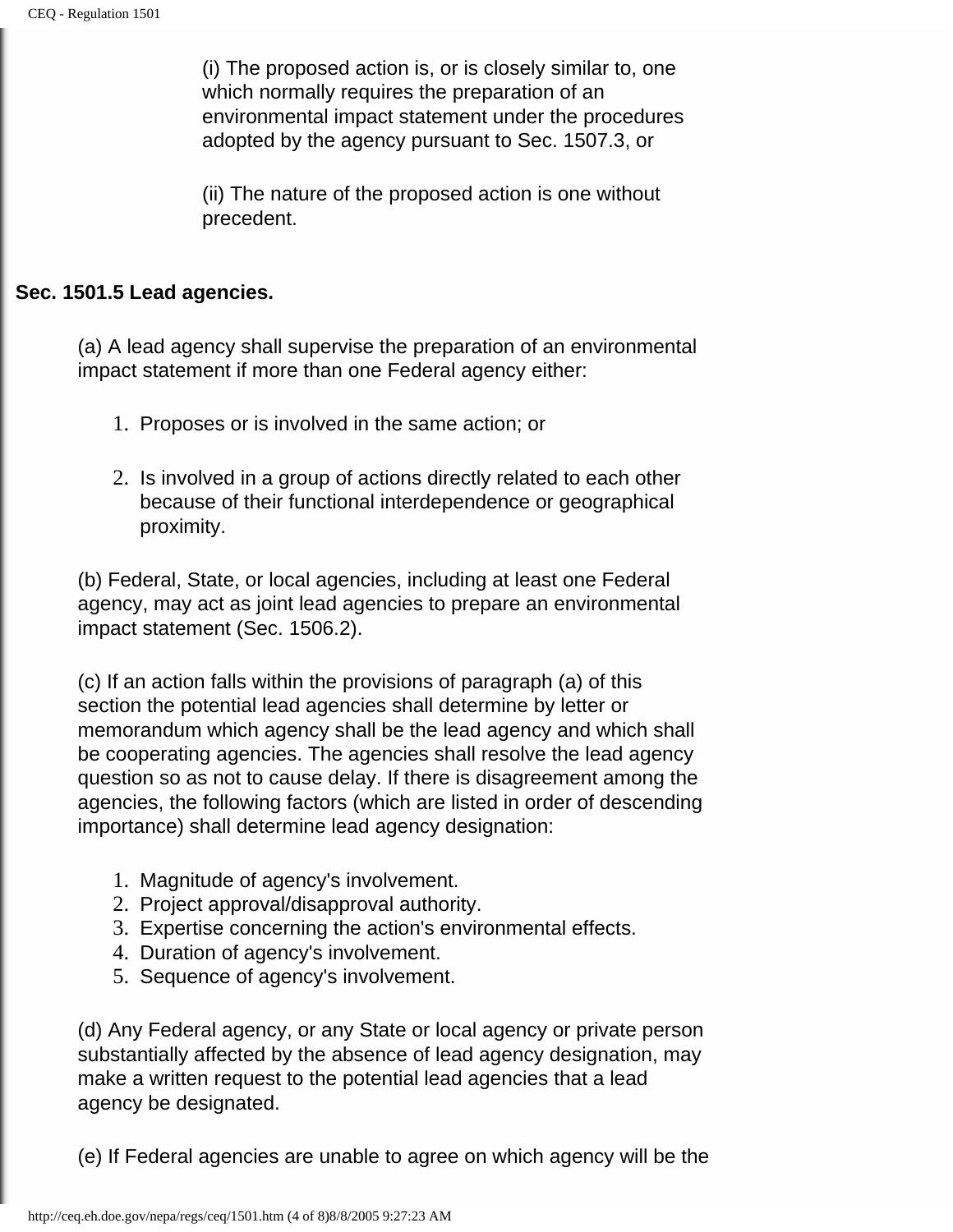lead agency or if the procedure described in paragraph (c) of this section has not resulted within 45 days in a lead agency designation, any of the agencies or persons concerned may file a request with the Council asking it to determine which Federal agency shall be the lead agency. A copy of the request shall be transmitted to each potential lead agency. The request shall consist of:

- 1. A precise description of the nature and extent of the proposed action.
- 2. A detailed statement of why each potential lead agency should or should not be the lead agency under the criteria specified in paragraph (c) of this section.

(f) A response may be filed by any potential lead agency concerned within 20 days after a request is filed with the Council. The Council shall determine as soon as possible but not later than 20 days after receiving the request and all responses to it which Federal agency shall be the lead agency and which other Federal agencies shall be cooperating agencies.

[43 FR 55992, Nov. 29, 1978; 44 FR 873, Jan. 3, 1979]

## <span id="page-14-0"></span>**Sec. 1501.6 Cooperating agencies.**

The purpose of this section is to emphasize agency cooperation early in the NEPA process. Upon request of the lead agency, any other Federal agency which has jurisdiction by law shall be a cooperating agency. In addition any other Federal agency which has special expertise with respect to any environmental issue, which should be addressed in the statement may be a cooperating agency upon request of the lead agency. An agency may request the lead agency to designate it a cooperating agency.

(a) The lead agency shall:

- 1. Request the participation of each cooperating agency in the NEPA process at the earliest possible time.
- 2. Use the environmental analysis and proposals of cooperating agencies with jurisdiction by law or special expertise, to the maximum extent possible consistent with its responsibility as lead agency.
- 3. Meet with a cooperating agency at the latter's request.

(b) Each cooperating agency shall: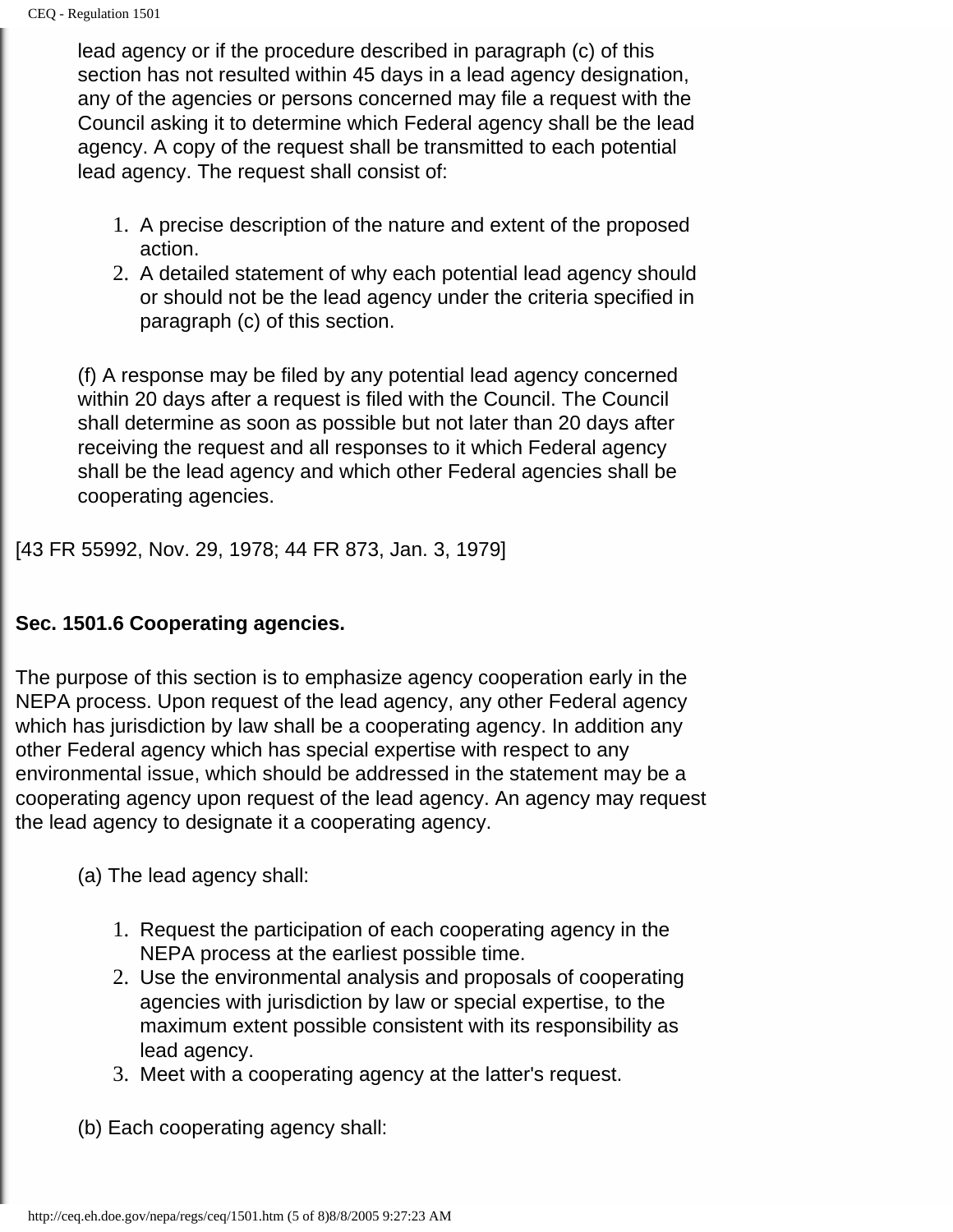- 1. Participate in the NEPA process at the earliest possible time.
- 2. Participate in the scoping process (described below in Sec. 1501.7).
- 3. Assume on request of the lead agency responsibility for developing information and preparing environmental analyses including portions of the environmental impact statement concerning which the cooperating agency has special expertise.
- 4. Make available staff support at the lead agency's request to enhance the latter's interdisciplinary capability.
- 5. Normally use its own funds. The lead agency shall, to the extent available funds permit, fund those major activities or analyses it requests from cooperating agencies. Potential lead agencies shall include such funding requirements in their budget requests.

(c) A cooperating agency may in response to a lead agency's request for assistance in preparing the environmental impact statement (described in paragraph (b)(3), (4), or (5) of this section) reply that other program commitments preclude any involvement or the degree of involvement requested in the action that is the subject of the environmental impact statement. A copy of this reply shall be submitted to the Council.

<span id="page-15-0"></span>**Sec. 1501.7 Scoping.** There shall be an early and open process for determining the scope of issues to be addressed and for identifying the significant issues related to a proposed action. This process shall be termed scoping. As soon as practicable after its decision to prepare an environmental impact statement and before the scoping process the lead agency shall publish a notice of intent (Sec. 1508.22) in the Federal Register except as provided in Sec. 1507.3(e).

(a) As part of the scoping process the lead agency shall:

- 1. Invite the participation of affected Federal, State, and local agencies, any affected Indian tribe, the proponent of the action, and other interested persons (including those who might not be in accord with the action on environmental grounds), unless there is a limited exception under Sec. 1507.3(c). An agency may give notice in accordance with Sec. 1506.6.
- 2. Determine the scope (Sec. 1508.25) and the significant issues to be analyzed in depth in the environmental impact statement.
- 3. Identify and eliminate from detailed study the issues which are not significant or which have been covered by prior environmental review (Sec. 1506.3), narrowing the discussion of these issues in the statement to a brief presentation of why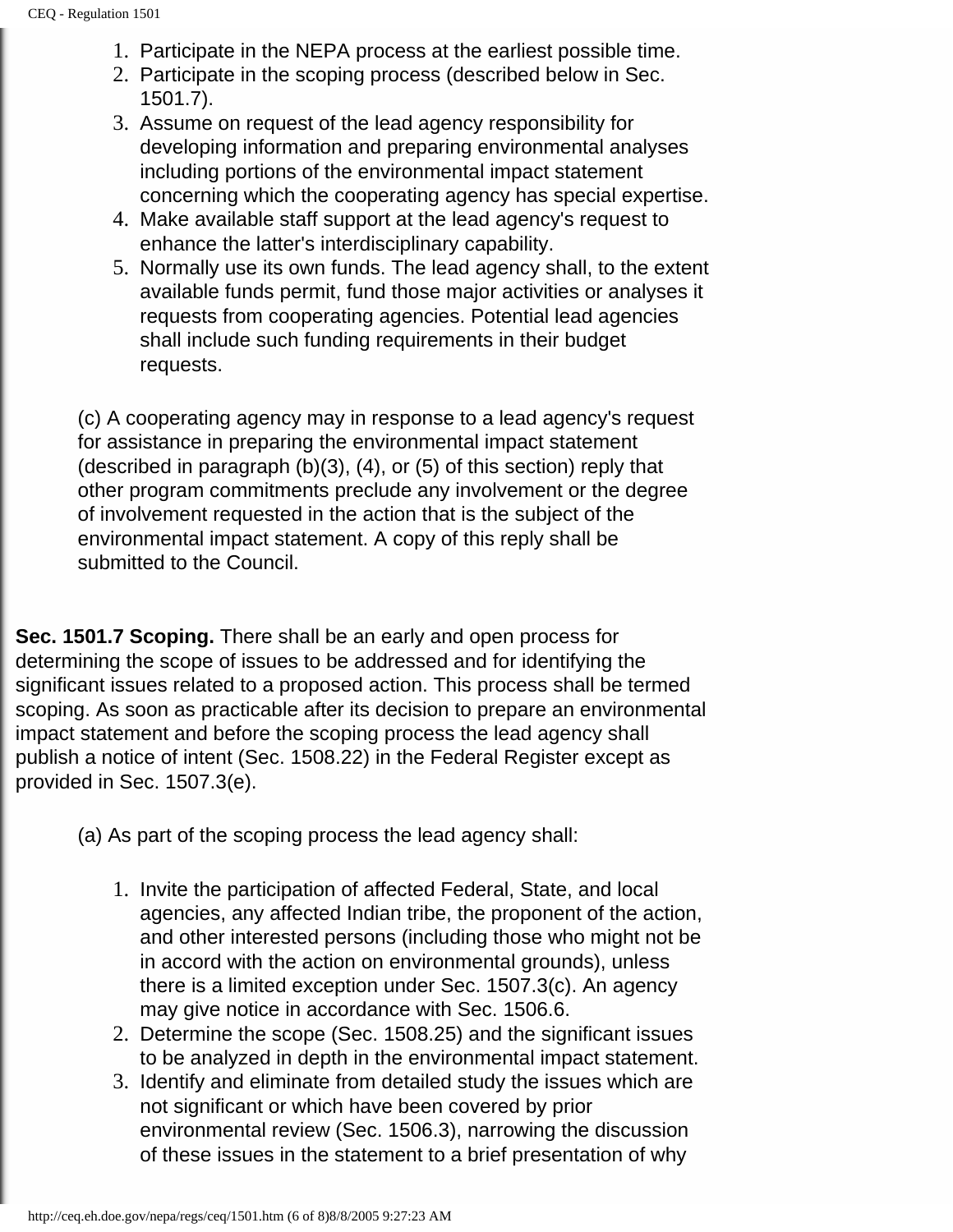they will not have a significant effect on the human environment or providing a reference to their coverage elsewhere.

- 4. Allocate assignments for preparation of the environmental impact statement among the lead and cooperating agencies, with the lead agency retaining responsibility for the statement.
- 5. Indicate any public environmental assessments and other environmental impact statements which are being or will be prepared that are related to but are not part of the scope of the impact statement under consideration.
- 6. Identify other environmental review and consultation requirements so the lead and cooperating agencies may prepare other required analyses and studies concurrently with, and integrated with, the environmental impact statement as provided in Sec. 1502.25.
- 7. Indicate the relationship between the timing of the preparation of environmental analyses and the agency's tentative planning and decisionmaking schedule.

(b) As part of the scoping process the lead agency may:

- 1. Set page limits on environmental documents (Sec. 1502.7).
- 2. Set time limits (Sec. 1501.8).
- 3. Adopt procedures under Sec. 1507.3 to combine its environmental assessment process with its scoping process.
- 4. Hold an early scoping meeting or meetings which may be integrated with any other early planning meeting the agency has. Such a scoping meeting will often be appropriate when the impacts of a particular action are confined to specific sites.

(c) An agency shall revise the determinations made under paragraphs (a) and (b) of this section if substantial changes are made later in the proposed action, or if significant new circumstances or information arise which bear on the proposal or its impacts.

## <span id="page-16-0"></span>**Sec. 1501.8 Time limits.**

Although the Council has decided that prescribed universal time limits for the entire NEPA process are too inflexible, Federal agencies are encouraged to set time limits appropriate to individual actions (consistent with the time intervals required by Sec. 1506.10). When multiple agencies are involved the reference to agency below means lead agency.

(a) The agency shall set time limits if an applicant for the proposed action requests them: Provided, That the limits are consistent with the purposes of NEPA and other essential considerations of national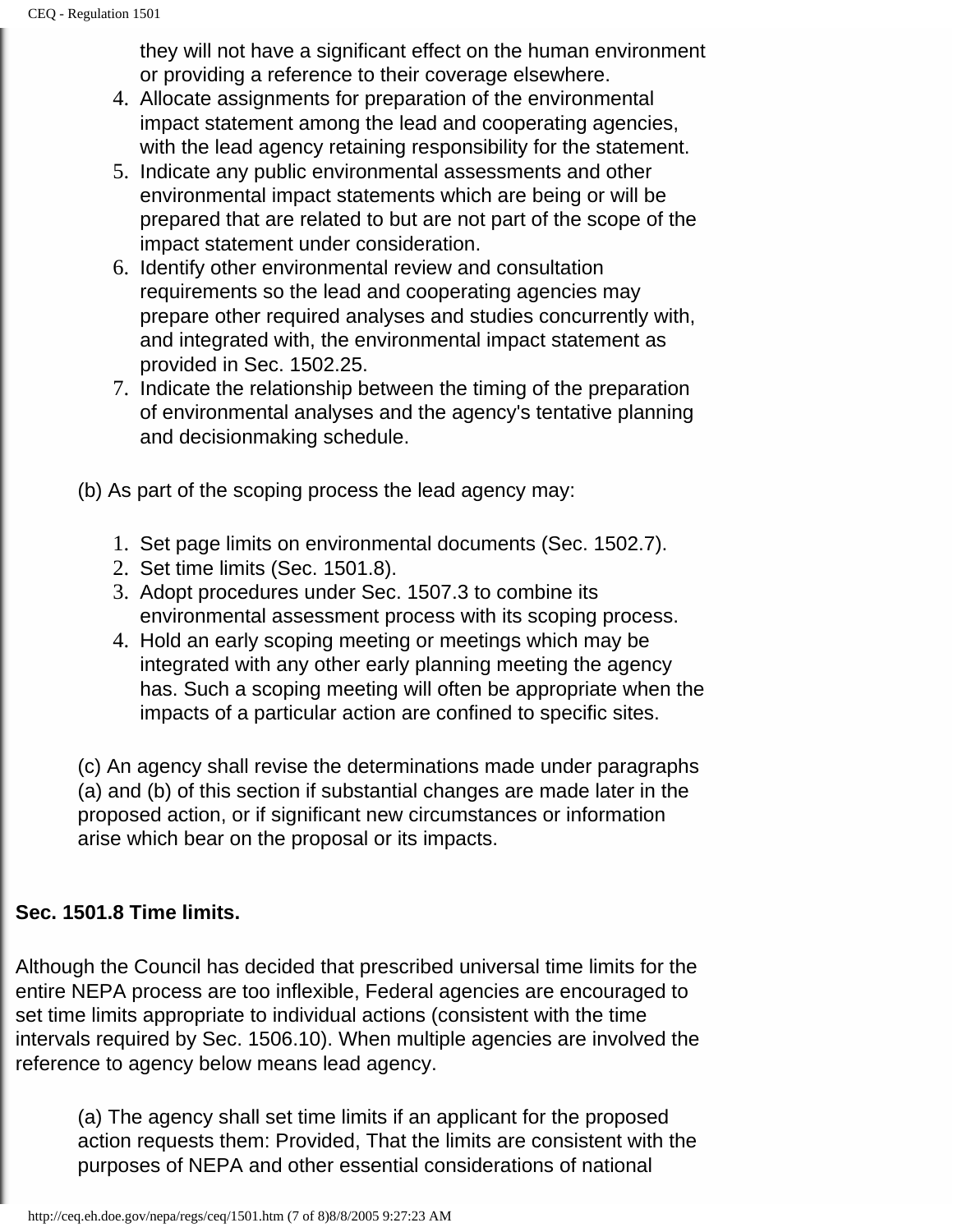policy.

- (b) The agency may:
	- 1. Consider the following factors in determining time limits:
		- (i) Potential for environmental harm.
		- (ii) Size of the proposed action.
		- (iii) State of the art of analytic techniques.
		- (iv) Degree of public need for the proposed action,
		- including the consequences of delay.
		- (v) Number of persons and agencies affected.
		- (vi) Degree to which relevant information is known and if
		- not known the time required for obtaining it.
		- (vii) Degree to which the action is controversial.
		- (viii) Other time limits imposed on the agency by law, regulations, or executive order.
	- 2. Set overall time limits or limits for each constituent part of the NEPA process, which may include:

(i) Decision on whether to prepare an environmental impact statement (if not already decided).

(ii) Determination of the scope of the environmental impact statement.

(iii) Preparation of the draft environmental impact statement.

(iv) Review of any comments on the draft environmental impact statement from the public and agencies.

(v) Preparation of the final environmental impact statement.

(vi) Review of any comments on the final environmental impact statement.

(vii) Decision on the action based in part on the environmental impact statement.

3. Designate a person (such as the project manager or a person in the agency's office with NEPA responsibilities) to expedite the NEPA process.

(c) State or local agencies or members of the public may request a Federal Agency to set time limits.

[Back to Table of Contents](#page-0-0)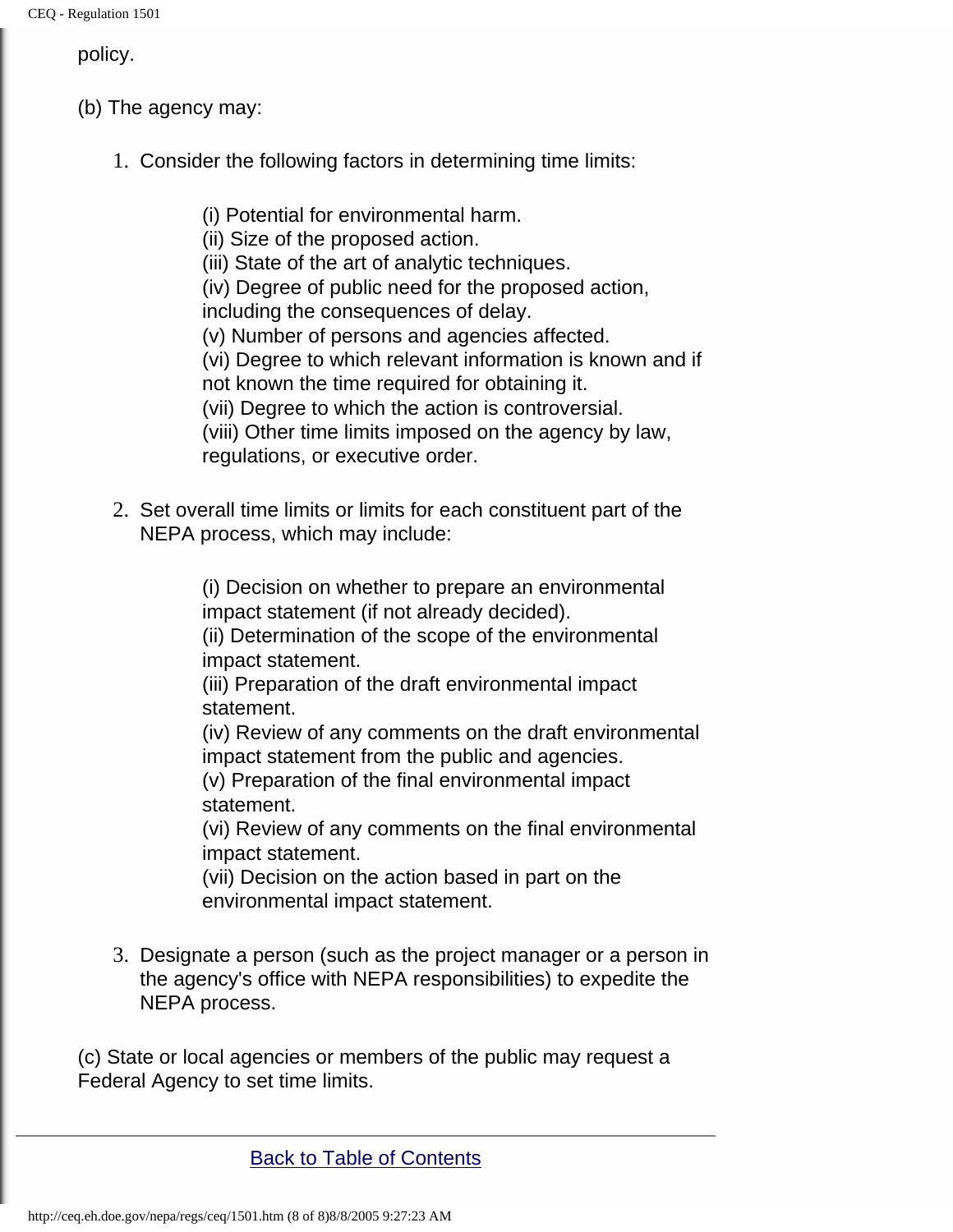# <span id="page-18-0"></span>**PART 1502--ENVIRONMENTAL IMPACT STATEMENT**

Sec. [1502.1 Purpose.](#page-18-1) [1502.2 Implementation.](#page-19-0) [1502.3 Statutory requirements for statements.](#page-20-0) [1502.4 Major Federal actions requiring the preparation of](#page-20-1)  [environmental impact statements.](#page-20-1) [1502.5 Timing.](#page-21-0) [1502.6 Interdisciplinary preparation.](#page-22-0) [1502.7 Page limits.](#page-22-1) [1502.8 Writing.](#page-22-2) [1502.9 Draft, final, and supplemental statements.](#page-22-3) [1502.10 Recommended format.](#page-23-0) [1502.11 Cover sheet.](#page-24-0) [1502.12 Summary.](#page-25-0) [1502.13 Purpose and need.](#page-25-1) [1502.14 Alternatives including the proposed action.](#page-25-2) [1502.15 Affected environment.](#page-26-0) [1502.16 Environmental consequences.](#page-26-1) [1502.17 List of preparers.](#page-27-0) [1502.18 Appendix.](#page-27-1) [1502.19 Circulation of the environmental impact statement.](#page-28-0) [1502.20 Tiering.](#page-28-1) [1502.21 Incorporation by reference.](#page-29-0) [1502.22 Incomplete or unavailable information.](#page-29-1) [1502.23 Cost-benefit analysis.](#page-30-0) [1502.24 Methodology and scientific accuracy.](#page-31-0) [1502.25 Environmental review and consultation requirements.](#page-31-1)

Authority: NEPA, the Environmental Quality Improvement Act of 1970, as amended (42 U.S.C. 4371 et seq.), sec. 309 of the Clean Air Act, as amended (42 U.S.C. 7609), and E.O. 11514 (Mar. 5, 1970, as amended by E.O. 11991, May 24, 1977).

Source: 43 FR 55994, Nov. 29, 1978, unless otherwise noted.

<span id="page-18-1"></span>**Sec. 1502.1 Purpose.**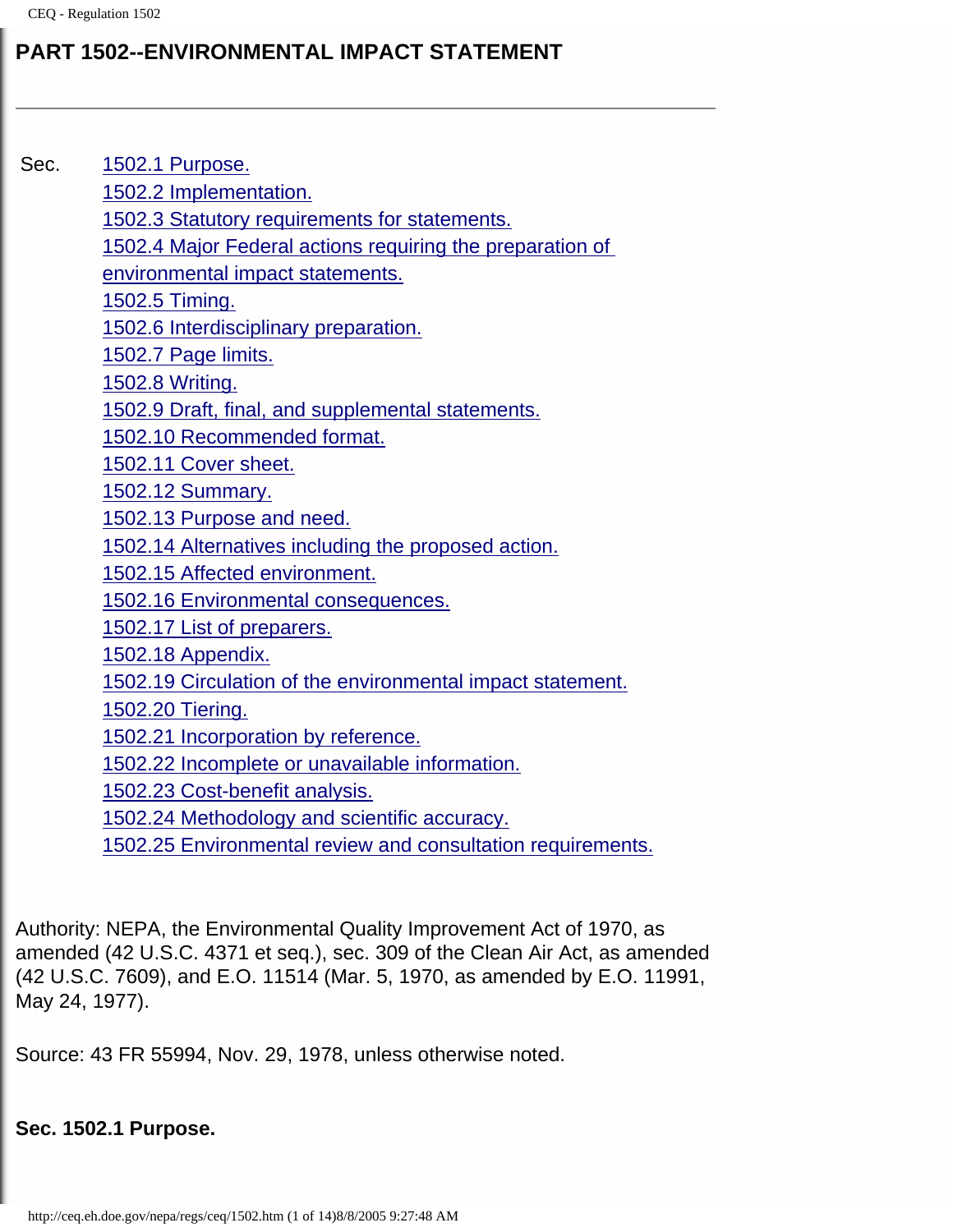```
CEQ - Regulation 1502
```
The primary purpose of an environmental impact statement is to serve as an action-forcing device to insure that the policies and goals defined in the Act are infused into the ongoing programs and actions of the Federal Government. It shall provide full and fair discussion of significant environmental impacts and shall inform decisionmakers and the public of the reasonable alternatives which would avoid or minimize adverse impacts or enhance the quality of the human environment. Agencies shall focus on significant environmental issues and alternatives and shall reduce paperwork and the accumulation of extraneous background data. Statements shall be concise, clear, and to the point, and shall be supported by evidence that the agency has made the necessary environmental analyses. An environmental impact statement is more than a disclosure document. It shall be used by Federal officials in conjunction with other relevant material to plan actions and make decisions.

## <span id="page-19-0"></span>**Sec. 1502.2 Implementation.**

To achieve the purposes set forth in Sec. 1502.1 agencies shall prepare environmental impact statements in the following manner:

(a) Environmental impact statements shall be analytic rather than encyclopedic.

(b) Impacts shall be discussed in proportion to their significance. There shall be only brief discussion of other than significant issues. As in a finding of no significant impact, there should be only enough discussion to show why more study is not warranted.

(c) Environmental impact statements shall be kept concise and shall be no longer than absolutely necessary to comply with NEPA and with these regulations. Length should vary first with potential environmental problems and then with project size.

(d) Environmental impact statements shall state how alternatives considered in it and decisions based on it will or will not achieve the requirements of sections 101 and 102(1) of the Act and other environmental laws and policies.

(e) The range of alternatives discussed in environmental impact statements shall encompass those to be considered by the ultimate agency decisionmaker.

(f) Agencies shall not commit resources prejudicing selection of alternatives before making a final decision (Sec. 1506.1).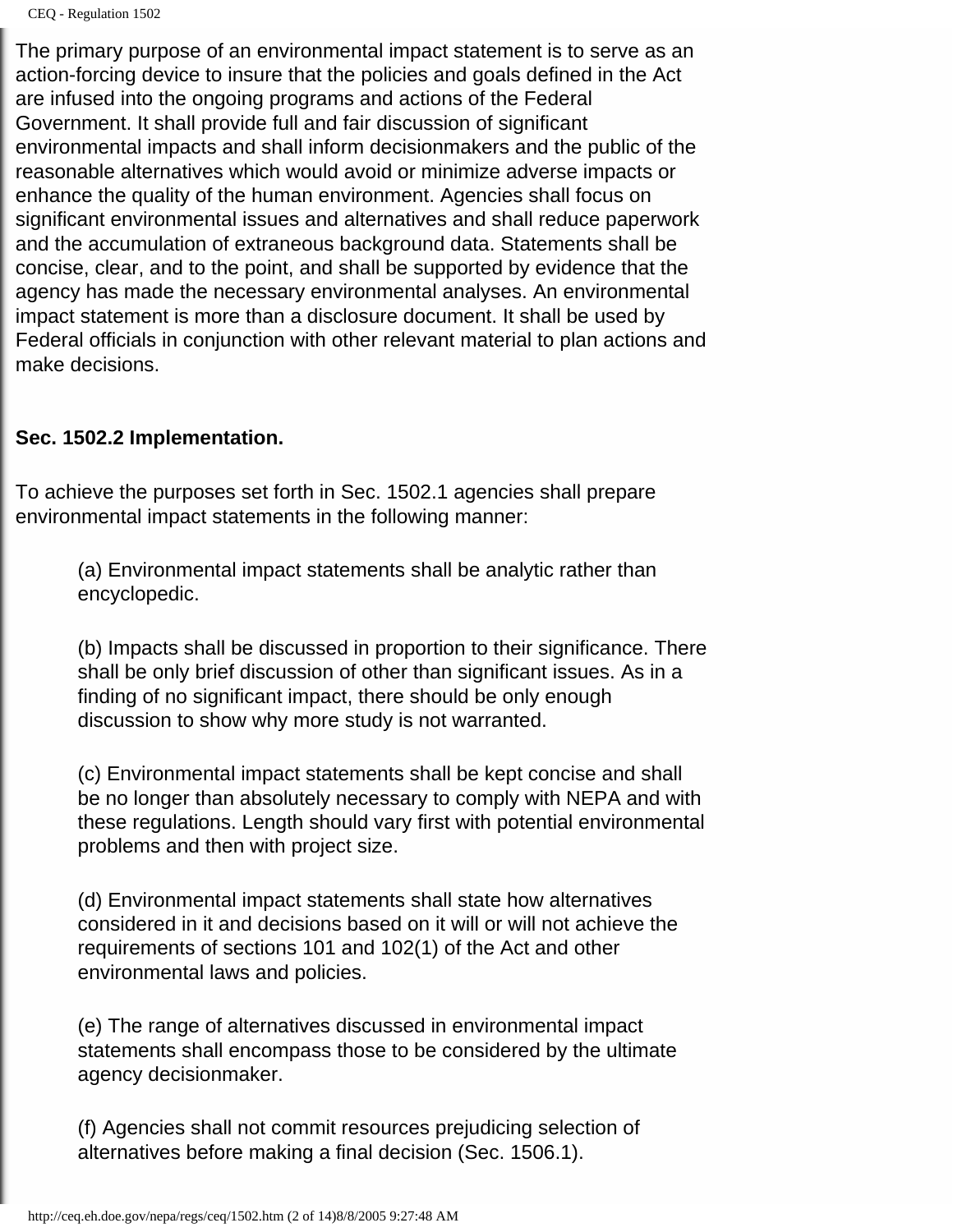(g) Environmental impact statements shall serve as the means of assessing the environmental impact of proposed agency actions, rather than justifying decisions already made.

#### <span id="page-20-0"></span>**Sec. 1502.3 Statutory requirements for statements.**

As required by sec. 102(2)(C) of NEPA environmental impact statements (Sec. 1508.11) are to be included in every recommendation or report.

On proposals (Sec. 1508.23). For legislation and (Sec. 1508.17). Other major Federal actions (Sec. 1508.18). Significantly (Sec. 1508.27). Affecting (Secs. 1508.3, 1508.8). The quality of the human environment (Sec. 1508.14).

## <span id="page-20-1"></span>**Sec. 1502.4 Major Federal actions requiring the preparation of environmental impact statements.**

(a) Agencies shall make sure the proposal which is the subject of an environmental impact statement is properly defined. Agencies shall use the criteria for scope (Sec. 1508.25) to determine which proposal (s) shall be the subject of a particular statement. Proposals or parts of proposals which are related to each other closely enough to be, in effect, a single course of action shall be evaluated in a single impact statement.

(b) Environmental impact statements may be prepared, and are sometimes required, for broad Federal actions such as the adoption of new agency programs or regulations (Sec. 1508.18). Agencies shall prepare statements on broad actions so that they are relevant to policy and are timed to coincide with meaningful points in agency planning and decisionmaking.

(c) When preparing statements on broad actions (including proposals by more than one agency), agencies may find it useful to evaluate the proposal(s) in one of the following ways:

- 1. Geographically, including actions occurring in the same general location, such as body of water, region, or metropolitan area.
- 2. Generically, including actions which have relevant similarities,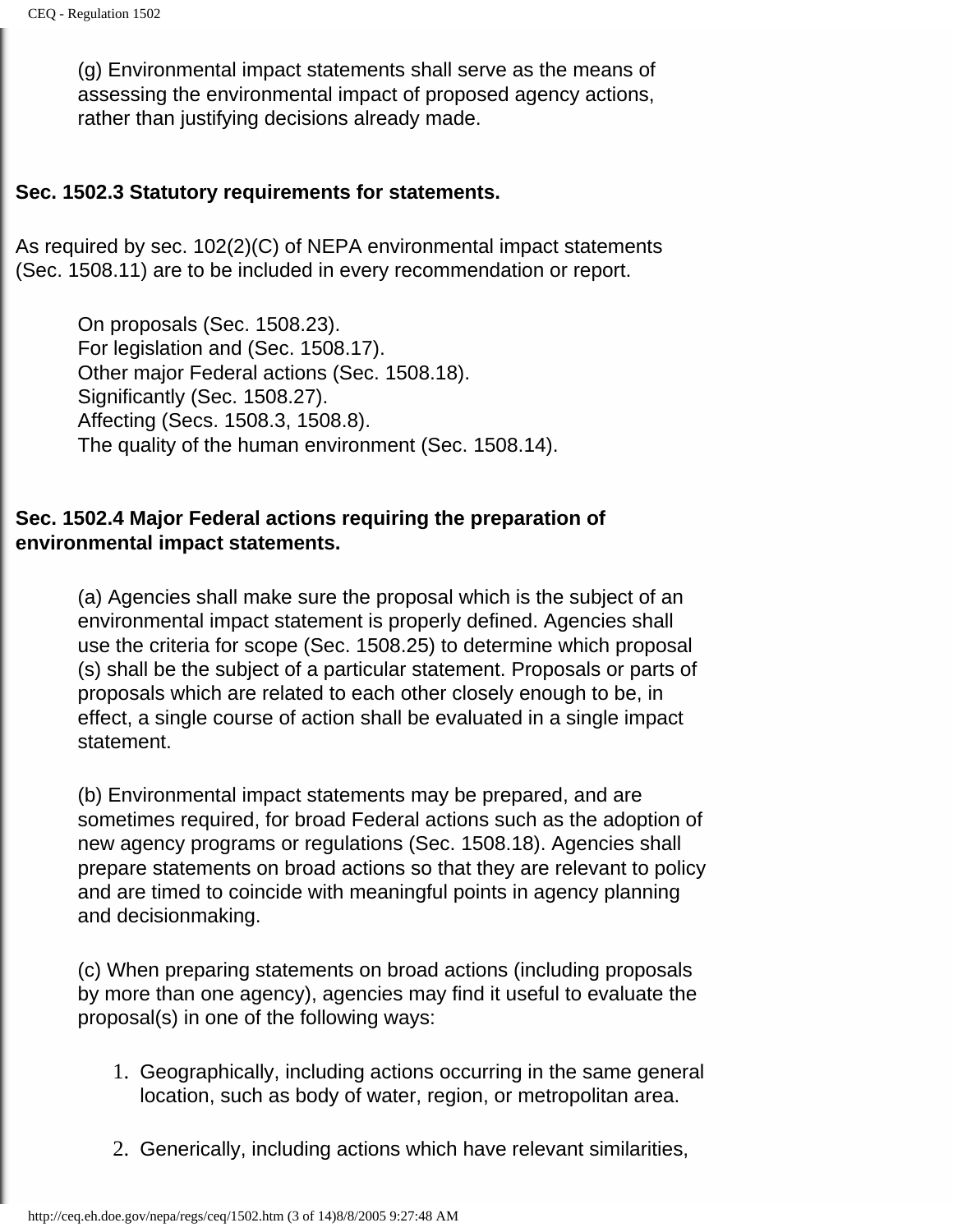such as common timing, impacts, alternatives, methods of implementation, media, or subject matter.

3. By stage of technological development including federal or federally assisted research, development or demonstration programs for new technologies which, if applied, could significantly affect the quality of the human environment. Statements shall be prepared on such programs and shall be available before the program has reached a stage of investment or commitment to implementation likely to determine subsequent development or restrict later alternatives.

(d) Agencies shall as appropriate employ scoping (Sec. 1501.7), tiering (Sec. 1502.20), and other methods listed in Secs. 1500.4 and 1500.5 to relate broad and narrow actions and to avoid duplication and delay.

### <span id="page-21-0"></span>**Sec. 1502.5 Timing.**

An agency shall commence preparation of an environmental impact statement as close as possible to the time the agency is developing or is presented with a proposal (Sec. 1508.23) so that preparation can be completed in time for the final statement to be included in any recommendation or report on the proposal. The statement shall be prepared early enough so that it can serve practically as an important contribution to the decisionmaking process and will not be used to rationalize or justify decisions already made (Secs. 1500.2(c), 1501.2, and 1502.2). For instance:

(a) For projects directly undertaken by Federal agencies the environmental impact statement shall be prepared at the feasibility analysis (go-no go) stage and may be supplemented at a later stage if necessary.

(b) For applications to the agency appropriate environmental assessments or statements shall be commenced no later than immediately after the application is received. Federal agencies are encouraged to begin preparation of such assessments or statements earlier, preferably jointly with applicable• State or local agencies.

(c) For adjudication, the final environmental impact statement shall normally precede the final staff recommendation and that portion of the public hearing related to the impact study. In appropriate circumstances the statement may follow preliminary hearings designed to gather information for use in the statements.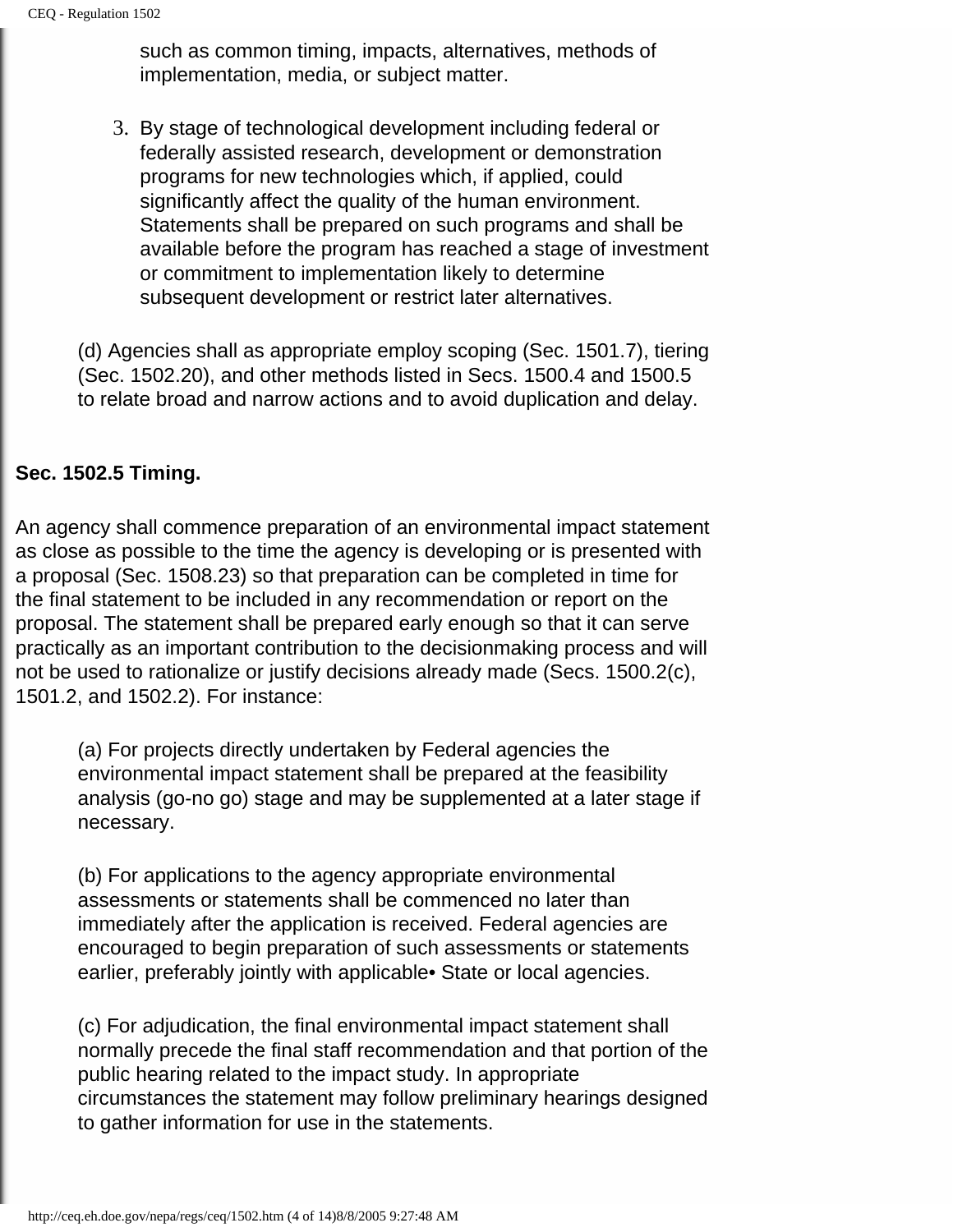(d) For informal rulemaking the draft environmental impact statement shall normally accompany the proposed rule.

## <span id="page-22-0"></span>**Sec. 1502.6 Interdisciplinary preparation.**

Environmental impact statements shall be prepared using an interdisciplinary approach which will insure the integrated use of the natural and social sciences and the environmental design arts (section 102(2)(A) of the Act). The disciplines of the preparers shall be appropriate to the scope and issues identified in the scoping process (Sec. 1501.7).

### <span id="page-22-1"></span>**Sec. 1502.7 Page limits.**

The text of final environmental impact statements (e.g., paragraphs (d) through (g) of Sec. 1502.10) shall normally be less than 150 pages and for proposals of unusual scope or complexity shall normally be less than 300 pages.

### <span id="page-22-2"></span>**Sec. 1502.8 Writing.**

Environmental impact statements shall be written in plain language and may use appropriate graphics so that decisionmakers and the public can readily understand them. Agencies should employ writers of clear prose or editors to write, review, or edit statements, which will be based upon the analysis and supporting data from the natural and social sciences and the environmental. design arts.

### <span id="page-22-3"></span>**Sec. 1502.9 Draft, final, and supplemental statements.**

Except for proposals for legislation as provided in Sec. 1506.8 environmental impact statements shall be prepared in two stages and may be supplemented.

(a) Draft environmental impact statements shall be prepared in accordance with the scope decided upon in the scoping process. The lead agency shall work with the cooperating agencies and shall obtain comments as required in Part 1503 of this chapter. The draft statement must fulfill and satisfy to the fullest extent possible the requirements established for final statements in section 102(2)(C) of the Act. If a draft statement is so inadequate as to preclude meaningful analysis, the agency shall prepare and circulate a revised draft of the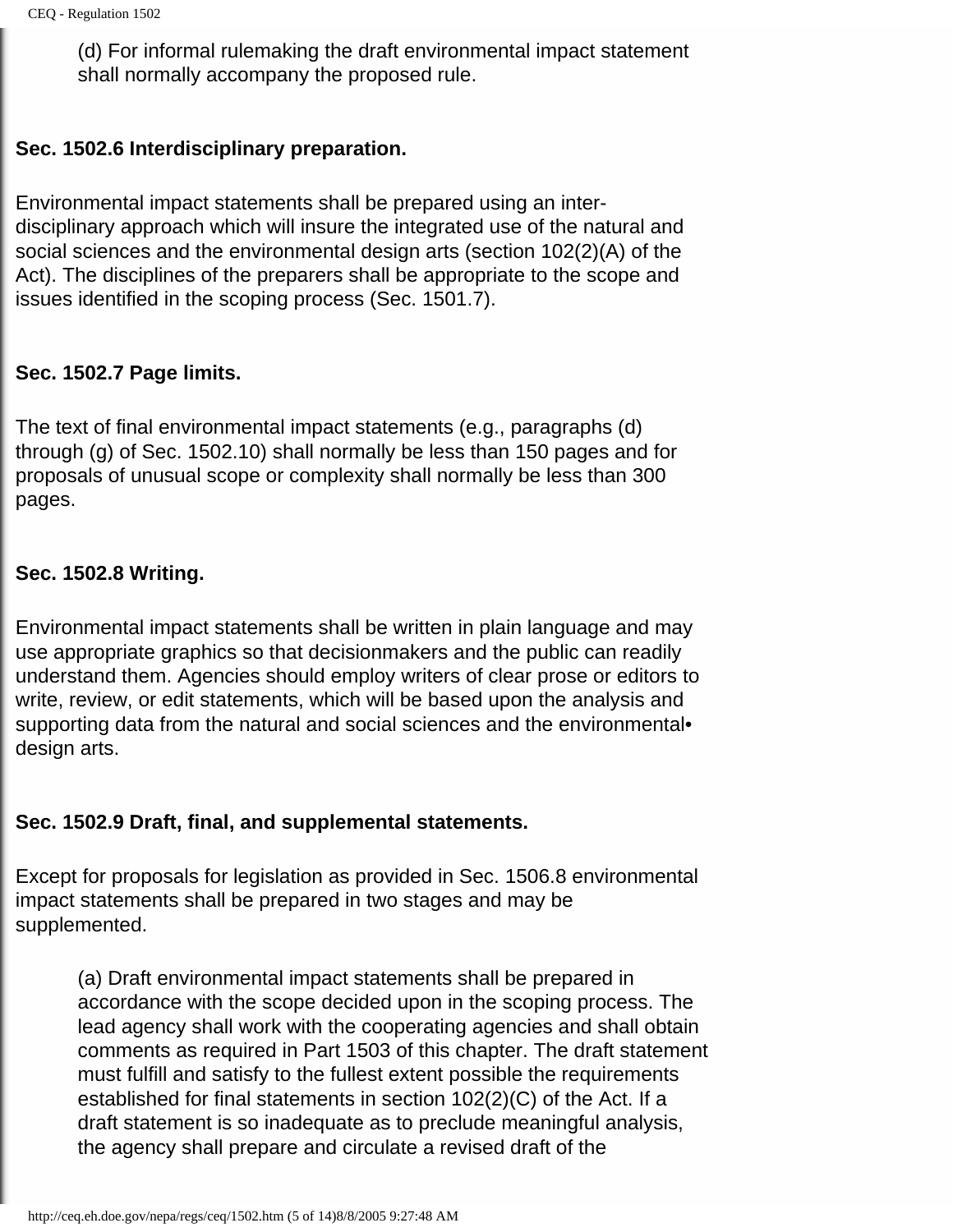appropriate portion. The agency shall make every effort to disclose and discuss at appropriate points in the draft statement all major points of view on the environmental impacts of the alternatives including the proposed action.

(b) Final environmental impact statements shall respond to comments as required in Part 1503 of this chapter. The agency shall discuss at appropriate points in the final statement any responsible opposing view which was not adequately discussed in the draft statement and shall indicate the agency's response to the issues raised.

### (c) Agencies:

1. Shall prepare supplements to either draft or final environmental. impact statements if:

> (i) The agency makes substantial changes in the proposed action that are relevant to environmental concerns; or

(ii) There are significant new circumstances or information relevant to environmental concerns and bearing on the proposed action or its impacts.

- 2. May also prepare supplements when the agency determines that the purposes of the Act will be furthered by doing so.
- 3. Shall adopt procedures for introducing a supplement into its formal administrative record, if such a record exists.
- 4. Shall prepare, circulate, and file a supplement to a statement in the same fashion (exclusive of scoping) as a draft and final statement unless alternative procedures are approved by the Council.

## <span id="page-23-0"></span>**Sec. 1502.10 Recommended format.**

Agencies shall use a format for environmental impact statements which will encourage good analysis and clear presentation of the alternatives including the proposed action. The following standard format for environmental impact statements should be followed unless the agency determines that there is a compelling reason to do otherwise:

- (a) Cover sheet.
- (b) Summary.
- (c) Table of contents.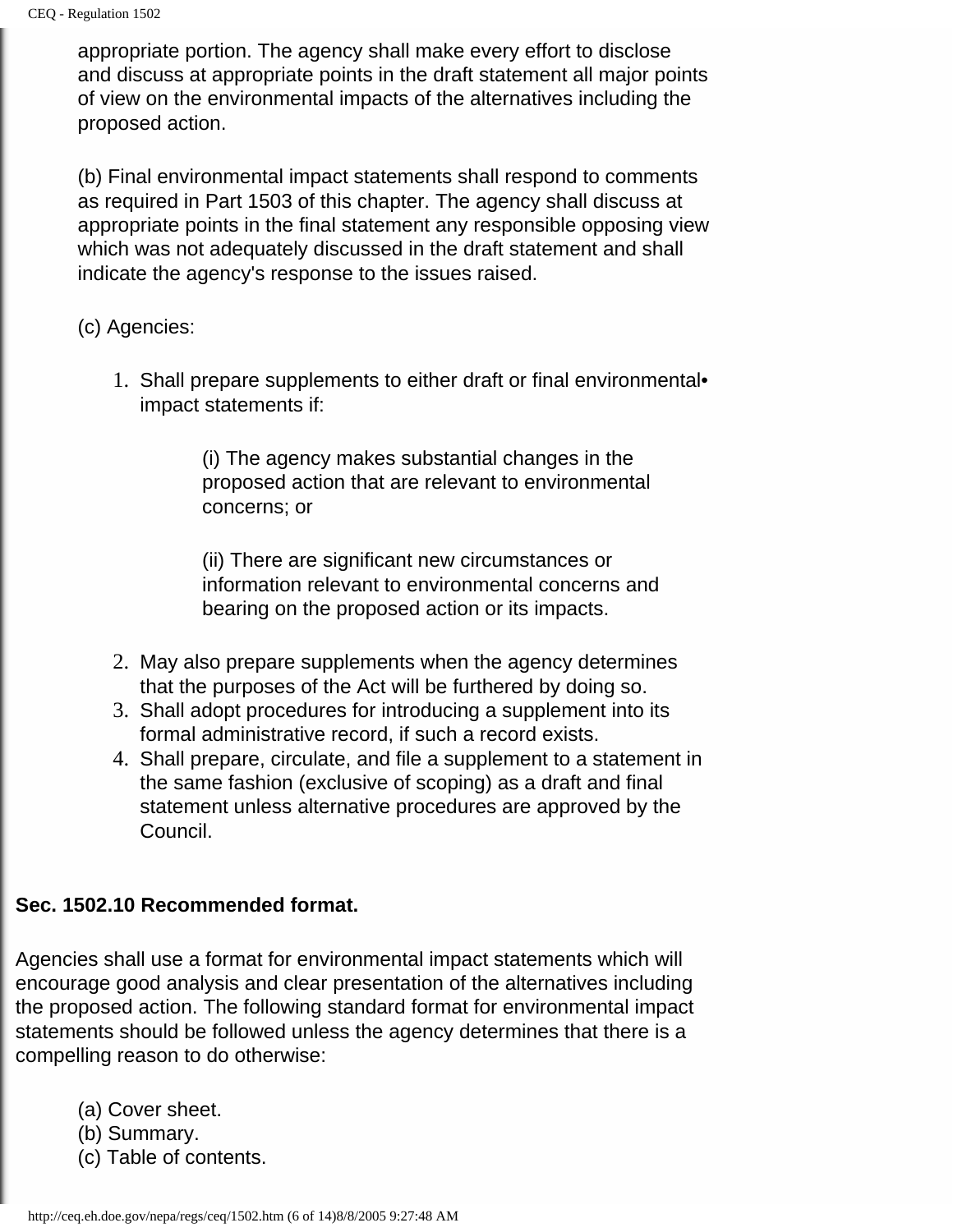(d) Purpose of and need for action.

(e) Alternatives including proposed action (sections 102(2)(C)(iii) and 102(2)(E) of the Act).

(f) Affected environment.

(g) Environmental consequences (especially sections 102(2)(C)(i), (ii),

(iv), and (v) of the Act).

(h) List of preparers.

(i) List of Agencies, Organizations, and persons to whom copies of the statement are sent.

(j) Index.

(k) Appendices (if any).

If a different format is used, it shall include paragraphs (a), (b), (c), (h), (i), and  $(i)$ , of this section and shall include the substance of paragraphs  $(d)$ ,  $(e)$ ,  $(f)$ , (g), and (k) of this section, as further described in Secs. 1502.11 through 1502.18, in any appropriate format.

## <span id="page-24-0"></span>**Sec. 1502.11 Cover sheet.**

The cover sheet shall not exceed one page. It shall include:

(a) A list of the responsible agencies including the lead agency and any cooperating agencies.

(b) The title of the proposed action that is the subject of the statement (and if appropriate the titles of related cooperating agency actions), together with the State(s) and county(ies) (or other jurisdiction if applicable) where the action is located.

(c) The name, address, and telephone number of the person at the agency who can supply further information.

(d) A designation of the statement as a draft, final, or draft or final supplement.

(e) A one paragraph abstract of the statement.

(f) The date by which comments must be received (computed in cooperation with EPA under Sec. 1506.10).

The information required by this section may be entered on Standard Form 424 (in items 4, 6, 7, 10, and 18).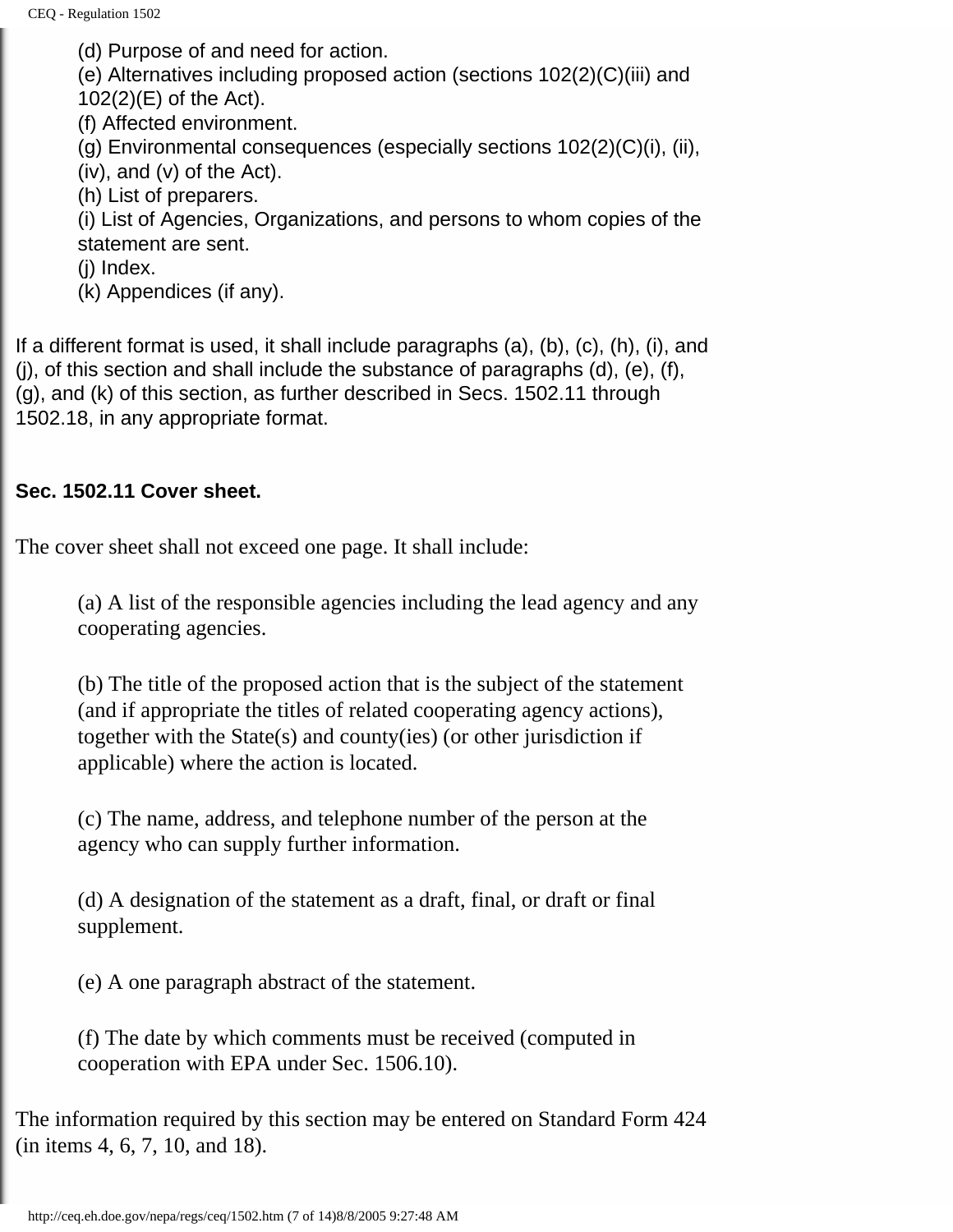# <span id="page-25-0"></span>**Sec. 1502.12 Summary.**

Each environmental impact statement shall contain a summary which adequately and accurately summarizes the statement. The summary shall stress the major conclusions, areas of controversy (including issues raised by agencies and the public), and the issues to be resolved (including the choice among alternatives). The summary will normally not exceed 15 pages.

# <span id="page-25-1"></span>**Sec. 1502.13 Purpose and need.**

The statement shall briefly specify the underlying purpose and need to which the agency is responding in proposing the alternatives including the proposed action.

# <span id="page-25-2"></span>**Sec. 1502.14 Alternatives including the proposed action.**

This section is the heart of the environmental impact statement. Based on the information and analysis presented in the sections on the Affected Environment (Sec. 1502.15) and the Environmental Consequences (Sec. 1502.16), it should present the environmental impacts of the proposal and the alternatives in comparative form, thus sharply defining the issues and providing a clear basis for choice among options by the decisionmaker and• the public. In this section agencies shall:

(a) Rigorously explore and objectively evaluate all reasonable alternatives, and for alternatives which were eliminated from detailed study, briefly discuss the reasons for their having been eliminated.

(b) Devote substantial treatment to each alternative considered in detail including the proposed action so that reviewers may evaluate their comparative merits.

(c) Include reasonable alternatives not within the jurisdiction of the lead agency.

(d) Include the alternative of no action.

(e) Identify the agency's preferred alternative or alternatives, if one or more exists, in the draft statement and identify such alternative in the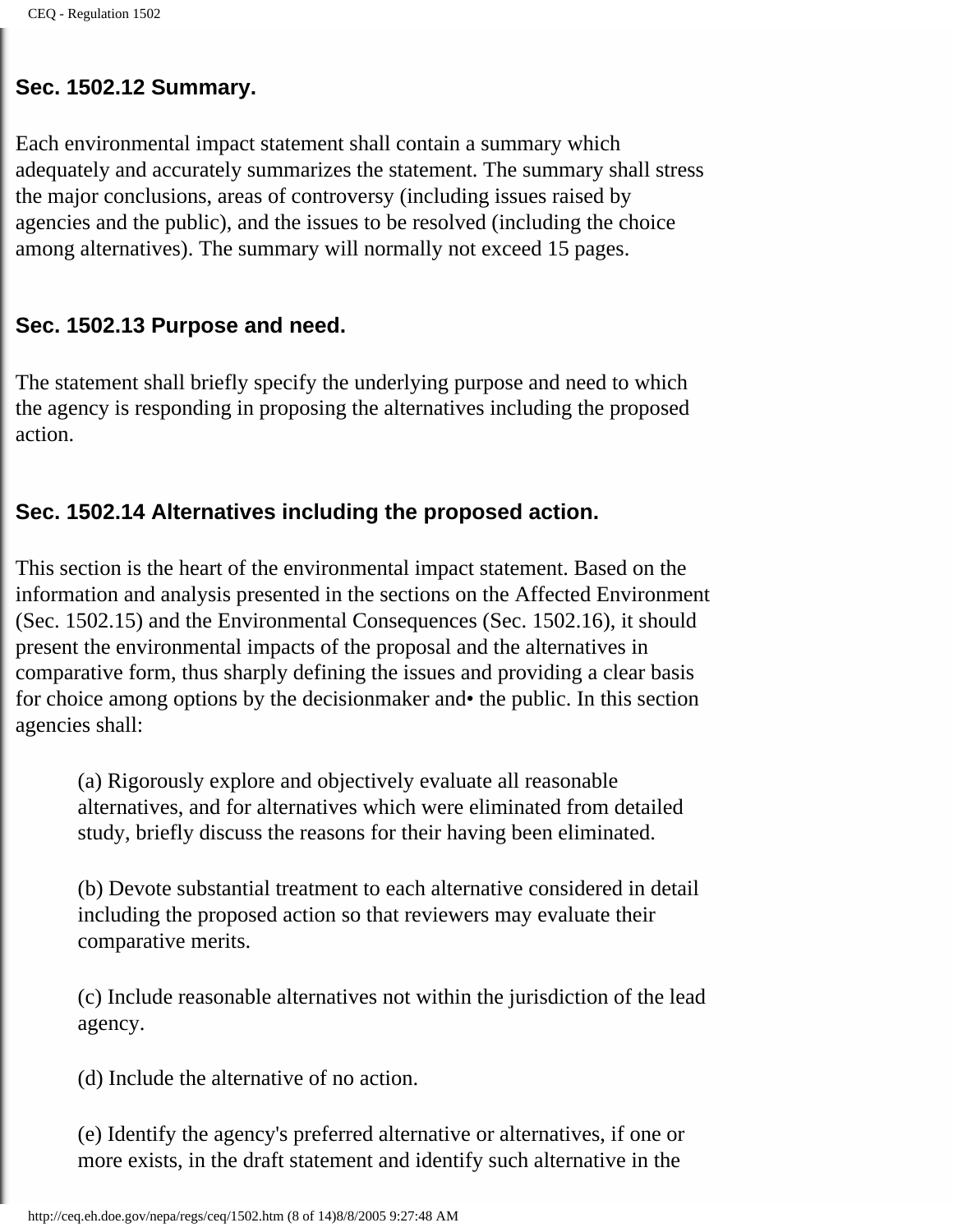final statement unless another law prohibits the expression of such a preference.

(f) Include appropriate mitigation measures not already included in the proposed action or alternatives.

# <span id="page-26-0"></span>**Sec. 1502.15 Affected environment.**

The environmental impact statement shall succinctly describe the environment of the area(s) to be affected or created by the alternatives under consideration. The descriptions shall be no longer than is necessary to understand the effects of the alternatives. Data and analyses in a statement shall be commensurate with the importance of the impact, with less important material summarized, consolidated, or simply referenced. Agencies shall avoid useless bulk in statements and shall concentrate effort and attention on important issues. Verbose descriptions of the affected environment are themselves no measure of the adequacy of an environmental impact statement.

# <span id="page-26-1"></span>**Sec. 1502.16 Environmental consequences.**

This section forms the scientific and analytic basis for the comparisons under Sec. 1502.14. It shall consolidate the discussions of those elements required by sections  $102(2)(C)(i)$ , (ii), (iv), and (v) of NEPA which are within the scope of the statement and as much of section  $102(2)(C)(iii)$  as is necessary to support the comparisons. The discussion will include the environmental impacts of the alternatives including the proposed action, any adverse environmental effects which cannot be avoided should the proposal be implemented, the relationship between short-term uses of man's environment and the maintenance and enhancement of long-term productivity, and any irreversible or irretrievable commitments of resources which would be involved in the proposal should it be implemented. This section should not duplicate discussions in Sec. 1502.14. It shall include discussions of:

(a) Direct effects and their significance (Sec. 1508.8).

(b) Indirect effects and their significance (Sec. 1508.8).

(c) Possible conflicts between the proposed action and the objectives of Federal, regional, State, and local (and in the case of a reservation, Indian tribe) land use plans, policies and controls for the area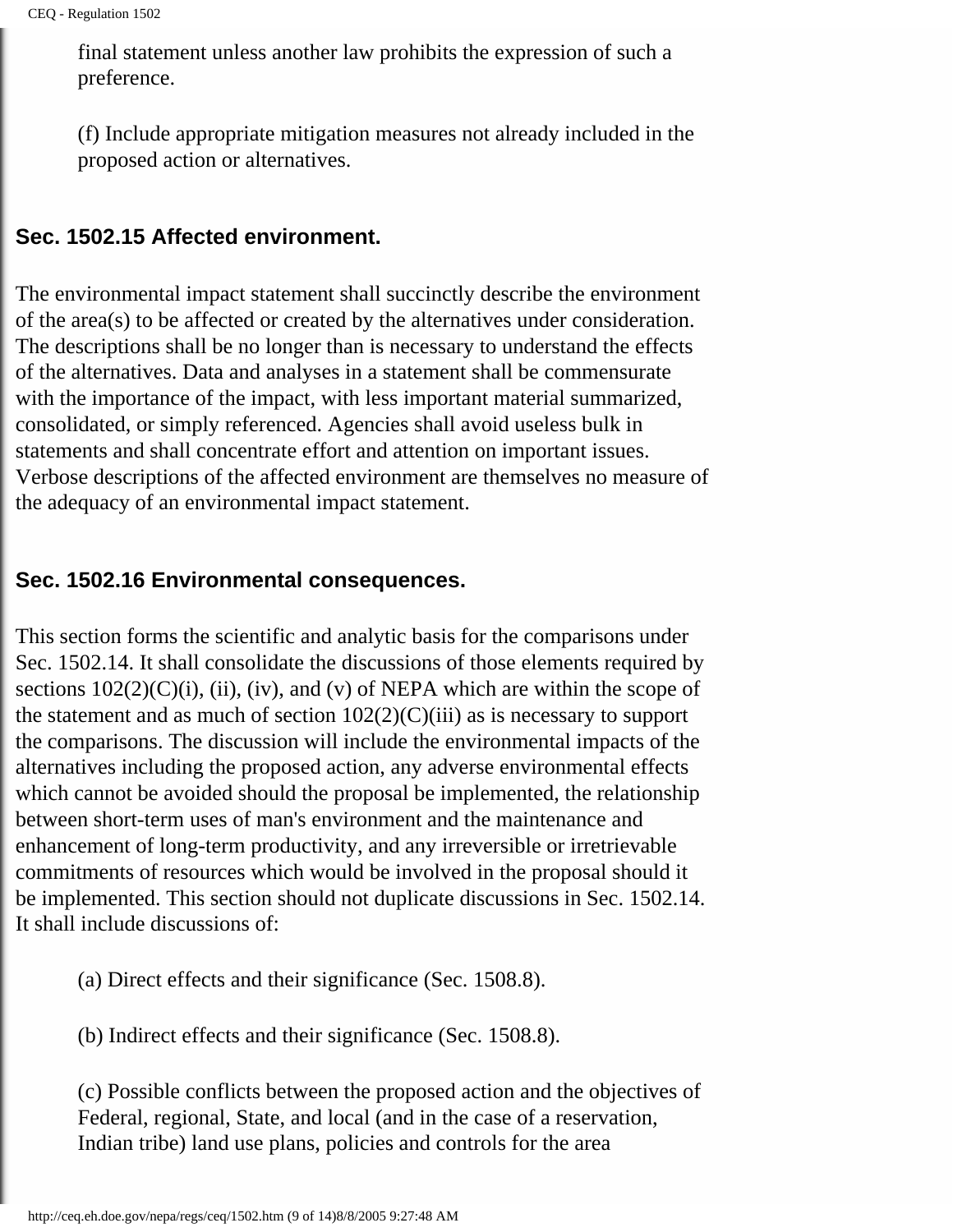concerned. (See Sec. 1506.2(d).)

(d) The environmental effects of alternatives including the proposed action. The comparisons under Sec. 1502.14 will be based on this discussion.

(e) Energy requirements and conservation potential of various alternatives and mitigation measures.

(f) Natural or depletable resource requirements and conservation potential of various alternatives and mitigation measures.

(g) Urban quality, historic and cultural resources, and the design of the built environment, including the reuse and conservation potential of various alternatives and mitigation measures.

(h) Means to mitigate adverse environmental impacts (if not fully covered under Sec. 1502.14(f)).

[43 FR 55994, Nov. 29, 1978; 44 FR 873, Jan. 3, 1979]

## <span id="page-27-0"></span>**Sec. 1502.17 List of preparers.**

The environmental impact statement shall list the names, together with their qualifications (expertise, experience, professional disciplines), of the persons who were primarily responsible for preparing the environmental impact statement or significant background papers, including basic components of the statement (Secs. 1502.6 and 1502.8). Where possible the persons who are responsible for a particular analysis, including analyses in background papers, shall be identified. Normally the list will not exceed two pages.

# <span id="page-27-1"></span>**Sec. 1502.18 Appendix.**

If an agency prepares an appendix to an environmental impact statement the appendix shall:

(a) Consist of material prepared in connection with an environmental impact statement (as distinct from material which is not so prepared and which is incorporated by reference (Sec. 1502.21)).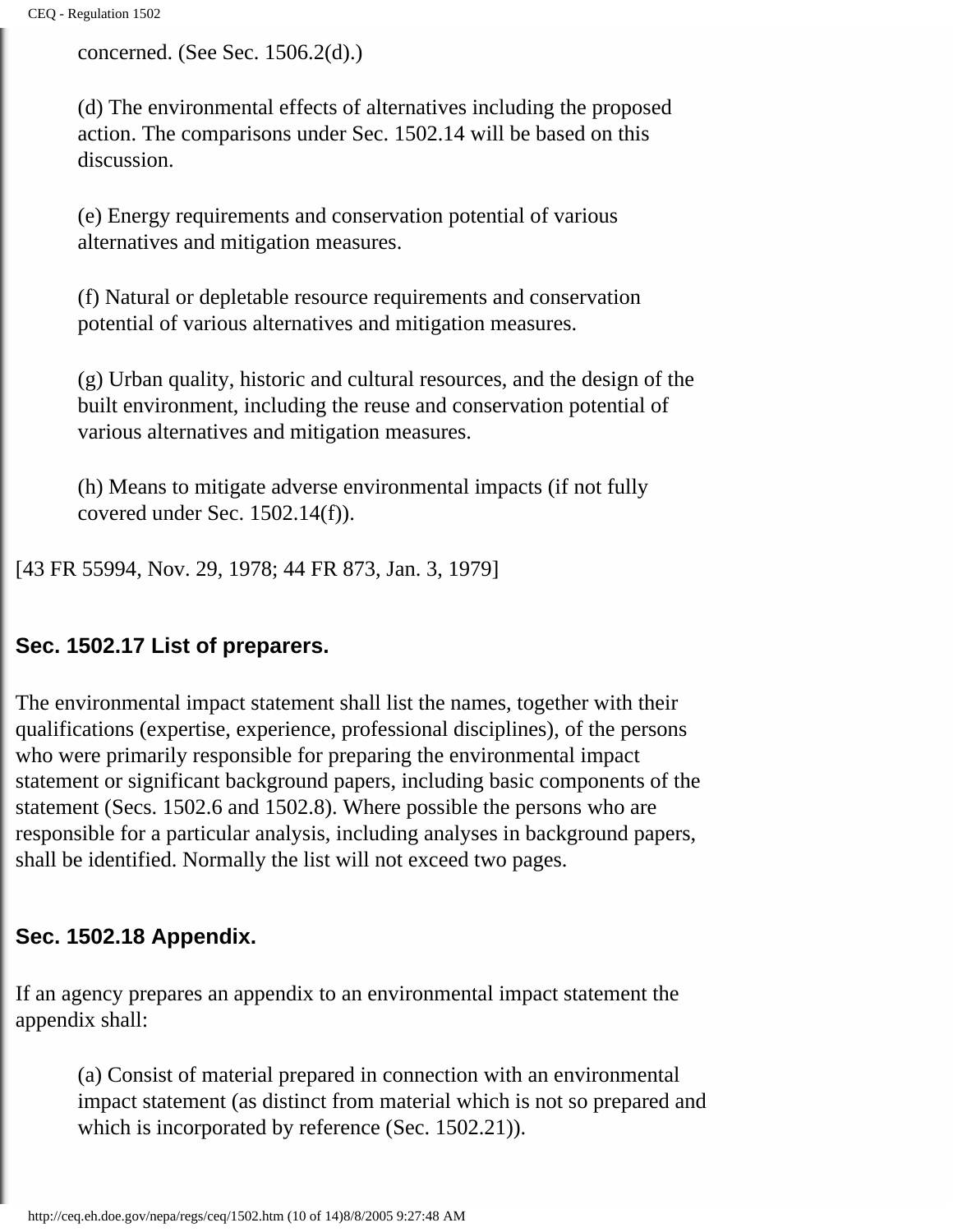(b) Normally consist of material which substantiates any analysis fundamental to the impact statement.

(c) Normally be analytic and relevant to the decision to be made.

(d) Be circulated with the environmental impact statement or be readily available on request.

# <span id="page-28-0"></span>**Sec. 1502.19 Circulation of the environmental impact statement.**

Agencies shall circulate the entire draft and final environmental impact statements except for certain appendices as provided in Sec. 1502.18(d) and unchanged statements as provided in Sec. 1503.4(c). However, if the statement is unusually long, the agency may circulate the summary instead, except that the entire statement shall be furnished to:

(a) Any Federal agency which has jurisdiction by law or special expertise with respect to any environmental impact involved and any appropriate Federal, State or local agency authorized to develop and enforce environmental standards.

(b) The applicant, if any.

(c) Any person, organization, or agency requesting the entire environmental impact statement.

(d) In the case of a final environmental impact statement any person, organization, or agency which submitted substantive comments on the draft.

If the agency circulates the summary and thereafter receives a timely request for the entire statement and for additional time to comment, the time for that requestor only shall be extended by at least 15 days beyond the minimum period.

# <span id="page-28-1"></span>**Sec. 1502.20 Tiering.**

Agencies are encouraged to tier their environmental impact statements to eliminate repetitive discussions of the same issues and to focus on the actual issues ripe for decision at each level of environmental review (Sec. 1508.28).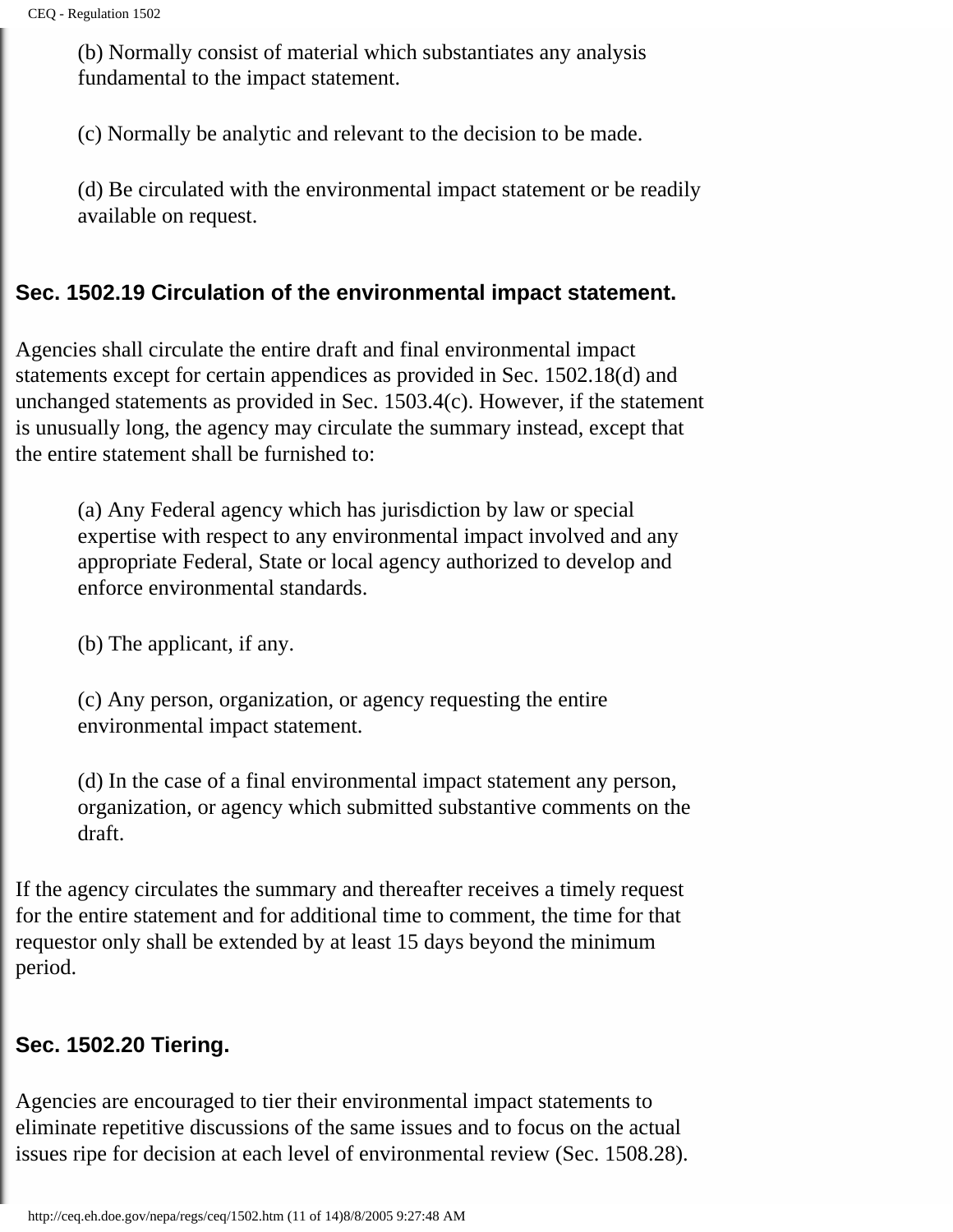```
CEQ - Regulation 1502
```
Whenever a broad environmental impact statement has been prepared (such as a program or policy statement) and a subsequent statement or environmental assessment is then prepared on an action included within the entire program or policy (such as a site specific action) the subsequent statement or environmental assessment need only summarize the issues discussed in the broader statement and incorporate discussions from the broader statement by reference and shall concentrate on the issues specific to the subsequent action. The subsequent document shall state where the earlier document is available. Tiering may also be appropriate for different stages of actions. (Section 1508.28).

# <span id="page-29-0"></span>**Sec. 1502.21 Incorporation by reference.**

Agencies shall incorporate material into an environmental impact statement by reference when the effect will be to cut down on bulk without impeding agency and public review of the action. The incorporated material shall be cited in the statement and its content briefly described. No material may be incorporated by reference unless it is reasonably available for inspection by potentially interested persons within the time allowed for comment. Material based on proprietary data which is itself not available for review and comment shall not be incorporated by reference.

# <span id="page-29-1"></span>**Sec. 1502.22 Incomplete or unavailable information.**

When an agency is evaluating reasonably foreseeable significant adverse effects on the human environment in an environmental impact statement and there is incomplete or unavailable information, the agency shall always make clear that such information is lacking.

(a) If the incomplete information relevant to reasonably foreseeable significant adverse impacts is essential to a reasoned choice among alternatives and the overall costs of obtaining it are not exorbitant, the agency shall include the information in the environmental impact statement.

(b) If the information relevant to reasonably foreseeable significant adverse impacts cannot be obtained because the overall costs of obtaining it are exorbitant or the means to obtain it are not known, the agency shall include within the environmental impact statement: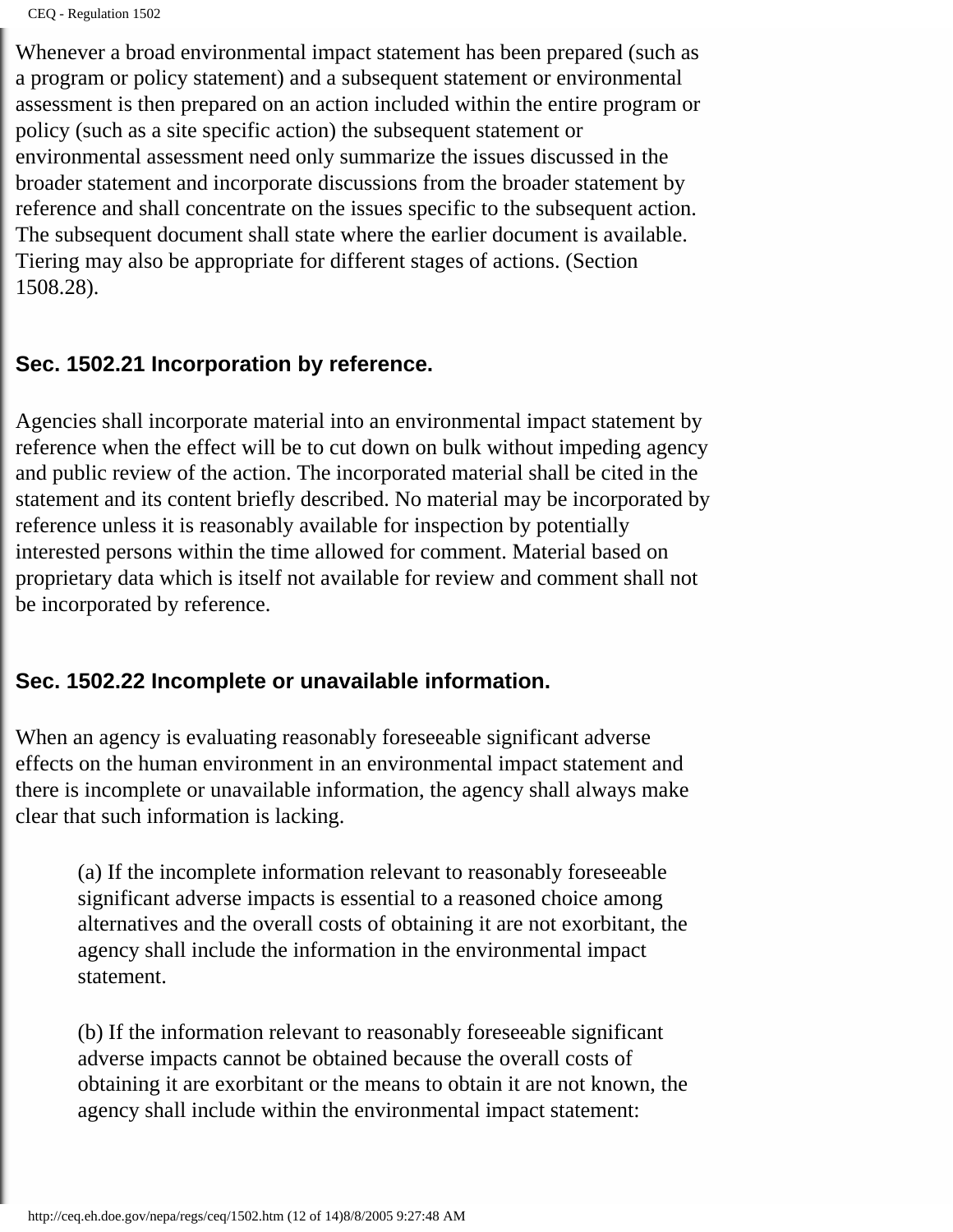- 1. A statement that such information is incomplete or unavailable;
- 2. a statement of the relevance of the incomplete or unavailable information to evaluating reasonably foreseeable significant adverse impacts on the human environment;
- 3. a summary of existing credible scientific evidence which is relevant to evaluating the reasonably foreseeable significant adverse impacts on the human environment, and
- 4. the agency's evaluation of such impacts based upon theoretical approaches or research methods generally accepted in the scientific community. For the purposes of this section, "reasonably foreseeable" includes impacts which have catastrophic consequences, even if their probability of occurrence is low, provided that the analysis of the impacts is supported by credible scientific evidence, is not based on pure conjecture, and is within the rule of reason.

(c) The amended regulation will be applicable to all environmental impact statements for which a Notice of Intent (40 CFR 1508.22) is published in the Federal Register on or after May 27, 1986. For environmental impact statements in progress, agencies may choose to comply with the requirements of either the original or amended regulation.

[51 FR 15625, Apr. 25, 1986]

# <span id="page-30-0"></span>**Sec. 1502.23 Cost-benefit analysis.**

If a cost-benefit analysis relevant to the choice among environmentally different alternatives is being considered for the proposed action, it shall be incorporated by reference or appended to the statement as an aid in evaluating the environmental consequences. To assess the adequacy of compliance with section 102(2)(B) of the Act the statement shall, when a cost-benefit analysis is prepared, discuss the relationship between that analysis and any analyses of unquantified environmental impacts, values, and amenities. For purposes of complying with the Act, the weighing of the merits and drawbacks of the various alternatives need not be displayed in a monetary cost-benefit analysis and should not be when there are important qualitative considerations. In any event, an environmental impact statement should at least indicate those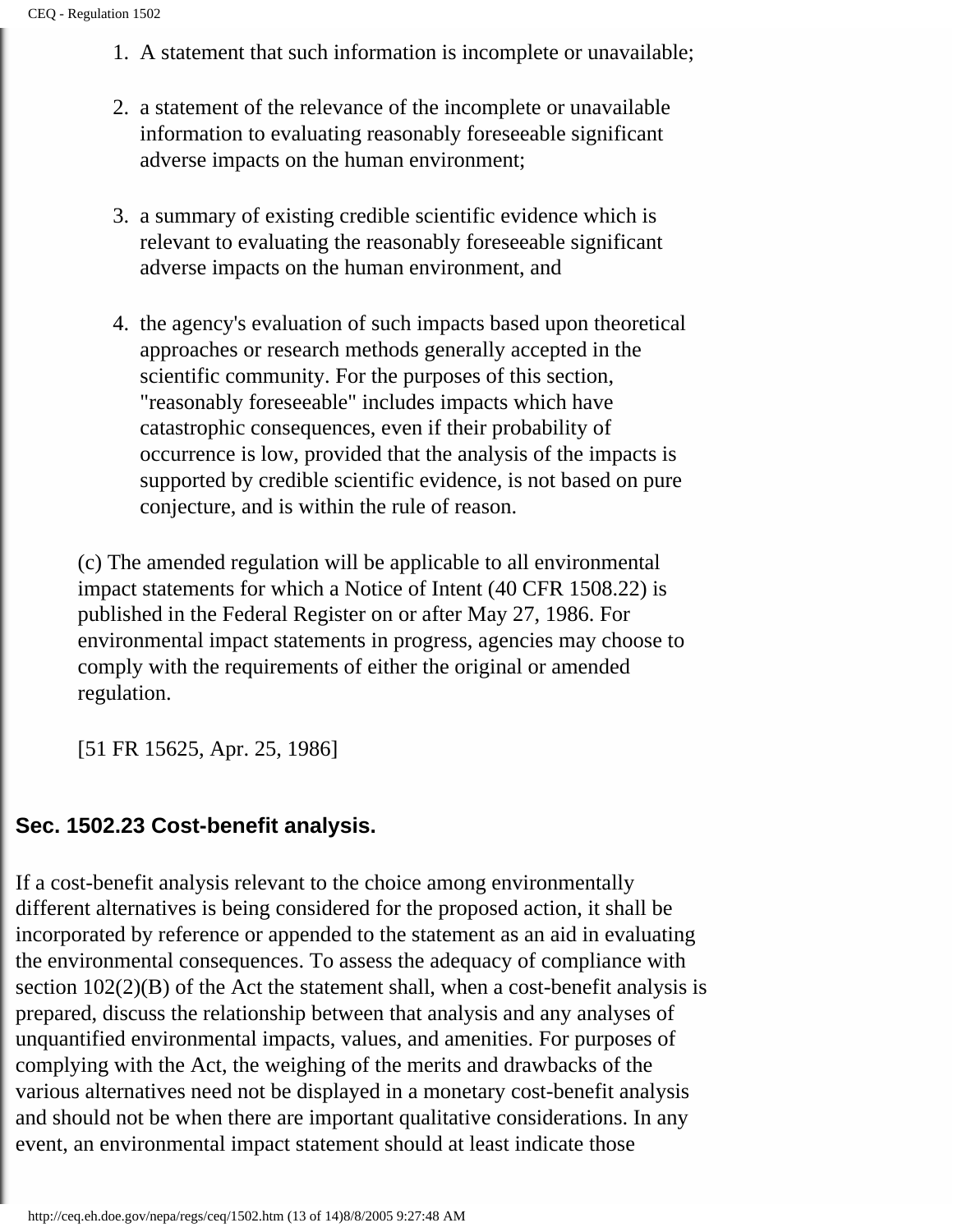```
CEQ - Regulation 1502
```
considerations, including factors not related to environmental quality, which are likely to be relevant and important to a decision.

# <span id="page-31-0"></span>**Sec. 1502.24 Methodology and scientific accuracy.**

Agencies shall insure the professional integrity, including scientific integrity, of the discussions and analyses in environmental impact statements. They shall identify any methodologies used and shall make explicit reference by footnote to the scientific and other sources relied upon for conclusions in the statement. An agency may place discussion of methodology in an appendix.

# <span id="page-31-1"></span>**Sec. 1502.25 Environmental review and consultation requirements.**

(a) To the fullest extent possible, agencies shall prepare draft environmental impact statements concurrently with and integrated with environmental impact analyses and related surveys and studies required by the Fish and Wildlife Coordination Act (16 U.S.C. 661 et seq.), the National Historic Preservation Act of 1966 (16 U.S.C. 470 et seq.), the Endangered Species Act of 1973 (16 U.S.C. 1531 et seq.), and other environmental review laws and executive orders.

(b) The draft environmental impact statement shall list all Federal permits, licenses, and other entitlements which must be obtained in implementing the proposal. If it is uncertain whether a Federal permit, license, or other entitlement is necessary, the draft environmental impact statement shall so indicate.

[Back to Table of Contents](#page-0-0)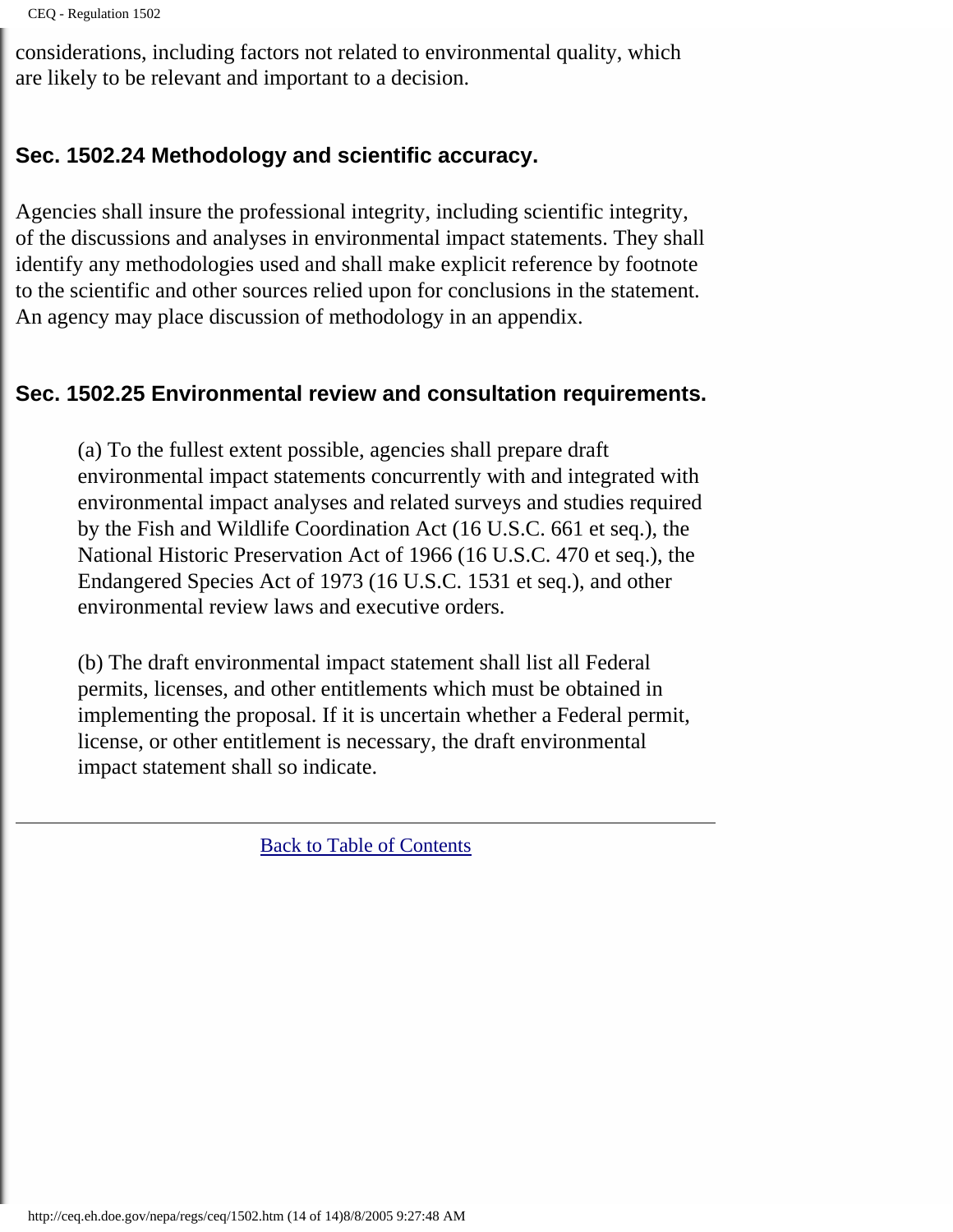# <span id="page-32-0"></span>**PART 1503--COMMENTING**

Sec. 1503.1 Inviting comments. 1503.2 Duty to comment. 1503.3 Specificity of comments. 1503.4 Response to comments.

Authority: NEPA, the Environmental Quality Improvement Act of 1970, as amended (42 U.S.C. 4371 et seq.), sec. 309 of the Clean Air Act, as amended (42 U.S.C. 7609), and E.O. 11514 (Mar. 5, 1970, as amended by E.O. 11991, May 24, 1977).

Source: 43 FR 55997, Nov. 29, 1978, unless otherwise noted.

# **Sec. 1503.1 Inviting comments.**

(a) After preparing a draft environmental impact statement and before preparing a final environmental impact statement the agency shall:

- 1. Obtain the comments of any Federal agency which has jurisdiction by law or special expertise with respect to any environmental impact involved or which is authorized to develop and enforce environmental standards.
- 2. Request the comments of:

(i) Appropriate State and local agencies which are authorized to develop and enforce environmental standards;

(ii) Indian tribes, when the effects may be on a reservation; and

(iii) Any agency which has requested that it receive statements on actions of the kind proposed.

Office of Management and Budget Circular A-95 (Revised),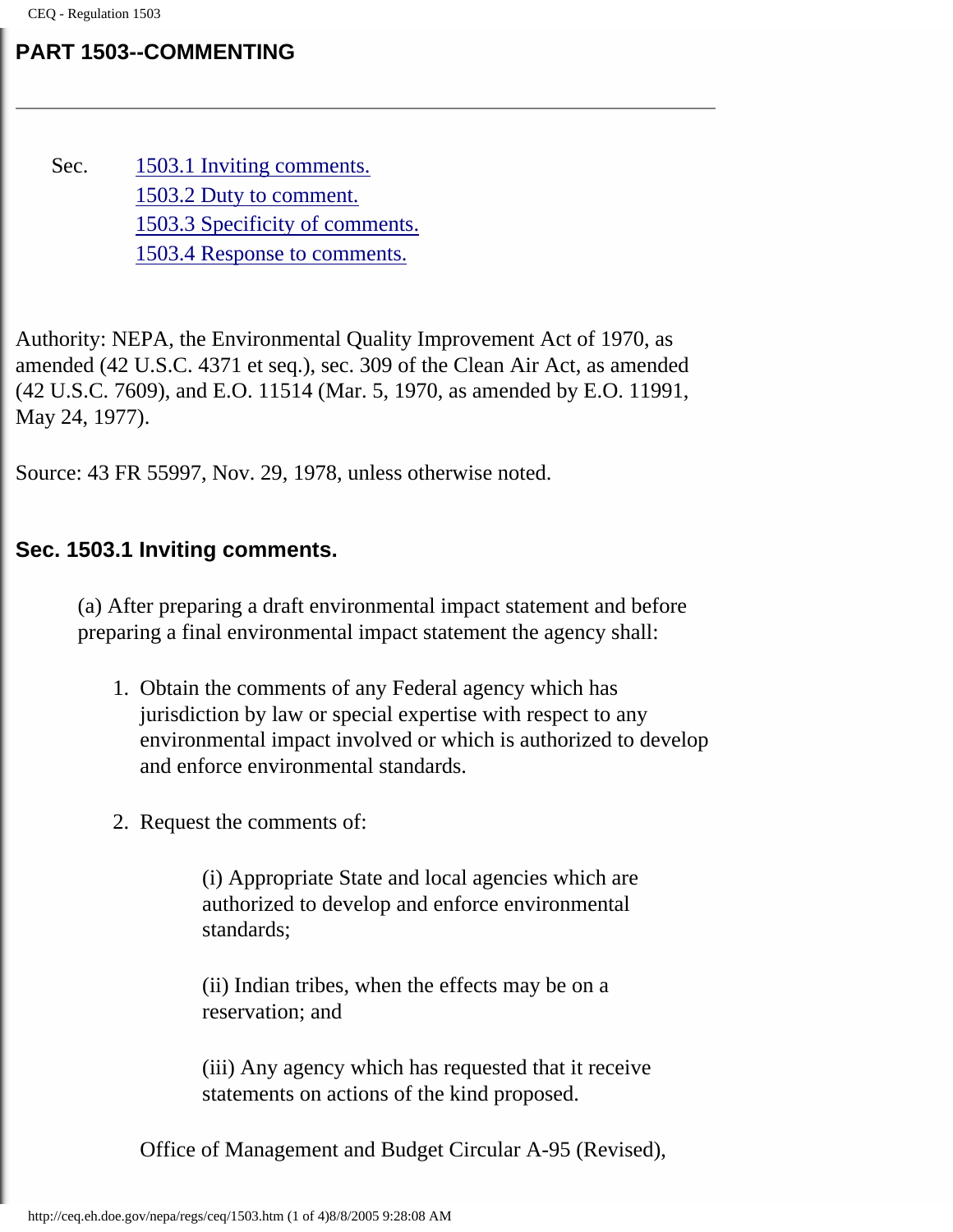through its system of clearinghouses, provides a means of securing the views of State and local environmental agencies. The clearinghouses may be used, by mutual agreement of the lead agency and the clearinghouse, for securing State and local reviews of the draft environmental impact statements.

- 3. Request comments from the applicant, if any.
- 4. Request comments from the public, affirmatively soliciting comments from those persons or organizations who may be interested or affected.

(b) An agency may request comments on a final environmental impact statement before the decision is finally made. In any case other agencies or persons may make comments before the final decision unless a different time is provided under Sec. 1506.10.

## **Sec. 1503.2 Duty to comment.**

Federal agencies with jurisdiction by law or special expertise with respect to any environmental impact involved and agencies which are authorized to develop and enforce environmental standards shall comment on statements within their jurisdiction, expertise, or authority. Agencies shall comment within the time period specified for comment in Sec. 1506.10. A Federal agency may reply that it has no comment. If a cooperating agency is satisfied that its views are adequately reflected in the environmental impact statement, it should reply that it has no comment.

## **Sec. 1503.3 Specificity of comments.**

(a) Comments on an environmental impact statement or on a proposed action shall be as specific as possible and may address either the adequacy of the statement or the merits of the alternatives discussed or both.

(b) When a commenting agency criticizes a lead agency's predictive methodology, the commenting agency should describe the alternative methodology which it prefers and why.

(c) A cooperating agency shall specify in its comments whether it needs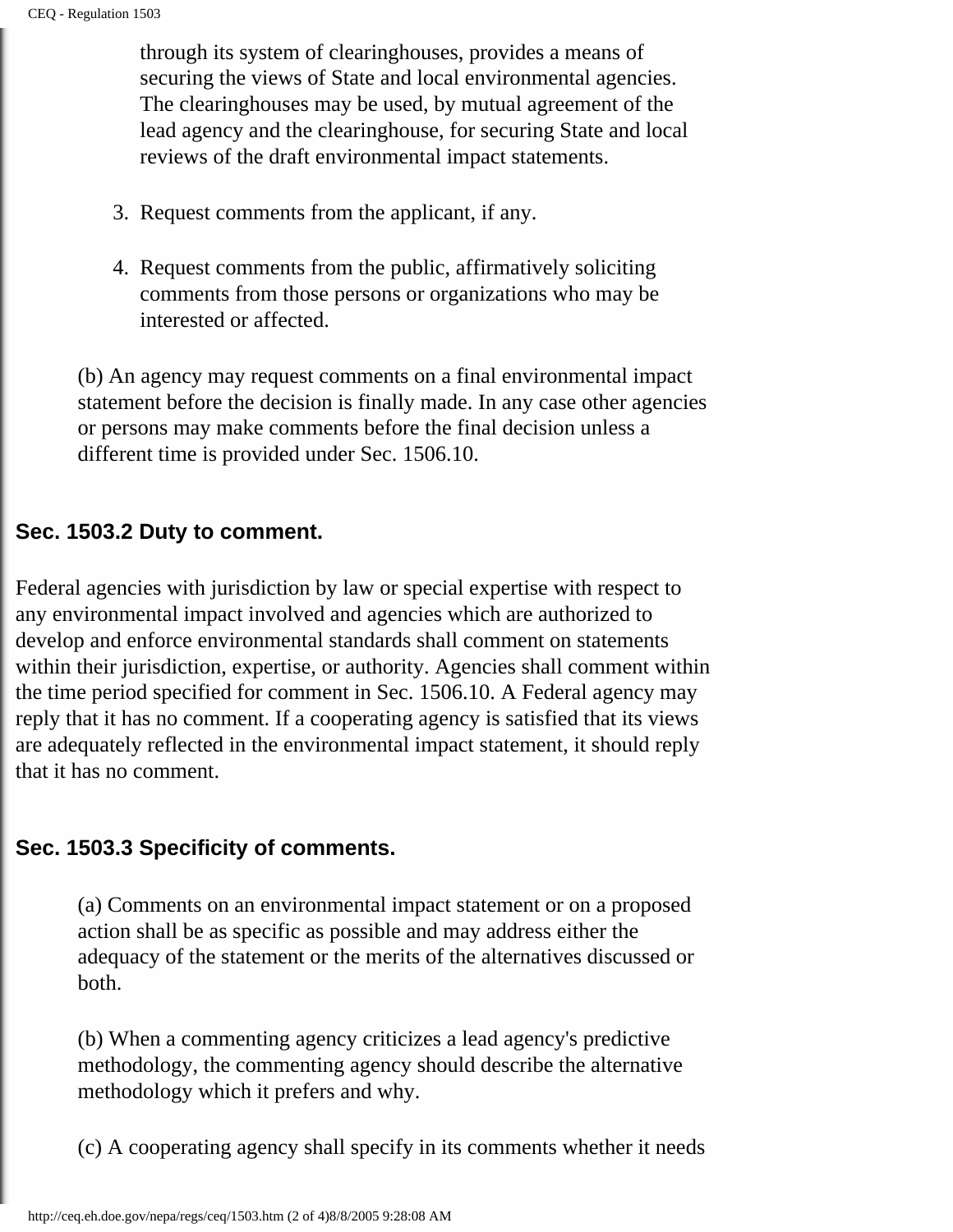additional information to fulfill other applicable environmental reviews or consultation requirements and what information it needs. In particular, it shall specify any additional information it needs to comment adequately on the draft statement's analysis of significant sitespecific effects associated with the granting or approving by that cooperating agency of necessary Federal permits, licenses, or entitlements.

(d) When a cooperating agency with jurisdiction by law objects to or expresses reservations about the proposal on grounds of environmental impacts, the agency expressing the objection or reservation shall specify the mitigation measures it considers necessary to allow the agency to grant or approve applicable permit, license, or related requirements or concurrences.

## **Sec. 1503.4 Response to comments.**

(a) An agency preparing a final environmental impact statement shall assess and consider comments both individually and collectively, and shall respond by one or more of the means listed below, stating its response in the final statement. Possible responses are to:

- 1. Modify alternatives including the proposed action.
- 2. Develop and evaluate alternatives not previously given serious consideration by the agency.
- 3. Supplement, improve, or modify its analyses.
- 4. Make factual corrections.
- 5. Explain why the comments do not warrant further agency response, citing the sources, authorities, or reasons which support the agency's position and, if appropriate, indicate those circumstances which would trigger agency reappraisal or further response.

(b) All substantive comments received on the draft statement (or summaries thereof where the response has been exceptionally voluminous), should be attached to the final statement whether or not the comment is thought to merit individual discussion by the agency in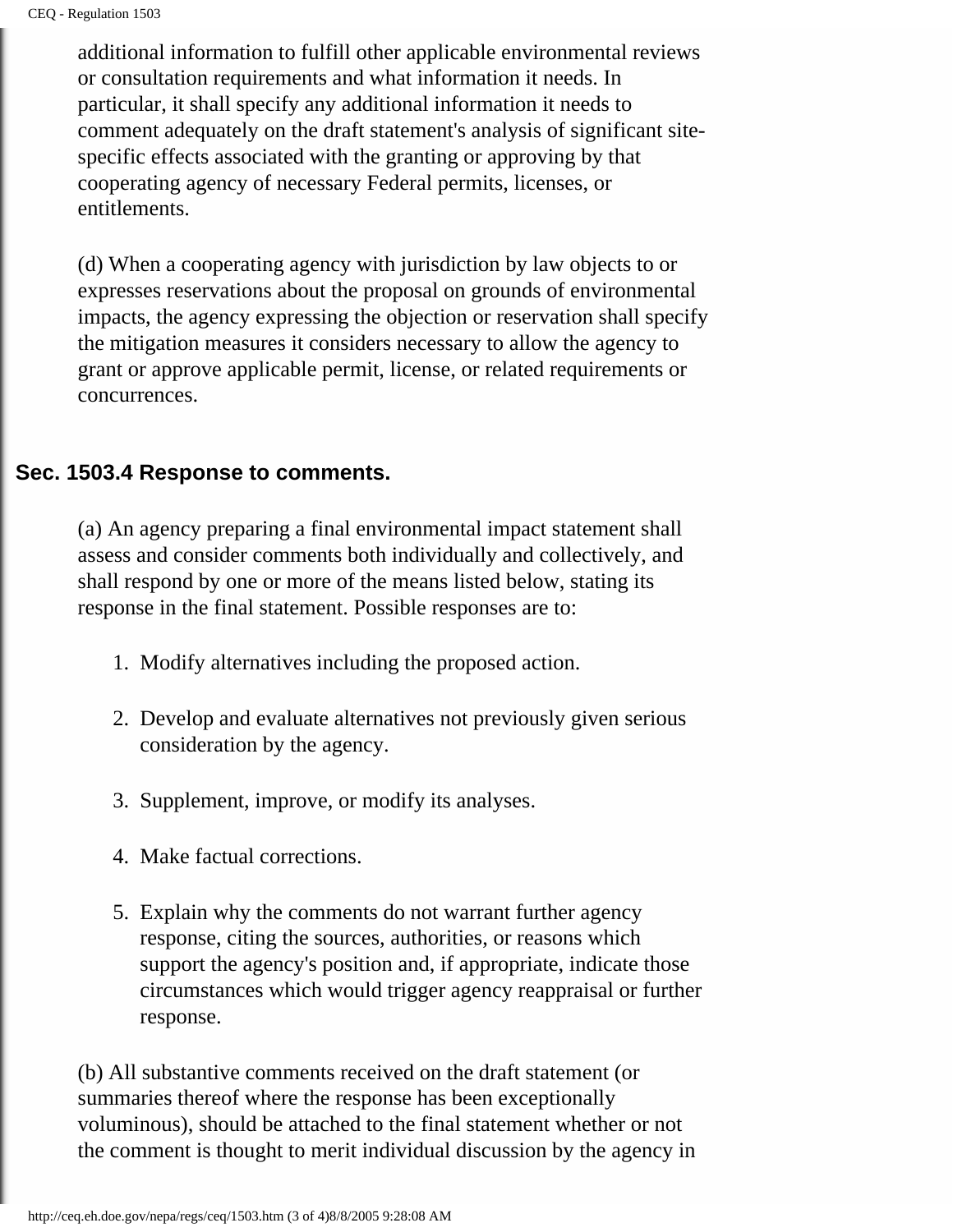the text of the statement.

(c) If changes in response to comments are minor and are confined to the responses described in paragraphs (a)(4) and (5) of this section, agencies may write them on errata sheets and attach them to the statement instead of rewriting the draft statement. In such cases only the comments, the responses, and the changes and not the final statement need be circulated (Sec. 1502.19). The entire document with a new cover sheet shall be filed as the final statement (Sec. 1506.9).

[Back to Table of Contents](#page-0-0)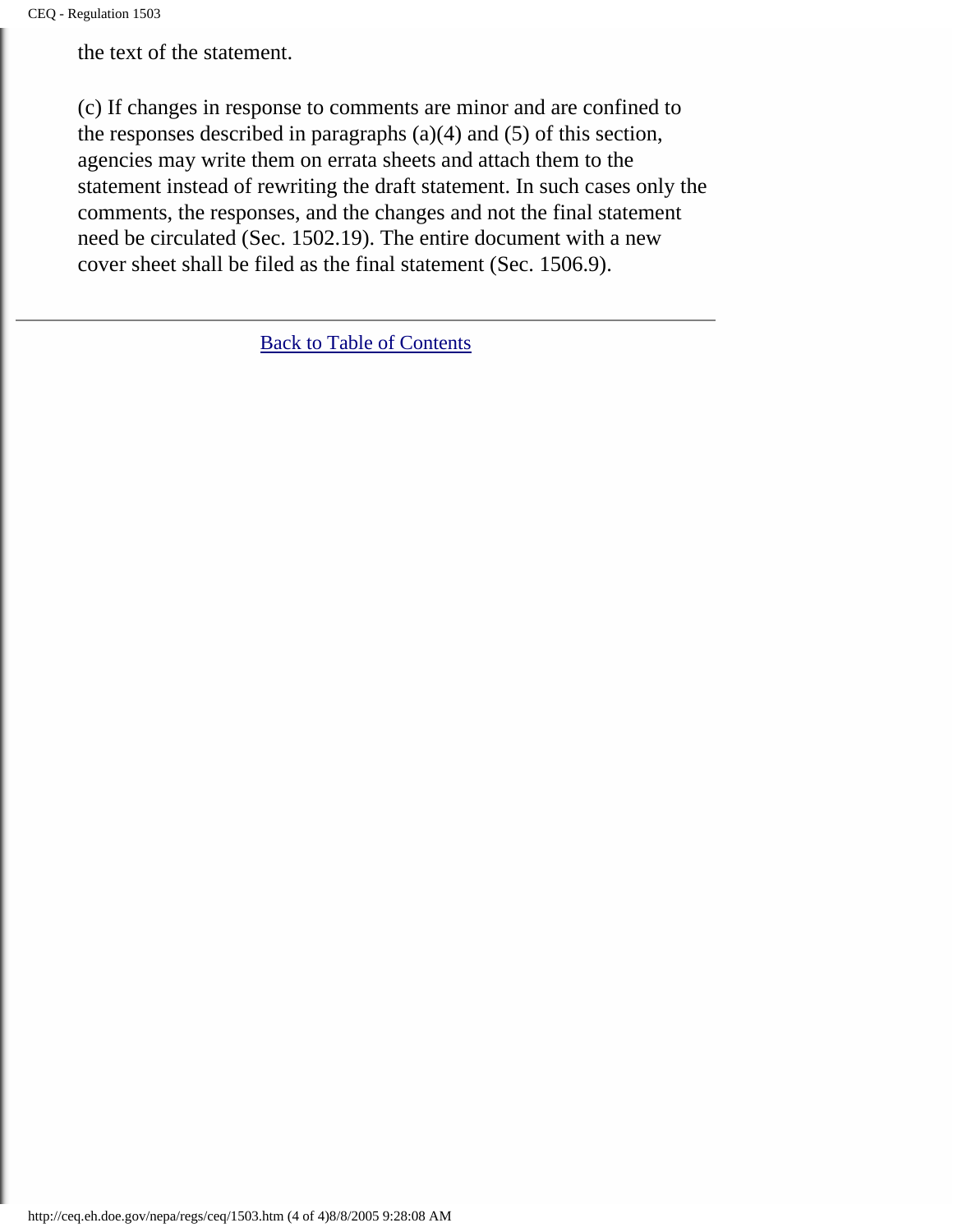# <span id="page-36-0"></span>**PART 1504--PREDECISION REFERRALS TO THE COUNCIL OF PROPOSED FEDERAL ACTIONS DETERMINED TO BE ENVIRONMENTALLY UNSATISFACTORY**

Sec. [1504.1 Purpose.](#page-36-1) [1504.2 Criteria for referral.](#page-36-2) [1504.3 Procedure for referrals and response.](#page-37-0)

Authority: NEPA, the Environmental Quality Improvement Act of 1970, as amended (42 U.S.C. 4371 et seq.), sec. 309 of the Clean Air Act, as amended (42 U.S.C. 7609), and E.O. 11514 (Mar. 5, 1970, as amended by E.O. 11991, May 24, 1977).

Source: 43 FR 55998, Nov. 29, 1978, unless otherwise noted.

## <span id="page-36-1"></span>**Sec. 1504.1 Purpose.**

(a) This part establishes procedures for referring to the Council Federal interagency disagreements concerning proposed major Federal actions that might cause unsatisfactory environmental effects. It provides means for early resolution of such disagreements.

(b) Under section 309 of the Clean Air Act (42 U.S.C. 7609), the Administrator of the Environmental Protection Agency is directed to review and comment publicly on the environmental impacts of Federal activities, including actions for which environmental impact statements are prepared. If after this review the Administrator determines that the matter is "unsatisfactory from the standpoint of public health or welfare or environmental quality," section 309 directs that the matter be referred to the Council (hereafter "environmental referrals").

(c) Under section 102(2)(C) of the Act other Federal agencies may make similar reviews of environmental impact statements, including judgments on the acceptability of anticipated environmental impacts. These reviews must be made available to the President, the Council and the public.

# <span id="page-36-2"></span>**Sec. 1504.2 Criteria for referral.**

Environmental referrals should be made to the Council only after concerted, timely (as early as possible in the process), but unsuccessful attempts to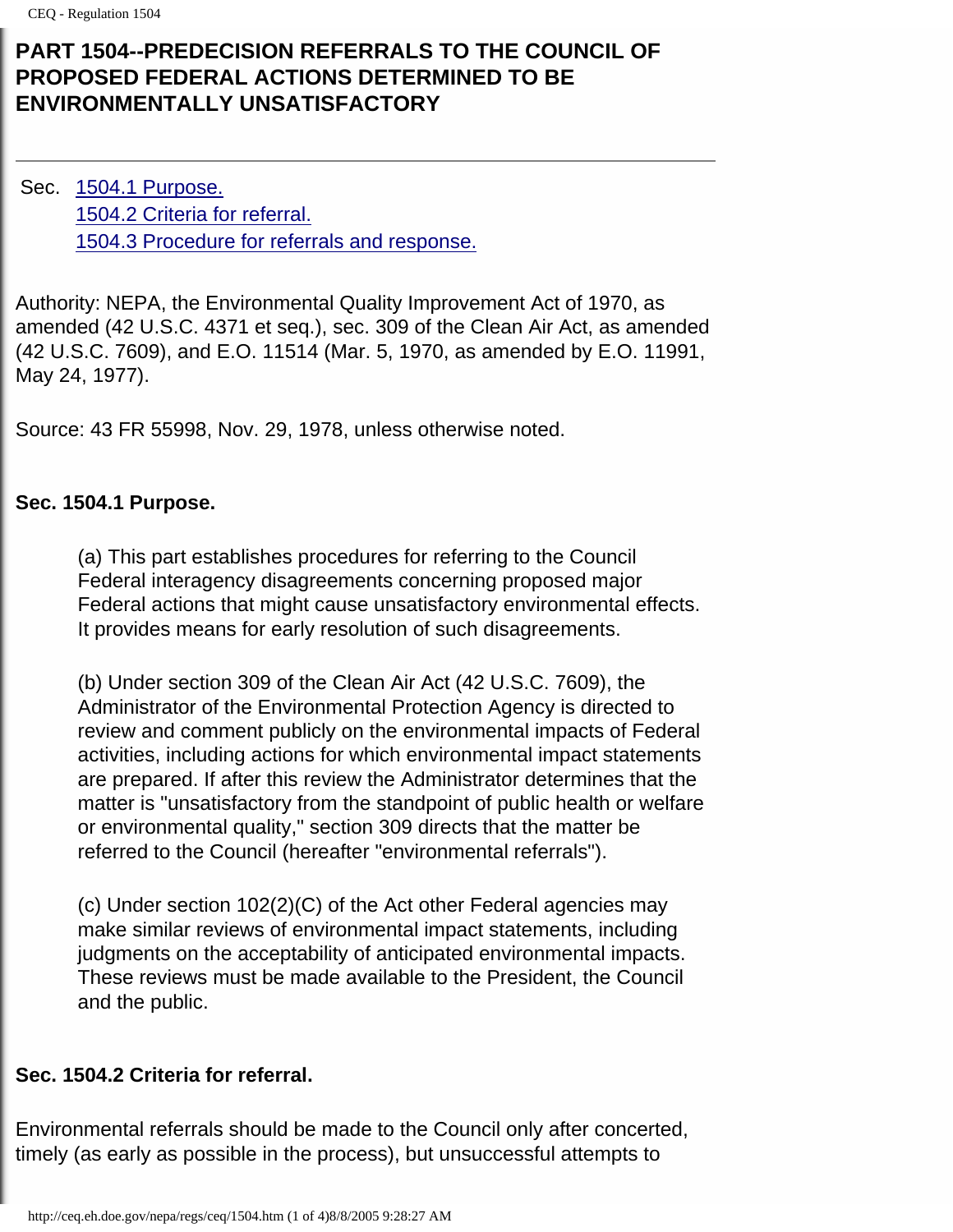resolve differences with the lead agency. In determining what environmental objections to the matter are appropriate to refer to the Council, an agency should weigh potential adverse environmental impacts, considering:

(a) Possible violation of national environmental standards or policies.

- (b) Severity.
- (c) Geographical scope.
- (d) Duration.
- (e) Importance as precedents.
- (f) Availability of environmentally preferable alternatives.

## <span id="page-37-0"></span>**Sec. 1504.3 Procedure for referrals and response.**

(a) A Federal agency making the referral to the Council shall:

- 1. Advise the lead agency at the earliest possible time that it intends to refer a matter to the Council unless a satisfactory agreement is reached.
- 2. Include such advice in the referring agency's comments on the draft environmental impact statement, except when the statement does not contain adequate information to permit an assessment of the matter's environmental acceptability.
- 3. Identify any essential information that is lacking and request that it be made available at the earliest possible time.
- 4. Send copies of such advice to the Council.

(b) The referring agency shall deliver its referral to the Council not later than twenty-five (25) days after the final environmental impact statement has been made available to the Environmental Protection Agency, commenting agencies, and the public. Except when an extension of this period has been granted by the lead agency, the Council will not accept a referral after that date.

(c) The referral shall consist of:

1. A copy of the letter signed by the head of the referring agency and delivered to the lead agency informing the lead agency of the referral and the reasons for it, and requesting that no action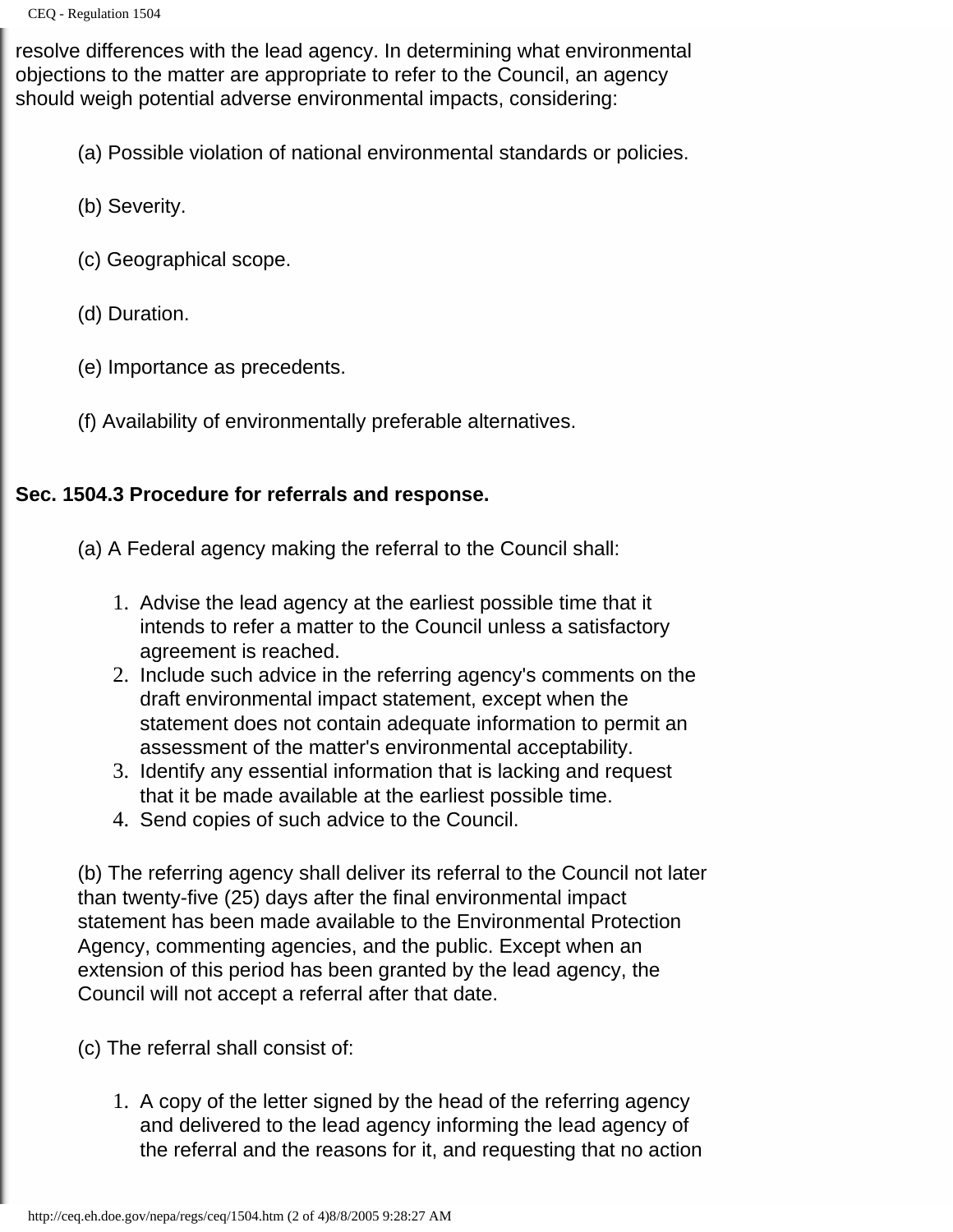be taken to implement the matter until the Council acts upon the referral. The letter shall include a copy of the statement referred to in (c)(2) of this section.

2. A statement supported by factual evidence leading to the conclusion that the matter is unsatisfactory from the standpoint of public health or welfare or environmental quality. The statement shall:

> (i) Identify any material facts in controversy and incorporate (by reference if appropriate) agreed upon facts,

(ii) Identify any existing environmental requirements or policies which would be violated by the matter,

(iii) Present the reasons why the referring agency believes the matter is environmentally unsatisfactory,

(iv) Contain a finding by the agency whether the issue raised is of national importance because of the threat to national environmental resources or policies or for some other reason,

(v) Review the steps taken by the referring agency to bring its concerns to the attention of the lead agency at the earliest possible time, and

(vi) Give the referring agency's recommendations as to what mitigation alternative, further study, or other course of action (including abandonment of the matter) are necessary to remedy the situation.

(d) Not later than twenty-five (25) days after the referral to the Council the lead agency may deliver a response to the Council, and the referring agency. If the lead agency requests more time and gives assurance that the matter will not go forward in the interim, the Council may grant an extension. The response shall:

- 1. Address fully the issues raised in the referral.
- 2. Be supported by evidence.
- 3. Give the lead agency's response to the referring agency's recommendations.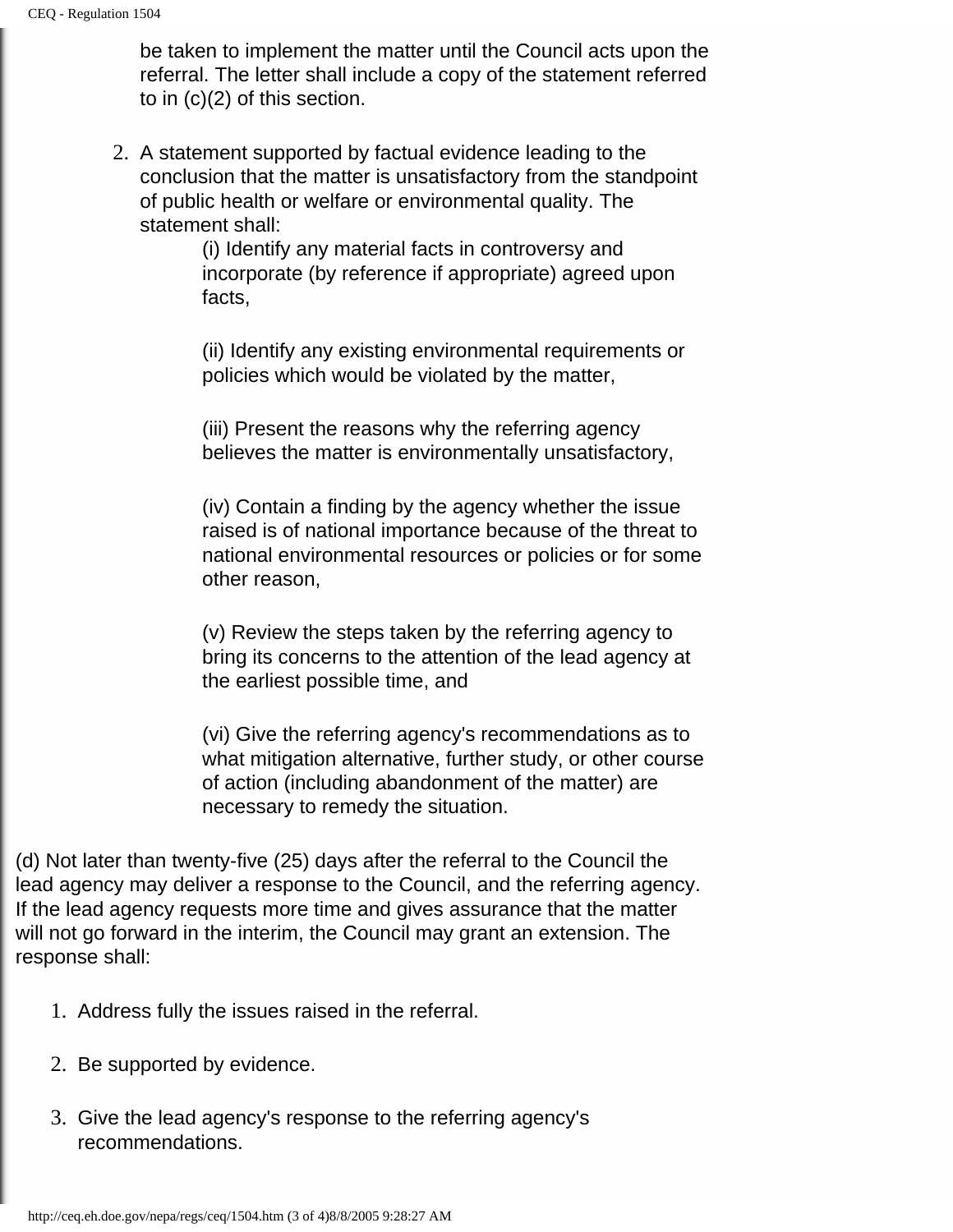(e) Interested persons (including the applicant) may deliver their views in writing to the Council. Views in support of the referral should be delivered not later than the referral. Views in support of the response shall be delivered not later than the response. (f) Not later than twenty-five (25) days after receipt of both the referral and any response or upon being informed that there will be no response (unless the lead agency agrees to a longer time), the Council may take one or more of the following actions:

- 1. Conclude that the process of referral and response has successfully resolved the problem.
- 2. Initiate discussions with the agencies with the objective of mediation with referring and lead agencies.
- 3. Hold public meetings or hearings to obtain additional views and information.
- 4. Determine that the issue is not one of national importance and request the referring and lead agencies to pursue their decision process.
- 5. Determine that the issue should be further negotiated by the referring and lead agencies and is not appropriate for Council consideration until one or more heads of agencies report to the Council that the agencies' disagreements are irreconcilable.
- 6. Publish its findings and recommendations (including where appropriate a finding that the submitted evidence does not support the position of an agency).
- 7. When appropriate, submit the referral and the response together with the Council's recommendation to the President for action.

(g) The Council shall take no longer than 60 days to complete the actions specified in paragraph (f)(2), (3), or (5) of this section.

(h) When the referral involves an action required by statute to be determined on the record after opportunity for agency hearing, the referral shall be conducted in a manner consistent with 5 U.S.C. 557(d) (Administrative Procedure Act).

[43 FR 55998, Nov. 29, 1978; 44 FR 873, Jan. 3, 1979]

[Back to Table of Contents](#page-0-0)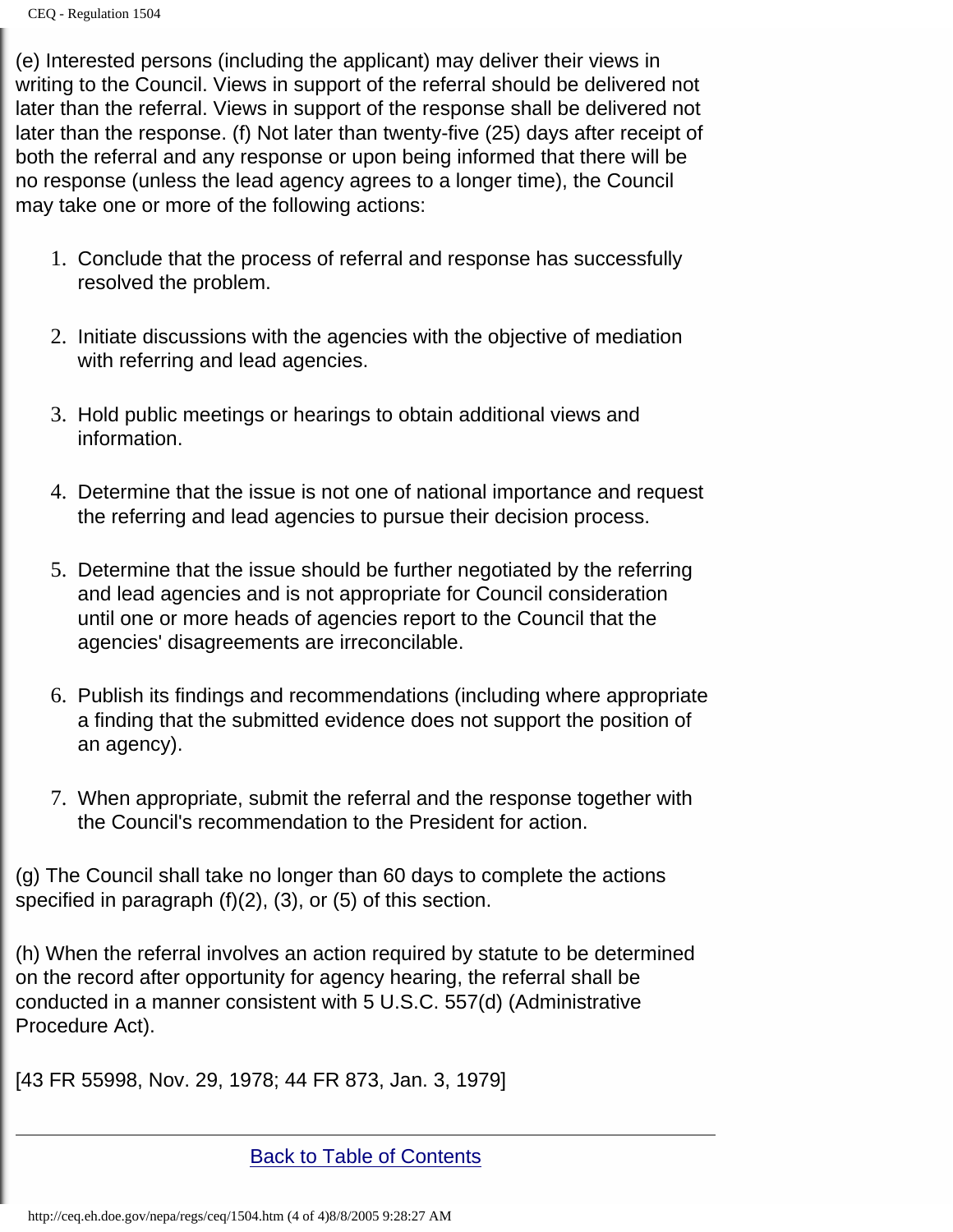# <span id="page-40-0"></span>**PART 1505--NEPA AND AGENCY DECISIONMAKING**

# Sec. 1505.1 Agency decisionmaking procedures. 1505.2 Record of decision in cases requiring environmental impact statements. 1505.3 Implementing the decision.

Authority: NEPA, the Environmental Quality Improvement Act of 1970, as amended (42 U.S.C. 4371 et seq.), sec. 309 of the Clean Air Act, as amended (42 U.S.C. 7609), and E.O. 11514 (Mar. 5, 1970, as amended by E.O. 11991, May 24, 1977).

Source: 43 FR 55999, Nov. 29, 1978, unless otherwise noted.

# **Sec. 1505.1 Agency decisionmaking procedures.**

Agencies shall adopt procedures (Sec. 1507.3) to ensure that decisions are made in accordance with the policies and purposes of the Act. Such procedures shall include but not be limited to:

(a) Implementing procedures under section 102(2) to achieve the requirements of sections 101 and 102(1).

(b) Designating the major decision points for the agency's principal programs likely to have a significant effect on the human environment and assuring that the NEPA process corresponds with them.

(c) Requiring that relevant environmental documents, comments, and responses be part of the record in formal rulemaking or adjudicatory proceedings.

(d) Requiring that relevant environmental documents, comments, and responses accompany the proposal through existing agency review processes so that agency officials use the statement in making decisions.

(e) Requiring that the alternatives considered by the decisionmaker are encompassed by the range of alternatives discussed in the relevant environmental documents and that the decisionmaker consider the alternatives described in the environmental impact statement. If another decision document accompanies the relevant environmental documents to the decisionmaker, agencies are encouraged to make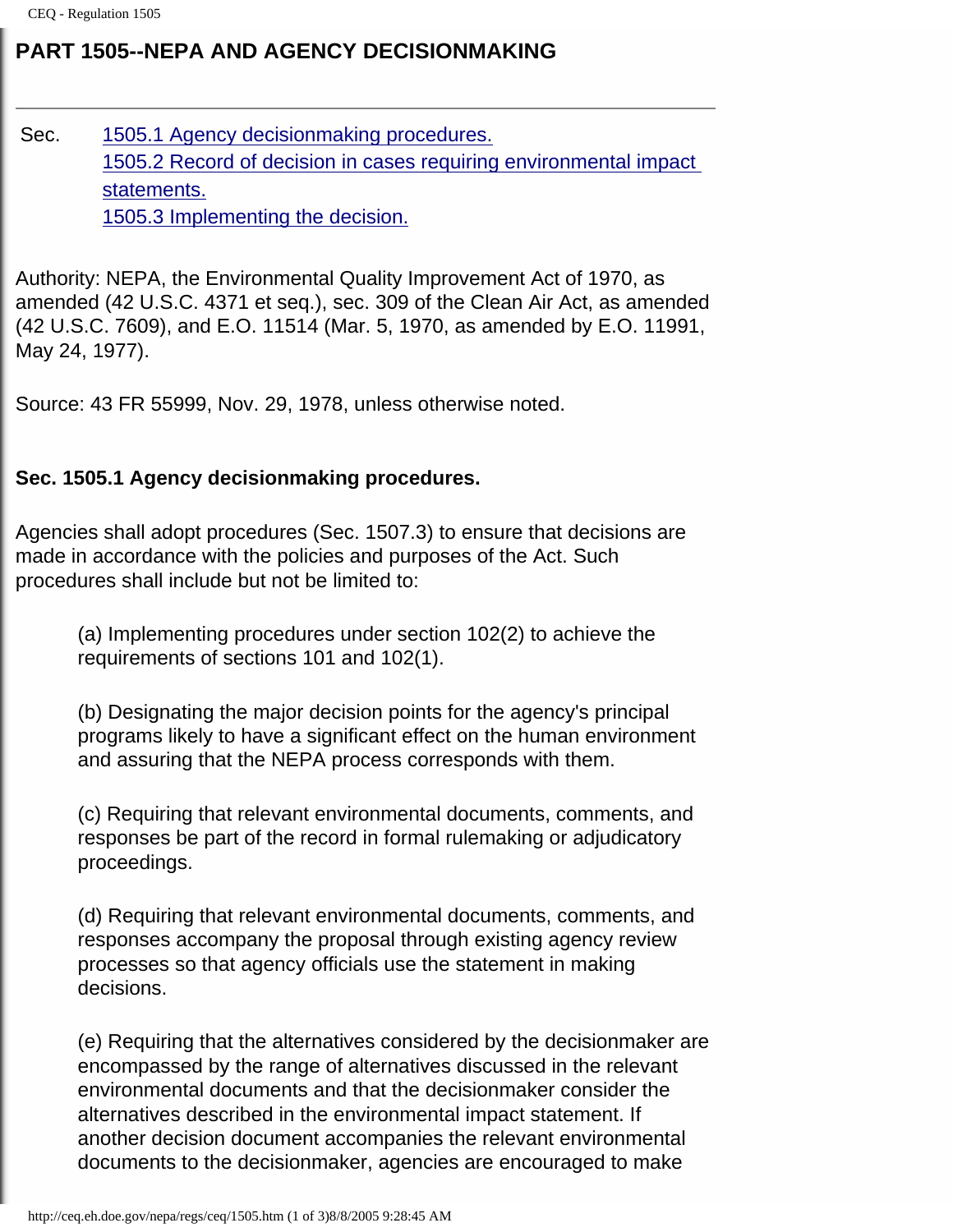available to the public before the decision is made any part of that document that relates to the comparison of alternatives.

# **Sec. 1505.2 Record of decision in cases requiring environmental impact statements.**

At the time of its decision (Sec. 1506.10) or, if appropriate, its recommendation to Congress, each agency shall prepare a concise public record of decision. The record, which may be integrated into any other record prepared by the agency, including that required by OMB Circular A-95 (Revised), part I, sections 6(c) and (d), and Part II, section 5(b)(4), shall:

(a) State what the decision was.

(b) Identify all alternatives considered by the agency in reaching its decision, specifying the alternative or alternatives which were considered to be environmentally preferable. An agency may discuss preferences among alternatives based on relevant factors including economic and technical considerations and agency statutory missions. An agency shall identify and discuss all such factors including any essential considerations of national policy which were balanced by the agency in making its decision and state how those considerations entered into its decision.

(c) State whether all practicable means to avoid or minimize environmental harm from the alternative selected have been adopted, and if not, why they were not. A monitoring and enforcement program shall be adopted and summarized where applicable for any mitigation.

### **Sec. 1505.3 Implementing the decision.**

Agencies may provide for monitoring to assure that their decisions are carried out and should do so in important cases. Mitigation (Sec. 1505.2(c)) and other conditions established in the environmental impact statement or during its review and committed as part of the decision shall be implemented by the lead agency or other appropriate consenting agency. The lead agency shall:

- (a) Include appropriate conditions in grants, permits or other approvals.
- (b) Condition funding of actions on mitigation.

(c) Upon request, inform cooperating or commenting agencies on progress in carrying out mitigation measures which they have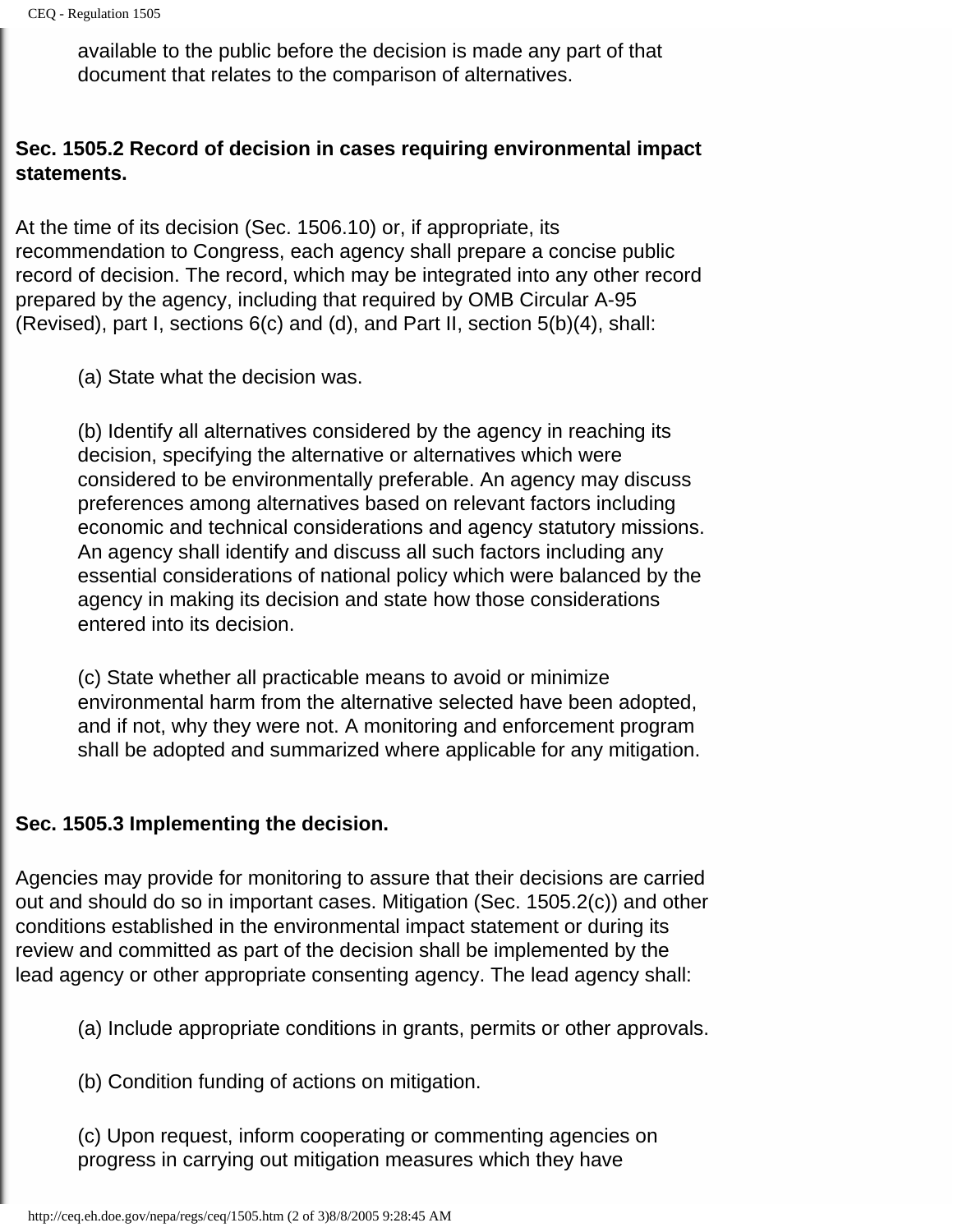proposed and which were adopted by the agency making the decision.

(d) Upon request, make available to the public the results of relevant monitoring.

[Back to Table of Contents](#page-0-0)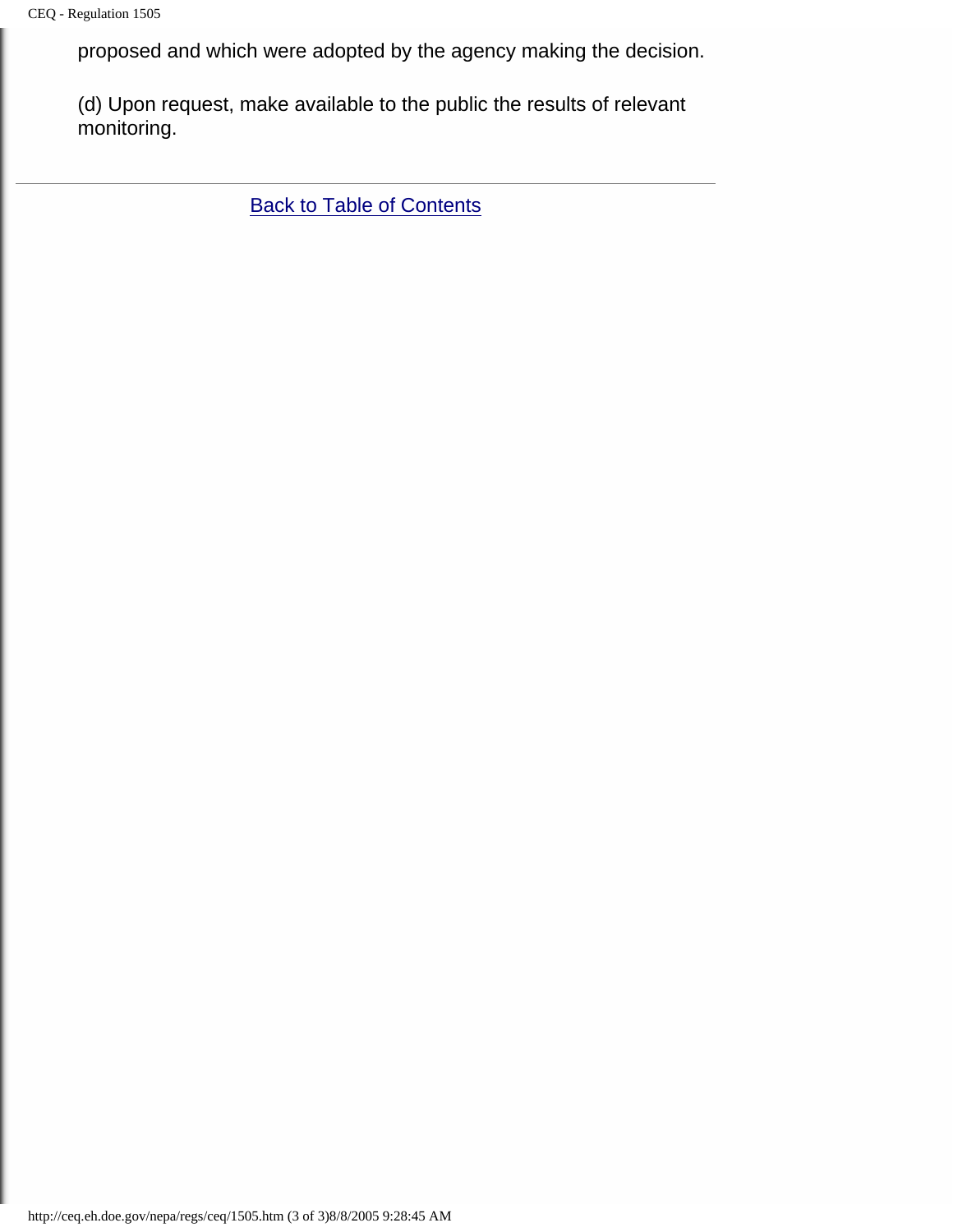# <span id="page-43-0"></span>**PART 1506--OTHER REQUIREMENTS OF NEPA**

Sec. 1506.1 Limitations on actions during NEPA process.

1506.2 Elimination of duplication with State and local procedures.

1506.3 Adoption.

1506.4 Combining documents.

1506.5 Agency responsibility.

1506.6 Public involvement.

1506.7 Further guidance.

1506.8 Proposals for legislation.

1506.9 Filing requirements.

1506.10 Timing of agency action.

1506.11 Emergencies.

1506.12 Effective date.

Authority: NEPA, the Environmental Quality Improvement Act of 1970, as amended (42 U.S.C. 4371 et seq.), sec. 309 of the Clean Air Act, as amended (42 U.S.C. 7609), and E.O. 11514 (Mar. 5, 1970, as amended by E.O. 11991, May 24, 1977).

Source: 43 FR 56000, Nov. 29, 1978, unless otherwise noted.

## **Sec. 1506.1 Limitations on actions during NEPA process.**

(a) Until an agency issues a record of decision as provided in Sec. 1505.2 (except as provided in paragraph (c) of this section), no action concerning the proposal shall be taken which would:

- 1. Have an adverse environmental impact; or
- 2. Limit the choice of reasonable alternatives.

(b) If any agency is considering an application from a non-Federal entity, and is aware that the applicant is about to take an action within the agency's jurisdiction that would meet either of the criteria in paragraph (a) of this section, then the agency shall promptly notify the applicant that the agency will take appropriate action to insure that the objectives and procedures of NEPA are achieved.

(c) While work on a required program environmental impact statement is in progress and the action is not covered by an existing program statement, agencies shall not undertake in the interim any major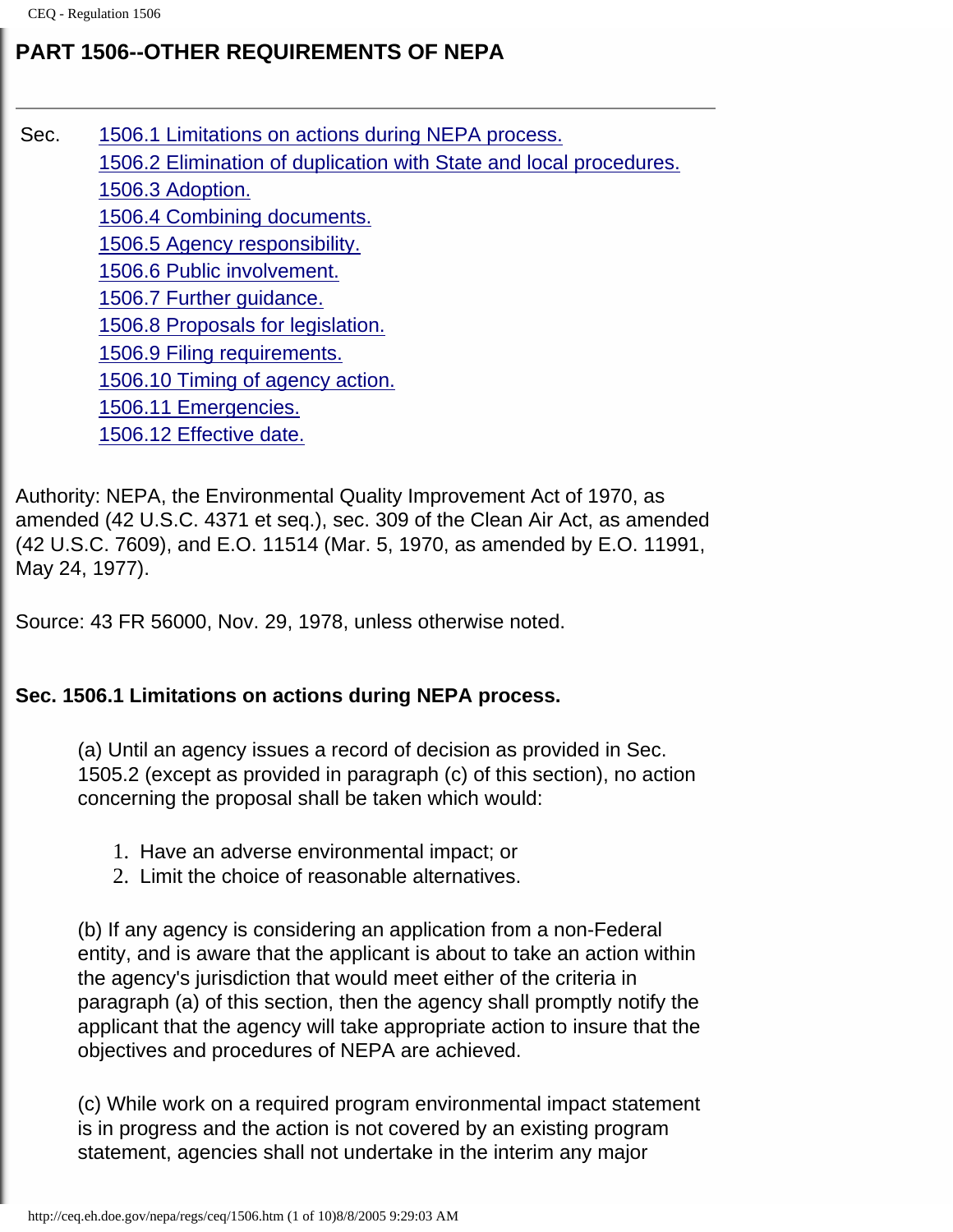Federal action covered by the program which may significantly affect the quality of the human environment unless such action:

- 1. Is justified independently of the program;
- 2. Is itself accompanied by an adequate environmental impact statement;
	- and
- 3. Will not prejudice the ultimate decision on the program. Interim action prejudices the ultimate decision on the program when it tends to determine subsequent development or limit alternatives.

(d) This section does not preclude development by applicants of plans or designs or performance of other work necessary to support an application for Federal, State or local permits or assistance. Nothing in this section shall preclude Rural Electrification Administration approval of minimal expenditures not affecting the environment (e.g. long leadtime equipment and purchase options) made by non-governmental entities seeking loan guarantees from the Administration.

## **Sec. 1506.2 Elimination of duplication with State and local procedures.**

(a) Agencies authorized by law to cooperate with State agencies of statewide jurisdiction pursuant to section 102(2)(D) of the Act may do so.

(b) Agencies shall cooperate with State and local agencies to the fullest extent possible to reduce duplication between NEPA and State and local requirements, unless the agencies are specifically barred from doing so by some other law. Except for cases covered by paragraph (a) of this section, such cooperation shall to the fullest extent possible include:

- 1. Joint planning processes.
- 2. Joint environmental research and studies.
- 3. Joint public hearings (except where otherwise provided by statute).
- 4. Joint environmental assessments.

(c) Agencies shall cooperate with State and local agencies to the fullest extent possible to reduce duplication between NEPA and comparable State and local requirements, unless the agencies are specifically barred from doing so by some other law. Except for cases covered by paragraph (a) of this section, such cooperation shall to the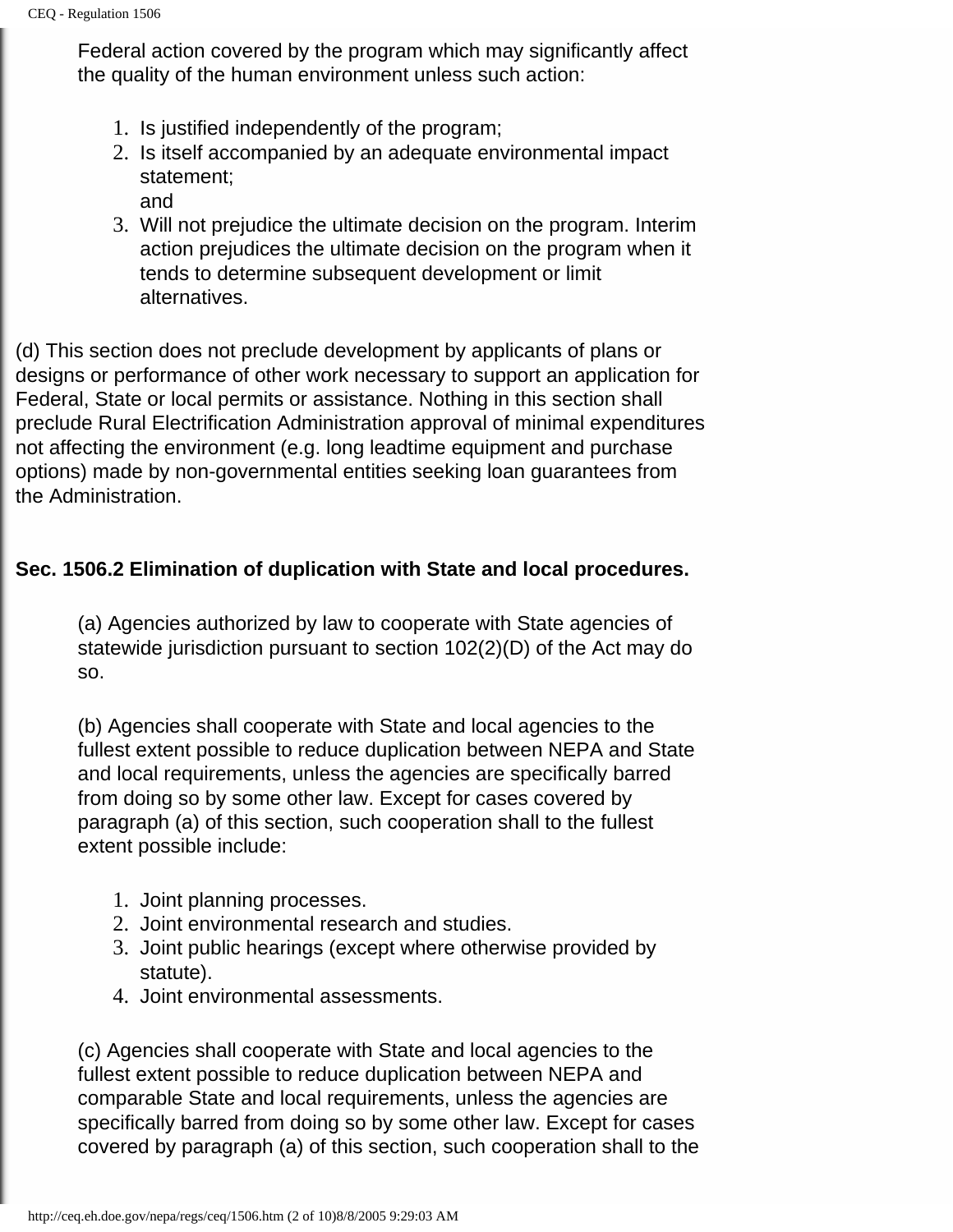fullest extent possible include joint environmental impact statements. In such cases one or more Federal agencies and one or more State or local agencies shall be joint lead agencies. Where State laws or local ordinances have environmental impact statement requirements in addition to but not in conflict with those in NEPA, Federal agencies shall cooperate in fulfilling these requirements as well as those of Federal laws so that one document will comply with all applicable laws.

(d) To better integrate environmental impact statements into State or local planning processes, statements shall discuss any inconsistency of a proposed action with any approved State or local plan and laws (whether or not federally sanctioned). Where an inconsistency exists, the statement should describe the extent to which the agency would reconcile its proposed action with the plan or law.

### **Sec. 1506.3 Adoption.**

(a) An agency may adopt a Federal draft or final environmental impact statement or portion thereof provided that the statement or portion thereof meets the standards for an adequate statement under these regulations.

(b) If the actions covered by the original environmental impact statement and the proposed action are substantially the same, the agency adopting another agency's statement is not required to recirculate it except as a final statement. Otherwise the adopting agency shall treat the statement as a draft and recirculate it (except as provided in paragraph (c) of this section).

(c) A cooperating agency may adopt without recirculating the environmental impact statement of a lead agency when, after an independent review of the statement, the cooperating agency concludes that its comments and suggestions have been satisfied.

(d) When an agency adopts a statement which is not final within the agency that prepared it, or when the action it assesses is the subject of a referral under Part 1504, or when the statement's adequacy is the subject of a judicial action which is not final, the agency shall so specify.

#### **Sec. 1506.4 Combining documents.**

Any environmental document in compliance with NEPA may be combined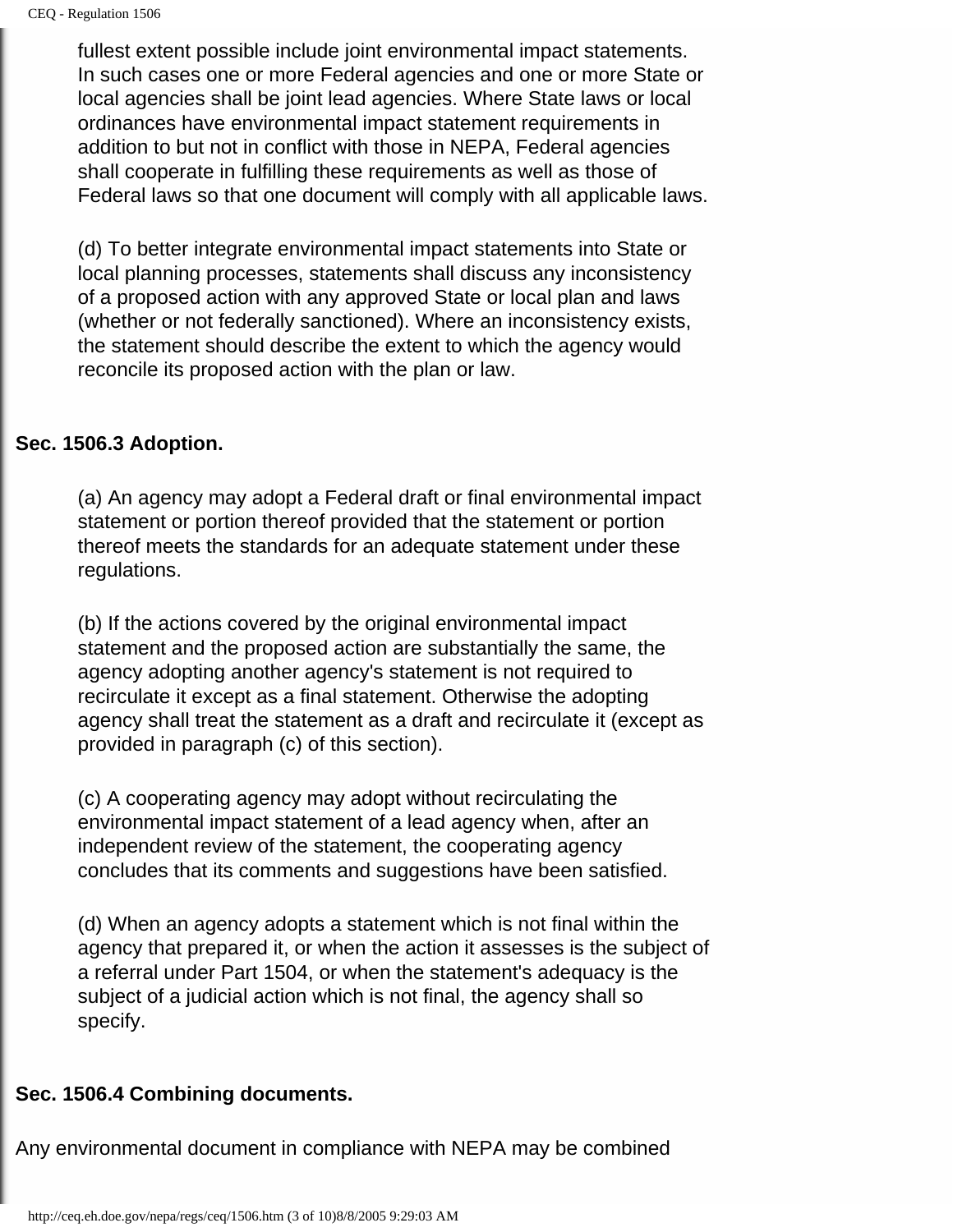```
CEQ - Regulation 1506
```
with any other agency document to reduce duplication and paperwork.

## **Sec. 1506.5 Agency responsibility.**

(a) Information. If an agency requires an applicant to submit environmental information for possible use by the agency in preparing an environmental impact statement, then the agency should assist the applicant by outlining the types of information required. The agency shall independently evaluate the information submitted and shall be responsible for its accuracy. If the agency chooses to use the information submitted by the applicant in the environmental impact statement, either directly or by reference, then the names of the persons responsible for the independent evaluation shall be included in the list of preparers (Sec. 1502.17). It is the intent of this paragraph that acceptable work not be redone, but that it be verified by the agency.

(b) Environmental assessments. If an agency permits an applicant to prepare an environmental assessment, the agency, besides fulfilling the requirements of paragraph (a) of this section, shall make its own evaluation of the environmental issues and take responsibility for the scope and content of the environmental assessment.

(c) Environmental impact statements. Except as provided in Secs. 1506.2 and 1506.3 any environmental impact statement prepared pursuant to the requirements of NEPA shall be prepared directly by or by a contractor selected by the lead agency or where appropriate under Sec. 1501.6(b), a cooperating agency. It is the intent of these regulations that the contractor be chosen solely by the lead agency, or by the lead agency in cooperation with cooperating agencies, or where appropriate by a cooperating agency to avoid any conflict of interest. Contractors shall execute a disclosure statement prepared by the lead agency, or where appropriate the cooperating agency, specifying that they have no financial or other interest in the outcome of the project. If the document is prepared by contract, the responsible Federal official shall furnish guidance and participate in the preparation and shall independently evaluate the statement prior to its approval and take responsibility for its scope and contents. Nothing in this section is intended to prohibit any agency from requesting any person to submit information to it or to prohibit any person from submitting information to any agency.

## **Sec. 1506.6 Public involvement.**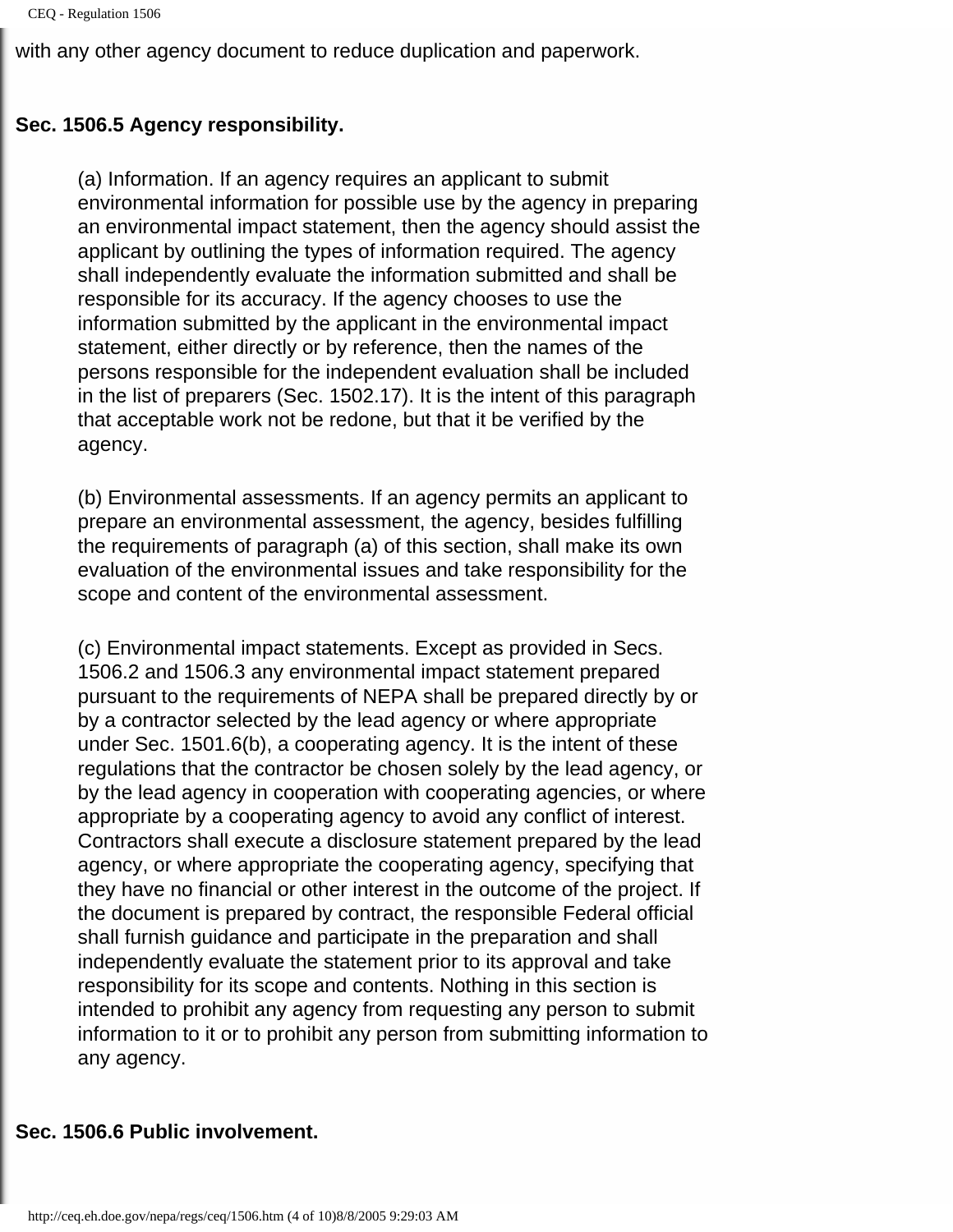### Agencies shall:

(a) Make diligent efforts to involve the public in preparing and implementing their NEPA procedures.

(b) Provide public notice of NEPA-related hearings, public meetings, and the availability of environmental documents so as to inform those persons and agencies who may be interested or affected.

- 1. In all cases the agency shall mail notice to those who have requested it on an individual action.
- 2. In the case of an action with effects of national concern notice shall include publication in the Federal Register and notice by mail to national organizations reasonably expected to be interested in the matter and may include listing in the 102 Monitor. An agency engaged in rulemaking may provide notice by mail to national organizations who have requested that notice regularly be provided. Agencies shall maintain a list of such organizations.
- 3. In the case of an action with effects primarily of local concern the notice may include:

(i) Notice to State and areawide clearinghouses pursuant to OMB Circular A- 95 (Revised).

(ii) Notice to Indian tribes when effects may occur on reservations.

(iii) Following the affected State's public notice procedures for comparable actions.

(iv) Publication in local newspapers (in papers of general circulation rather than legal papers).

(v) Notice through other local media.

(vi) Notice to potentially interested community organizations including small business associations.

(vii) Publication in newsletters that may be expected to reach potentially interested persons.

(viii) Direct mailing to owners and occupants of nearby or affected property.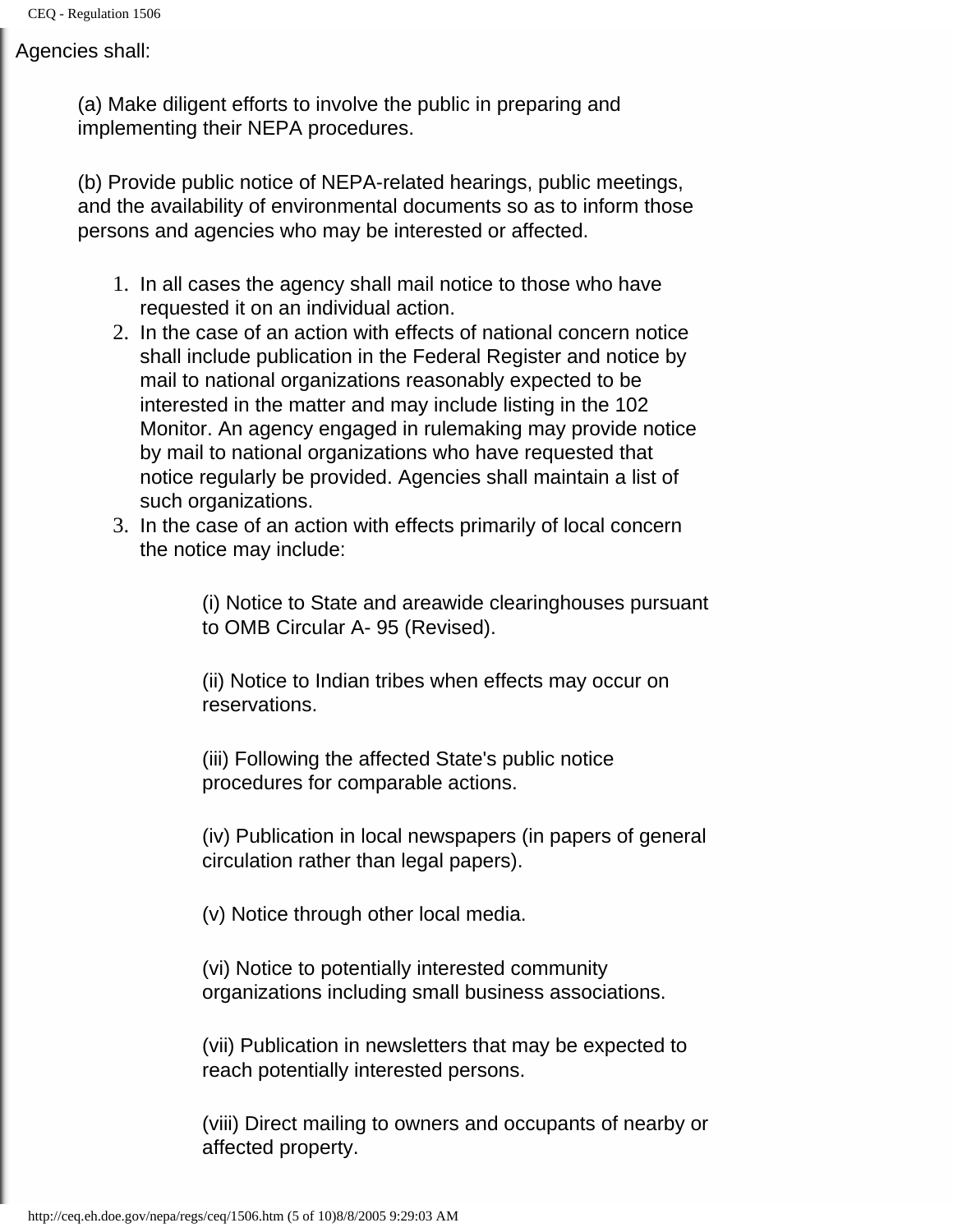(ix) Posting of notice on and off site in the area where the action is to be located.

(c) Hold or sponsor public hearings or public meetings whenever appropriate or in accordance with statutory requirements applicable to the agency. Criteria shall include whether there is:

- 1. Substantial environmental controversy concerning the proposed action or substantial interest in holding the hearing.
- 2. A request for a hearing by another agency with jurisdiction over the action supported by reasons why a hearing will be helpful. If a draft environmental impact statement is to be considered at a public hearing, the agency should make the statement available to the public at least 15 days in advance (unless the purpose of the hearing is to provide information for the draft environmental impact statement).
- (d) Solicit appropriate information from the public.

(e) Explain in its procedures where interested persons can get information or status reports on environmental impact statements and other elements of the NEPA process.

(f) Make environmental impact statements, the comments received, and any underlying documents available to the public pursuant to the provisions of the Freedom of Information Act (5 U.S.C. 552), without regard to the exclusion for interagency memoranda where such memoranda transmit comments of Federal agencies on the environmental impact of the proposed action. Materials to be made available to the public shall be provided to the public without charge to the extent practicable, or at a fee which is not more than the actual costs of reproducing copies required to be sent to other Federal agencies, including the Council.

## **Sec. 1506.7 Further guidance.**

The Council may provide further guidance concerning NEPA and its procedures including:

> (a) A handbook which the Council may supplement from time to time, which shall in plain language provide guidance and instructions concerning the application of NEPA and these regulations.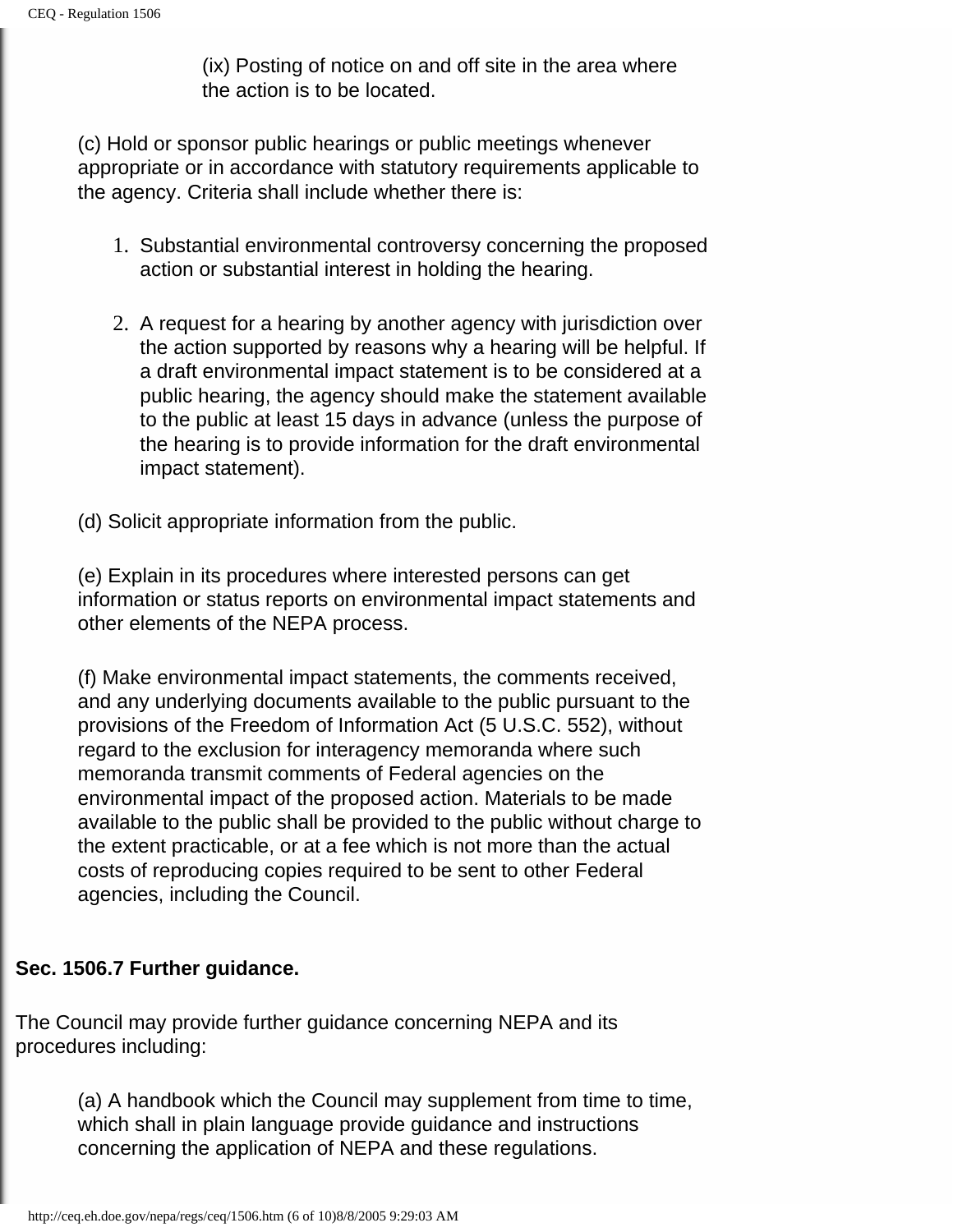(b) Publication of the Council's Memoranda to Heads of Agencies.

(c) In conjunction with the Environmental Protection Agency and the publication of the 102 Monitor, notice of:

- 1. Research activities;
- 2. Meetings and conferences related to NEPA; and
- 3. Successful and innovative procedures used by agencies to implement NEPA.

## **Sec. 1506.8 Proposals for legislation.**

(a) The NEPA process for proposals for legislation (Sec. 1508.17) significantly affecting the quality of the human environment shall be integrated with the legislative process of the Congress. A legislative environmental impact statement is the detailed statement required by law to be included in a recommendation or report on a legislative proposal to Congress. A legislative environmental impact statement shall be considered part of the formal transmittal of a legislative proposal to Congress; however, it may be transmitted to Congress up to 30 days later in order to allow time for completion of an accurate statement which can serve as the basis for public and Congressional debate. The statement must be available in time for Congressional hearings and deliberations.

(b) Preparation of a legislative environmental impact statement shall conform to the requirements of these regulations except as follows:

- 1. There need not be a scoping process.
- 2. The legislative statement shall be prepared in the same manner as a draft statement, but shall be considered the "detailed statement" required by statute; Provided, That when any of the following conditions exist both the draft and final environmental impact statement on the legislative proposal shall be prepared and circulated as provided by Secs. 1503.1 and 1506.10.

(i) A Congressional Committee with jurisdiction over the proposal has a rule requiring both draft and final environmental impact statements.

(ii) The proposal results from a study process required by statute (such as those required by the Wild and Scenic Rivers Act (16 U.S.C. 1271 et seq.) and the Wilderness Act (16 U.S.C. 1131 et seq.)). (iii) Legislative approval is sought for Federal or federally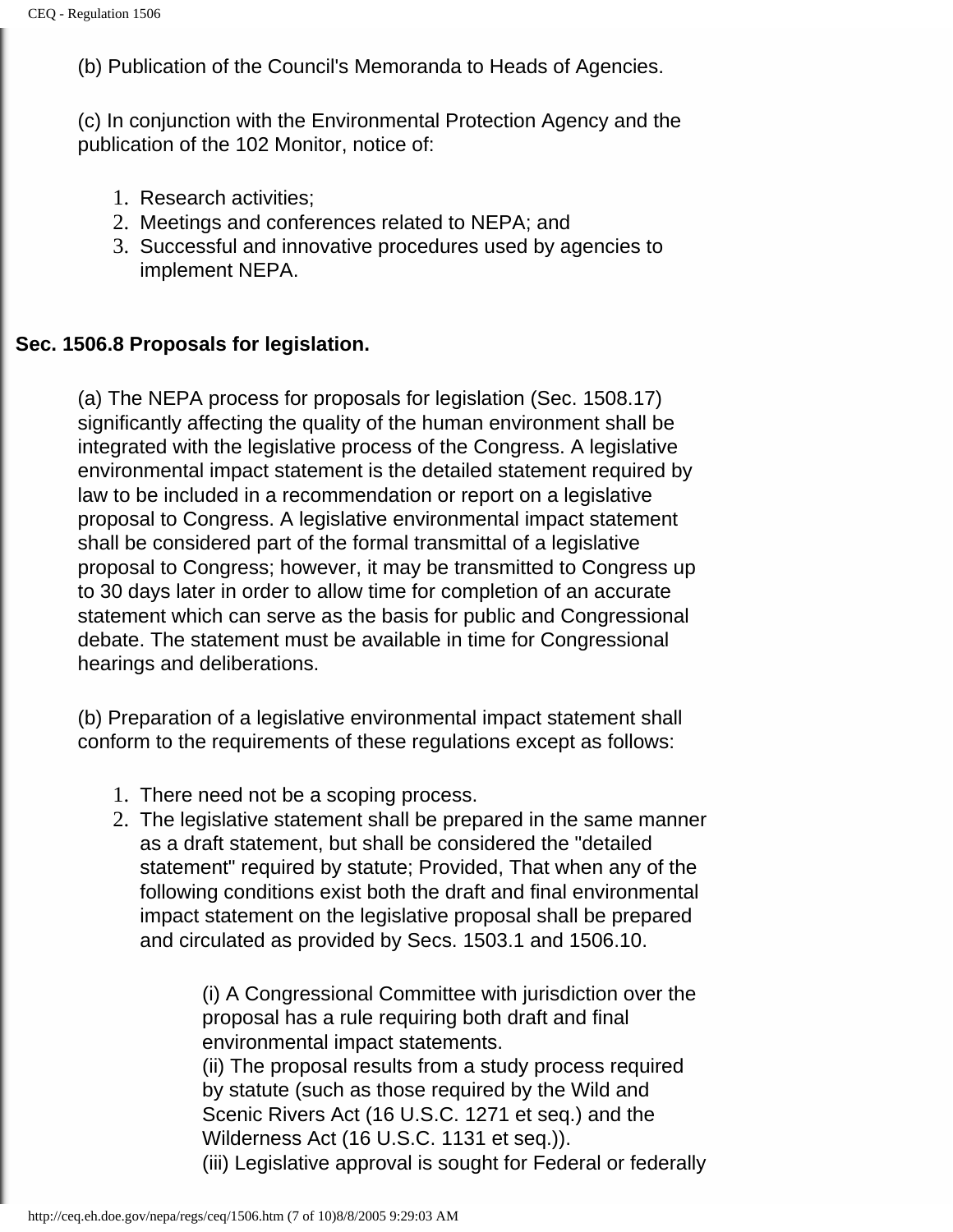assisted construction or other projects which the agency recommends be located at specific geographic locations. For proposals requiring an environmental impact statement for the acquisition of space by the General Services Administration, a draft statement shall accompany the Prospectus or the 11(b) Report of Building Project Surveys to the Congress, and a final statement shall be completed before site acquisition. (iv) The agency decides to prepare draft and final statements.

(c) Comments on the legislative statement shall be given to the lead agency which shall forward them along with its own responses to the Congressional committees with jurisdiction.

#### **Sec. 1506.9 Filing requirements.**

Environmental impact statements together with comments and responses shall be filed with the Environmental Protection Agency, attention Office of Federal Activities (A-104), 401 M Street SW., Washington, DC 20460. Statements shall be filed with EPA no earlier than they are also transmitted to commenting agencies and made available to the public. EPA shall deliver one copy of each statement to the Council, which shall satisfy the requirement of availability to the President. EPA may issue guidelines to agencies to implement its responsibilities under this section and Sec. 1506.10.

### **Sec. 1506.10 Timing of agency action.**

(a) The Environmental Protection Agency shall publish a notice in the Federal Register each week of the environmental impact statements filed during the preceding week. The minimum time periods set forth in this section shall be calculated from the date of publication of this notice.

(b) No decision on the proposed action shall be made or recorded under Sec. 1505.2 by a Federal agency until the later of the following dates:

- 1. Ninety (90) days after publication of the notice described above in paragraph (a) of this section for a draft environmental impact statement.
- 2. Thirty (30) days after publication of the notice described above in paragraph (a) of this section for a final environmental impact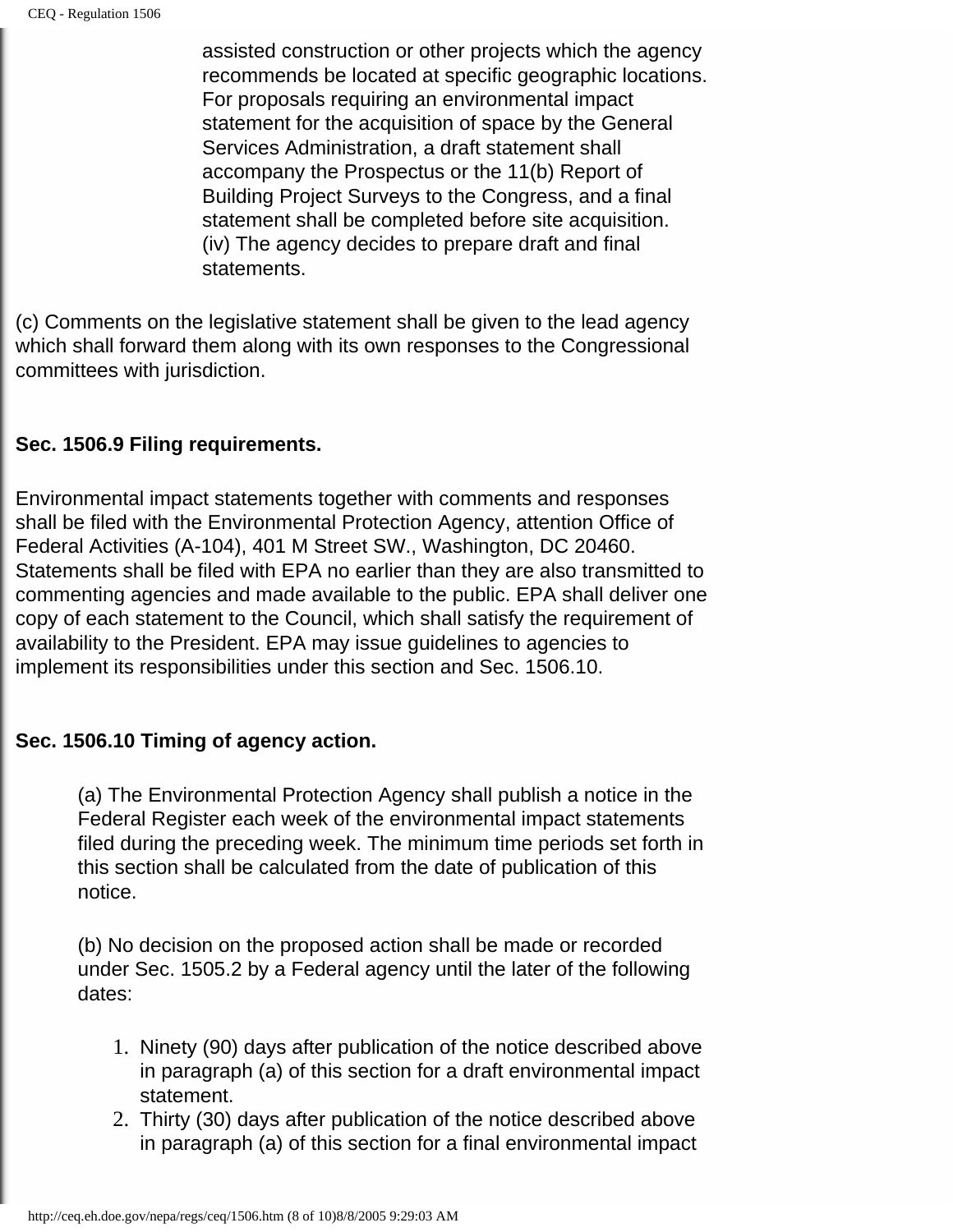statement. An exception to the rules on timing may be made in the case of an agency decision which is subject to a formal internal appeal. Some agencies have a formally established appeal process which allows other agencies or the public to take appeals on a decision and make their views known, after publication of the final environmental impact statement. In such cases, where a real opportunity exists to alter the decision, the decision may be made and recorded at the same time the environmental impact statement is published.

This means that the period for appeal of the decision and the 30-day period prescribed in paragraph (b)(2) of this section may run concurrently. In such cases the environmental impact statement shall explain the timing and the public's right of appeal. An agency engaged in rulemaking under the Administrative Procedure Act or other statute for the purpose of protecting the public health or safety, may waive the time period in paragraph (b)(2) of this section and publish a decision on the final rule simultaneously with publication of the notice of the availability of the final environmental impact statement as described in paragraph (a) of this section.

(c) If the final environmental impact statement is filed within ninety (90) days after a draft environmental impact statement is filed with the Environmental Protection Agency, the minimum thirty (30) day period and the minimum ninety (90) day period may run concurrently. However, subject to paragraph (d) of this section agencies shall allow not less than 45 days for comments on draft statements.

(d) The lead agency may extend prescribed periods. The Environmental Protection Agency may upon a showing by the lead agency of compelling reasons of national policy reduce the prescribed periods and may upon a showing by any other Federal agency of compelling reasons of national policy also extend prescribed periods, but only after consultation with the lead agency. (Also see Sec. 1507.3 (d).) Failure to file timely comments shall not be a sufficient reason for extending a period. If the lead agency does not concur with the extension of time, EPA may not extend it for more than 30 days. When the Environmental Protection Agency reduces or extends any period of time it shall notify the Council.

[43 FR 56000, Nov. 29, 1978; 44 FR 874, Jan. 3, 1979]

### **Sec. 1506.11 Emergencies.**

Where emergency circumstances make it necessary to take an action with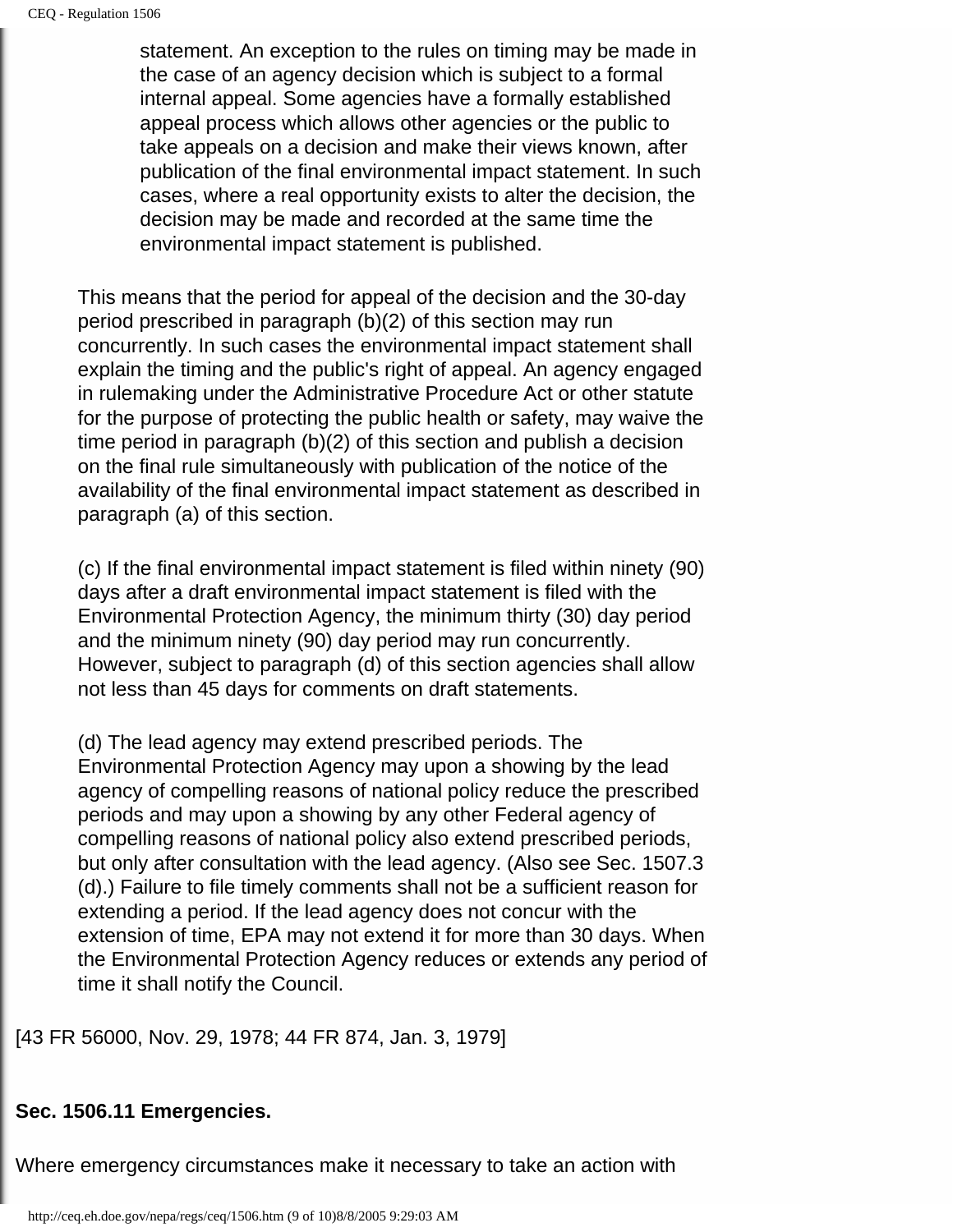significant environmental impact without observing the provisions of these regulations, the Federal agency taking the action should consult with the Council about alternative arrangements. Agencies and the Council will limit such arrangements to actions necessary to control the immediate impacts of the emergency. Other actions remain subject to NEPA review.

### **Sec. 1506.12 Effective date.**

The effective date of these regulations is July 30, 1979, except that for agencies that administer programs that qualify under section 102(2)(D) of the Act or under section 104(h) of the Housing and Community Development Act of 1974 an additional four months shall be allowed for the State or local agencies to adopt their implementing procedures.

(a) These regulations shall apply to the fullest extent practicable to ongoing activities and environmental documents begun before the effective date. These regulations do not apply to an environmental impact statement or supplement if the draft statement was filed before the effective date of these regulations. No completed environmental documents need be redone by reasons of these regulations. Until these regulations are applicable, the Council's guidelines published in the Federal Register of August 1, 1973, shall continue to be applicable. In cases where these regulations are applicable the guidelines are superseded. However, nothing shall prevent an agency from proceeding under these regulations at an earlier time.

(b) NEPA shall continue to be applicable to actions begun before January 1, 1970, to the fullest extent possible.

[Back to Table of Contents](#page-0-0)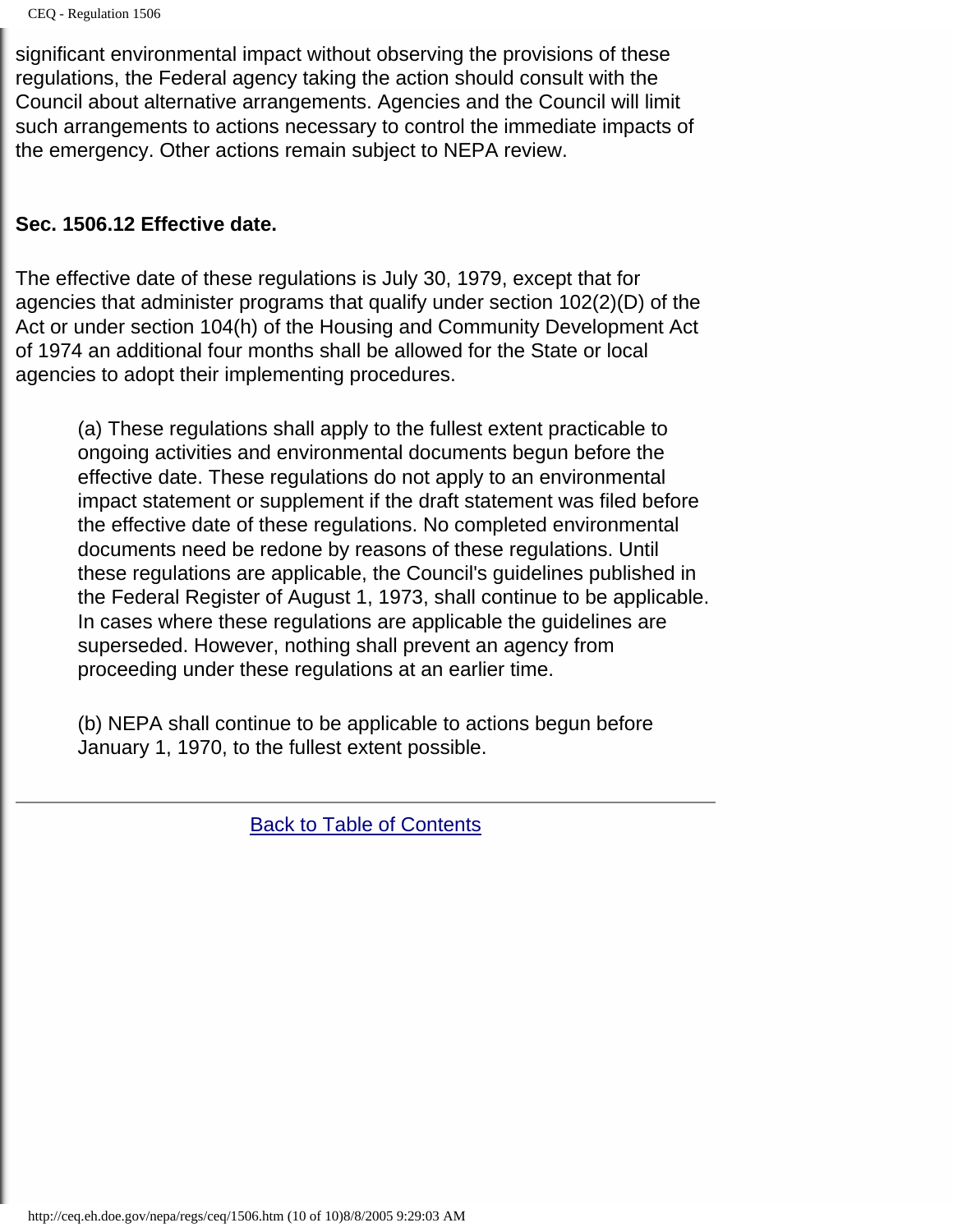<span id="page-53-0"></span>CEQ - Regulation 1507

# **PART 1507--AGENCY COMPLIANCE**

Sec. 1507.1 Compliance. 1507.2 Agency capability to comply. 1507.3 Agency procedures.

Authority: NEPA, the Environmental Quality Improvement Act of 1970, as amended (42 U.S.C. 4371 et seq.), sec. 309 of the Clean Air Act, as amended (42 U.S.C. 7609), and E.O. 11514 (Mar. 5, 1970, as amended by E.O. 11991, May 24, 1977).

Source: 43 FR 56002, Nov. 29, 1978, unless otherwise noted.

# **Sec. 1507.1 Compliance.**

All agencies of the Federal Government shall comply with these regulations. It is the intent of these regulations to allow each agency flexibility in adapting its implementing procedures authorized by Sec. 1507.3 to the requirements of other applicable laws.

# **Sec. 1507.2 Agency capability to comply.**

Each agency shall be capable (in terms of personnel and other resources) of complying with the requirements enumerated below. Such compliance may include use of other's resources, but the using agency shall itself have sufficient capability to evaluate what others do for it. Agencies shall:

(a) Fulfill the requirements of section 102(2)(A) of the Act to utilize a systematic, interdisciplinary approach which will insure the integrated use of the natural and social sciences and the environmental design arts in planning and in decisionmaking which may have an impact on the human environment. Agencies shall designate a person to be responsible for overall review of agency NEPA compliance.

(b) Identify methods and procedures required by section 102(2)(B) to insure that presently unquantified environmental amenities and values may be given appropriate consideration.

(c) Prepare adequate environmental impact statements pursuant to section 102(2)(C) and comment on statements in the areas where the agency has jurisdiction by law or special expertise or is authorized to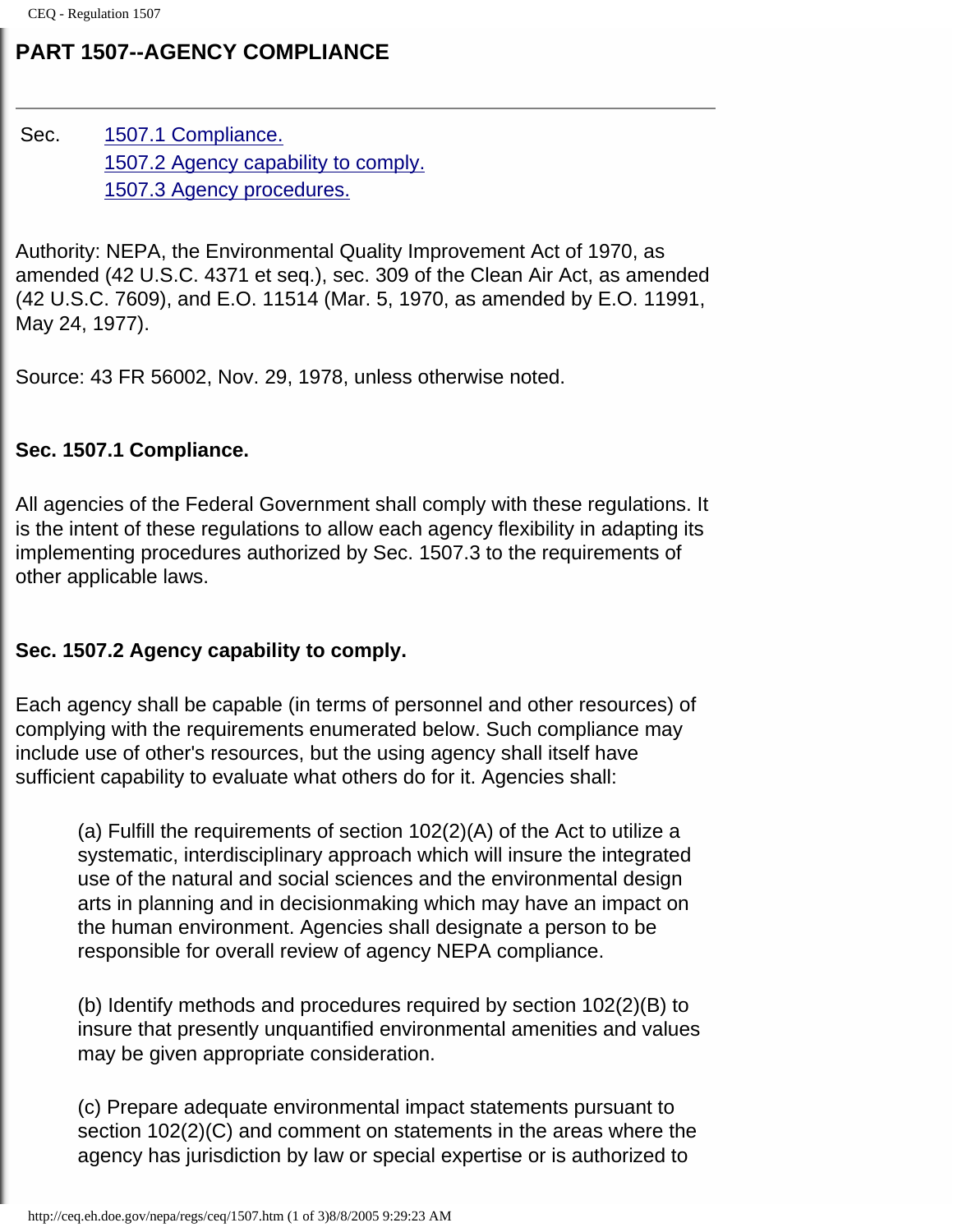develop and enforce environmental standards.

(d) Study, develop, and describe alternatives to recommended courses of action in any proposal which involves unresolved conflicts concerning alternative uses of available resources. This requirement of section 102(2)(E) extends to all such proposals, not just the more limited scope of section 102(2)(C)(iii) where the discussion of alternatives is confined to impact statements.

(e) Comply with the requirements of section 102(2)(H) that the agency initiate and utilize ecological information in the planning and development of resource-oriented projects.

(f) Fulfill the requirements of sections  $102(2)(F)$ ,  $102(2)(G)$ , and  $102(2)$ (I), of the Act and of Executive Order 11514, Protection and Enhancement of Environmental Quality, Sec. 2.

#### **Sec. 1507.3 Agency procedures.**

(a) Not later than eight months after publication of these regulations as finally adopted in the Federal Register, or five months after the establishment of an agency, whichever shall come later, each agency shall as necessary adopt procedures to supplement these regulations. When the agency is a department, major subunits are encouraged (with the consent of the department) to adopt their own procedures. Such procedures shall not paraphrase these regulations. They shall confine themselves to implementing procedures. Each agency shall consult with the Council while developing its procedures and before publishing them in the Federal Register for comment. Agencies with similar programs should consult with each other and the Council to coordinate their procedures, especially for programs requesting similar information from applicants. The procedures shall be adopted only after an opportunity for public review and after review by the Council for conformity with the Act and these regulations. The Council shall complete its review within 30 days. Once in effect they shall be filed with the Council and made readily available to the public. Agencies are encouraged to publish explanatory guidance for these regulations and their own procedures. Agencies shall continue to review their policies and procedures and in consultation with the Council to revise them as necessary to ensure full compliance with the purposes and provisions of the Act.

(b) Agency procedures shall comply with these regulations except where compliance would be inconsistent with statutory requirements and shall include: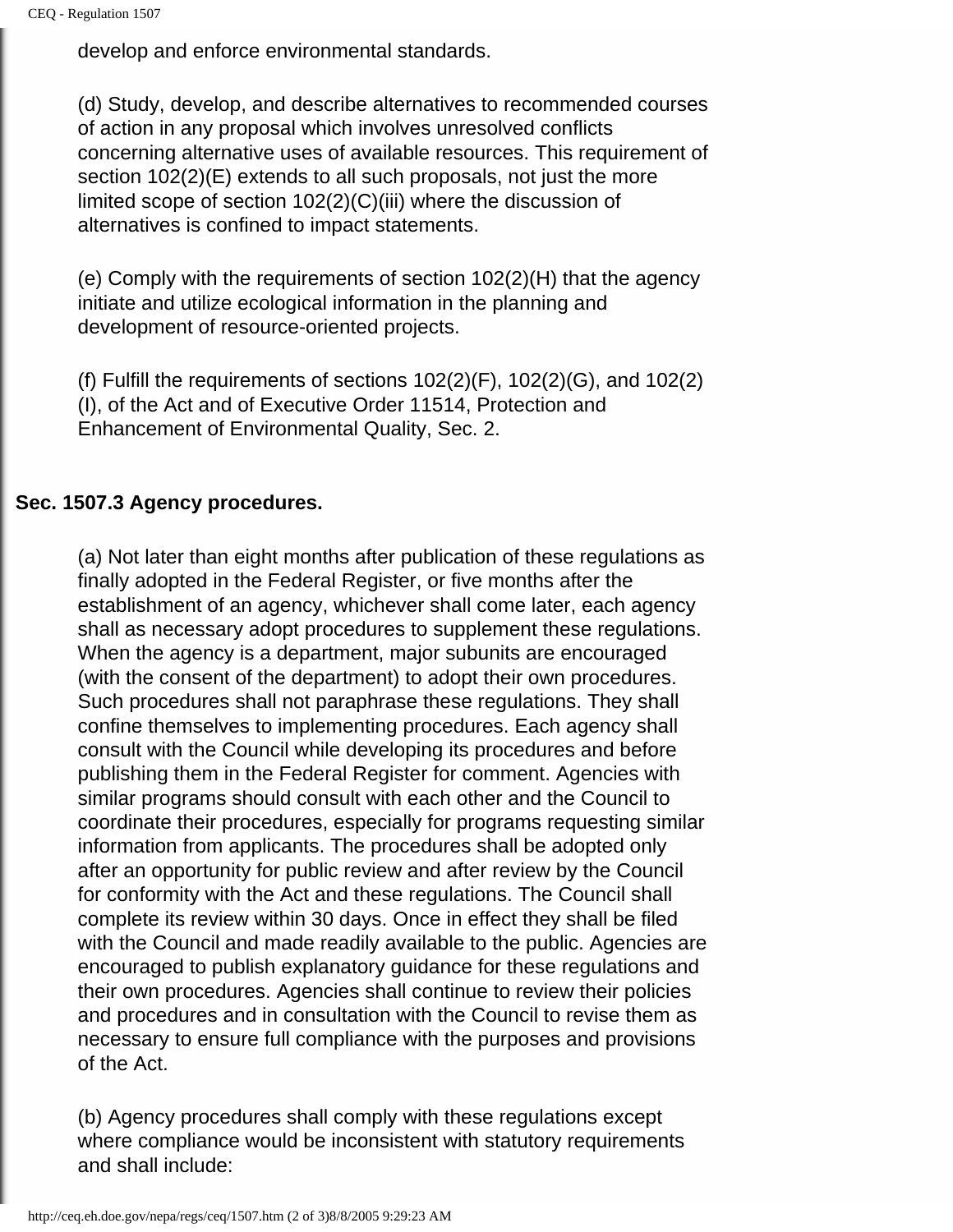- 1. Those procedures required by Secs. 1501.2(d), 1502.9(c)(3), 1505.1, 1506.6(e), and 1508.4.
- 2. Specific criteria for and identification of those typical classes of action:

(i) Which normally do require environmental impact statements.

(ii) Which normally do not require either an environmental impact statement or an environmental assessment (categorical exclusions (Sec. 1508.4)).

(iii) Which normally require environmental assessments but not necessarily environmental impact statements.

(c) Agency procedures may include specific criteria for providing limited exceptions to the provisions of these regulations for classified proposals. They are proposed actions which are specifically authorized under criteria established by an Executive Order or statute to be kept secret in the interest of national defense or foreign policy and are in fact properly classified pursuant to such Executive Order or statute. Environmental assessments and environmental impact statements which address classified proposals may be safeguarded and restricted from public dissemination in accordance with agencies' own regulations applicable to classified information. These documents may be organized so that classified portions can be included as annexes, in order that the unclassified portions can be made available to the public.

(d) Agency procedures may provide for periods of time other than those presented in Sec. 1506.10 when necessary to comply with other specific statutory requirements.

(e) Agency procedures may provide that where there is a lengthy period between the agency's decision to prepare an environmental impact statement and the time of actual preparation, the notice of intent required by Sec. 1501.7 may be published at a reasonable time in advance of preparation of the draft statement.

[Back to Table of Contents](#page-0-0)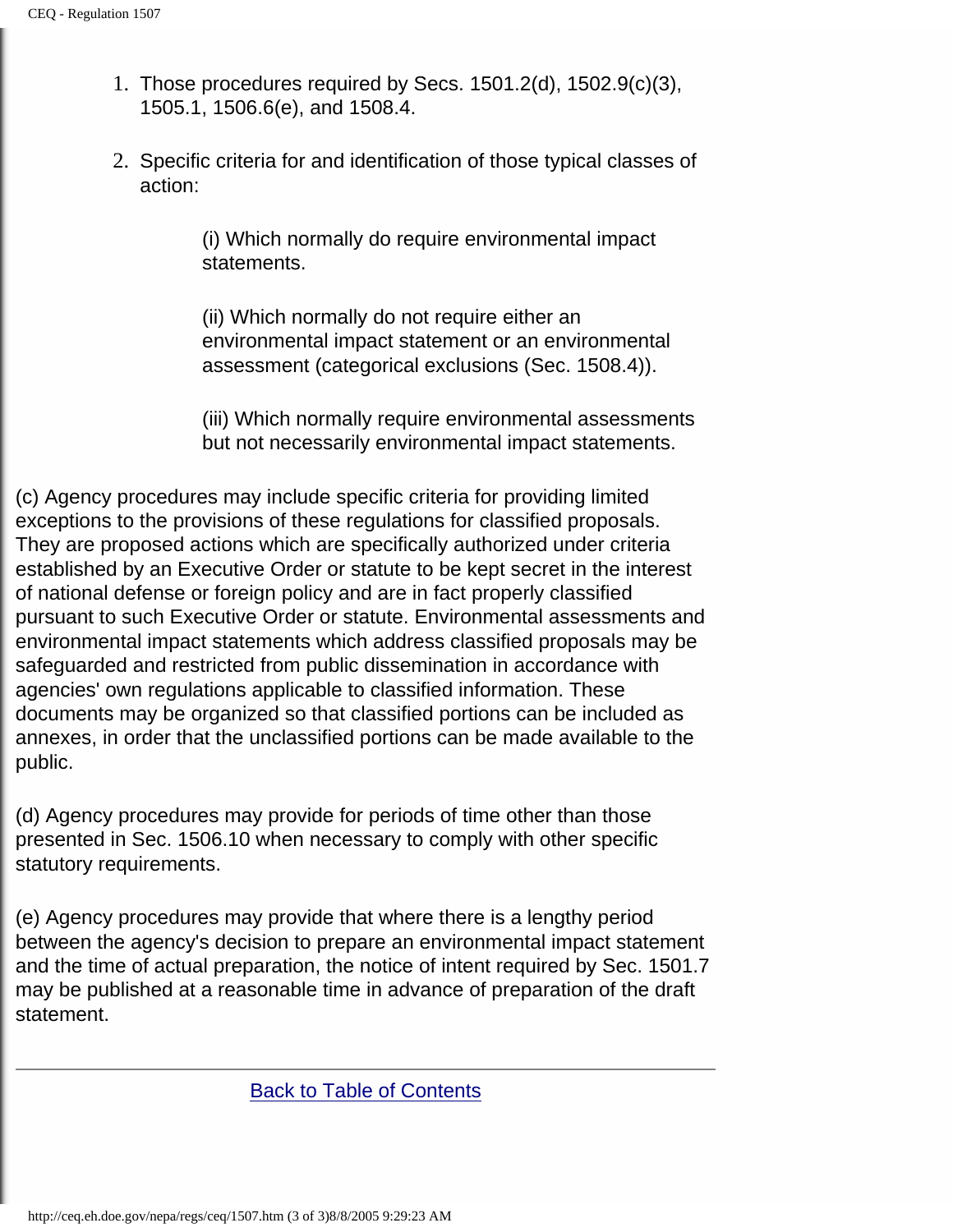# <span id="page-56-0"></span>**PART 1508--TERMINOLOGY AND INDEX**

Sec. 1508.1 Terminology. 1508.2 Act. 1508.3 Affecting. 1508.4 Categorical exclusion. 1508.5 Cooperating agency. 1508.6 Council. 1508.7 Cumulative impact. 1508.8 Effects. 1508.9 Environmental assessment. 1508.10 Environmental document. 1508.11 Environmental impact statement. 1508.12 Federal agency. 1508.13 Finding of no significant impact. 1508.14 Human environment. 1508.15 Jurisdiction by law. 1508.16 Lead agency. 1508.17 Legislation. 1508.18 Major Federal action. 1508.19 Matter. 1508.20 Mitigation. 1508.21 NEPA process. 1508.22 Notice of intent. 1508.23 Proposal. 1508.24 Referring agency. 1508.25 Scope. 1508.26 Special expertise. 1508.27 Significantly. 1508.28 Tiering.

Authority: NEPA, the Environmental Quality Improvement Act of 1970, as amended (42 U.S.C. 4371 et seq.), sec. 309 of the Clean Air Act, as amended (42 U.S.C. 7609), and E.O. 11514 (Mar. 5, 1970, as amended by E.O. 11991, May 24, 1977).

Source: 43 FR 56003, Nov. 29, 1978, unless otherwise noted.

#### **Sec. 1508.1 Terminology.**

The terminology of this part shall be uniform throughout the Federal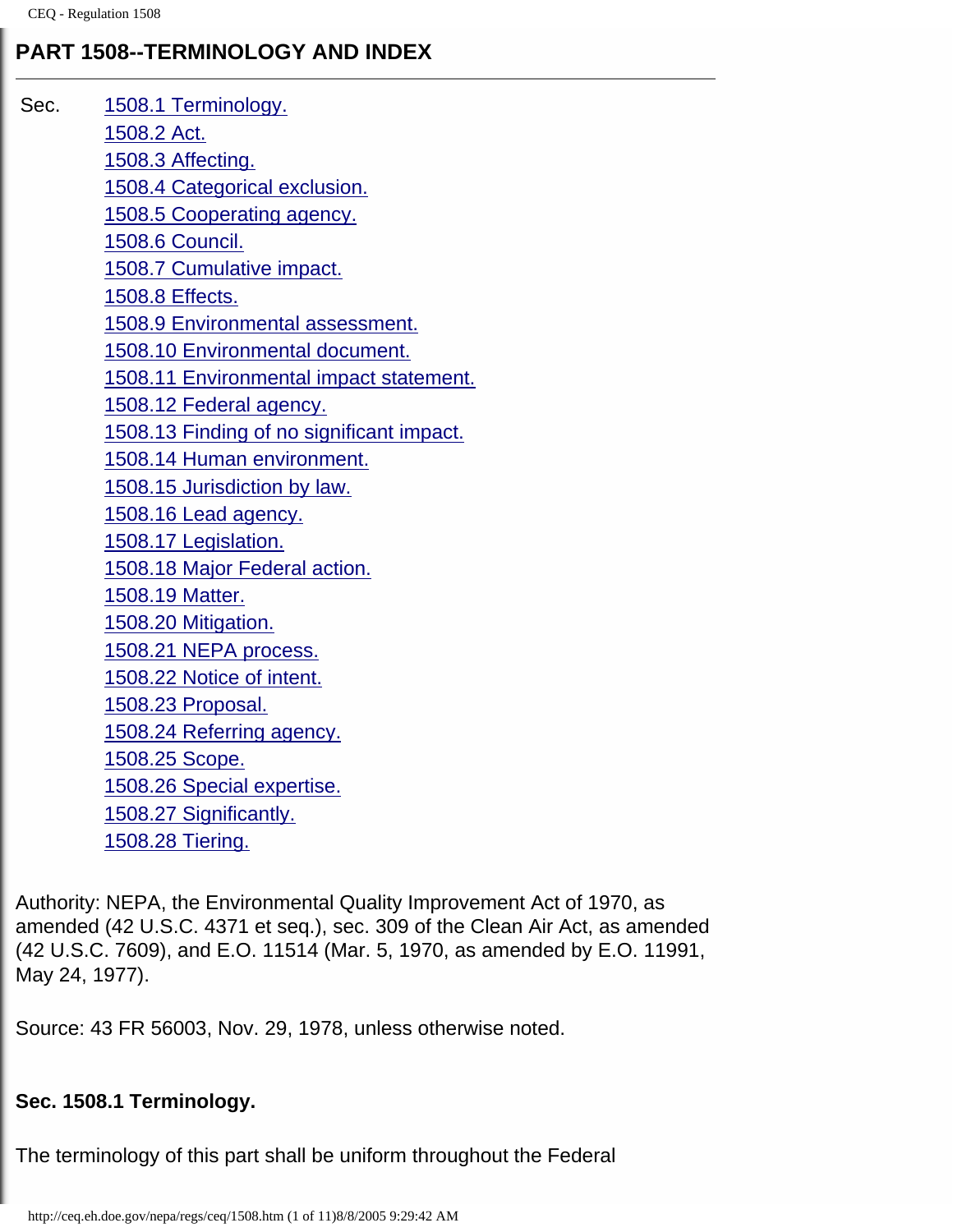CEQ - Regulation 1508

Government.

### **Sec. 1508.2 Act.**

"Act" means the National Environmental Policy Act, as amended (42 U.S.C. 4321, et seq.) which is also referred to as "NEPA."

### **Sec. 1508.3 Affecting.**

"Affecting" means will or may have an effect on.

## **Sec. 1508.4 Categorical exclusion.**

"Categorical exclusion" means a category of actions which do not individually or cumulatively have a significant effect on the human environment and which have been found to have no such effect in procedures adopted by a Federal agency in implementation of these regulations (Sec. 1507.3) and for which, therefore, neither an environmental assessment nor an environmental impact statement is required. An agency may decide in its procedures or otherwise, to prepare environmental assessments for the reasons stated in Sec. 1508.9 even though it is not required to do so. Any procedures under this section shall provide for extraordinary circumstances in which a normally excluded action may have a significant environmental effect.

# **Sec. 1508.5 Cooperating agency.**

"Cooperating agency" means any Federal agency other than a lead agency which has jurisdiction by law or special expertise with respect to any environmental impact involved in a proposal (or a reasonable alternative) for legislation or other major Federal action significantly affecting the quality of the human environment. The selection and responsibilities of a cooperating agency are described in Sec. 1501.6. A State or local agency of similar qualifications or, when the effects are on a reservation, an Indian Tribe, may by agreement with the lead agency become a cooperating agency.

# **Sec. 1508.6 Council.**

"Council" means the Council on Environmental Quality established by Title II of the Act.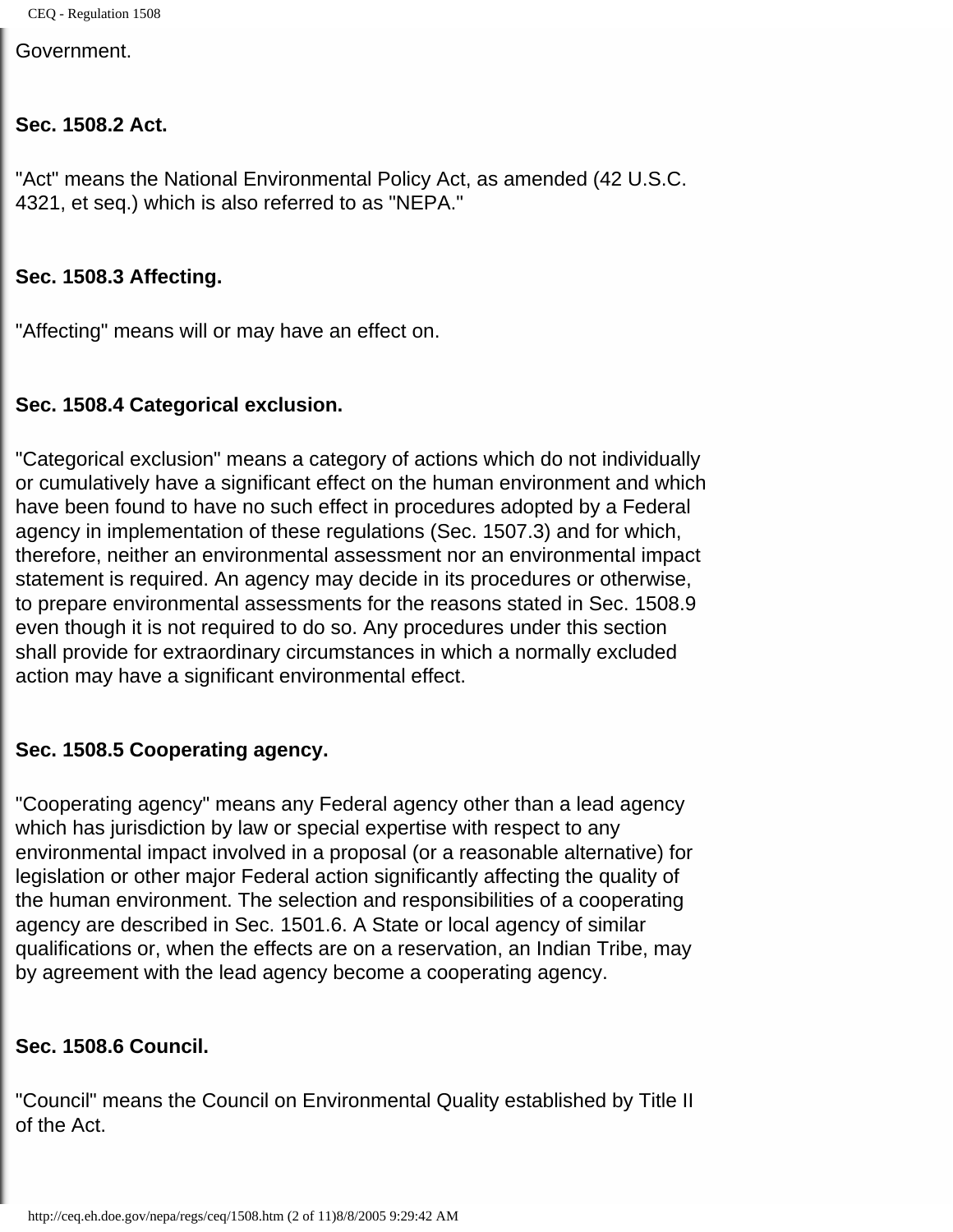# **Sec. 1508.7 Cumulative impact.**

"Cumulative impact" is the impact on the environment which results from the incremental impact of the action when added to other past, present, and reasonably foreseeable future actions regardless of what agency (Federal or non-Federal) or person undertakes such other actions. Cumulative impacts can result from individually minor but collectively significant actions taking place over a period of time.

## **Sec. 1508.8 Effects.**

"Effects" include:

(a) Direct effects, which are caused by the action and occur at the same time and place.

(b) Indirect effects, which are caused by the action and are later in time or farther removed in distance, but are still reasonably foreseeable. Indirect effects may include growth inducing effects and other effects related to induced changes in the pattern of land use, population density or growth rate, and related effects on air and water and other natural systems, including ecosystems.

Effects and impacts as used in these regulations are synonymous. Effects includes ecological (such as the effects on natural resources and on the components, structures, and functioning of affected ecosystems), aesthetic, historic, cultural, economic, social, or health, whether direct, indirect, or cumulative. Effects may also include those resulting from actions which may have both beneficial and detrimental effects, even if on balance the agency believes that the effect will be beneficial.

# **Sec. 1508.9 Environmental assessment.**

"Environmental assessment":

(a) Means a concise public document for which a Federal agency is responsible that serves to:

1. Briefly provide sufficient evidence and analysis for determining whether to prepare an environmental impact statement or a finding of no significant impact.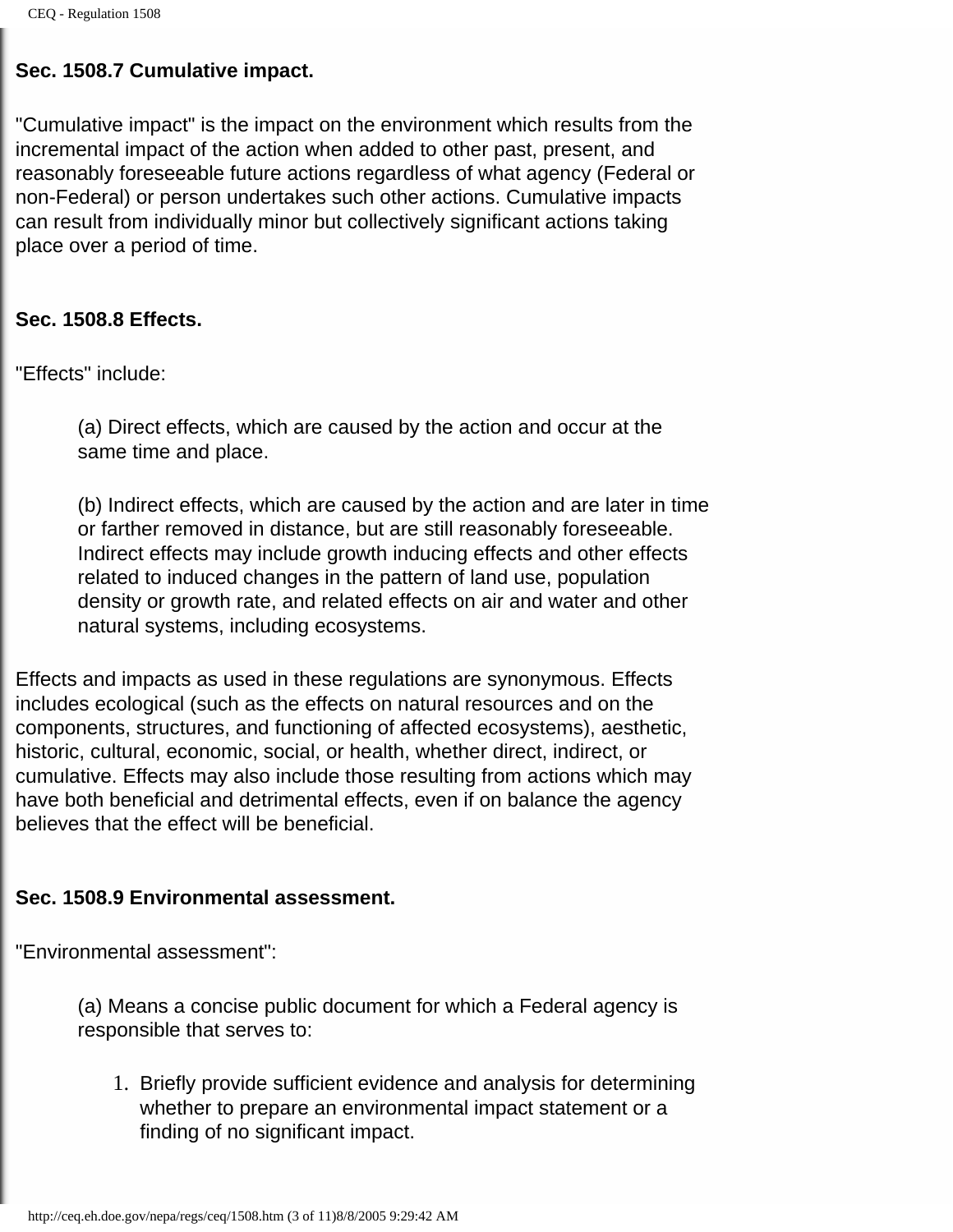- 2. Aid an agency's compliance with the Act when no environmental impact statement is necessary.
- 3. Facilitate preparation of a statement when one is necessary.

(b) Shall include brief discussions of the need for the proposal, of alternatives as required by section 102(2)(E), of the environmental impacts of the proposed action and alternatives, and a listing of agencies and persons consulted.

### **Sec. 1508.10 Environmental document.**

"Environmental document" includes the documents specified in Sec. 1508.9 (environmental assessment), Sec. 1508.11 (environmental impact statement), Sec. 1508.13 (finding of no significant impact), and Sec. 1508.22 (notice of intent).

### **Sec. 1508.11 Environmental impact statement.**

"Environmental impact statement" means a detailed written statement as required by section 102(2)(C) of the Act.

### **Sec. 1508.12 Federal agency.**

"Federal agency" means all agencies of the Federal Government. It does not mean the Congress, the Judiciary, or the President, including the performance of staff functions for the President in his Executive Office. It also includes for purposes of these regulations States and units of general local government and Indian tribes assuming NEPA responsibilities under section 104(h) of the Housing and Community Development Act of 1974.

## **Sec. 1508.13 Finding of no significant impact.**

"Finding of no significant impact" means a document by a Federal agency briefly presenting the reasons why an action, not otherwise excluded (Sec. 1508.4), will not have a significant effect on the human environment and for which an environmental impact statement therefore will not be prepared. It shall include the environmental assessment or a summary of it and shall note any other environmental documents related to it (Sec. 1501.7(a)(5)). If the assessment is included, the finding need not repeat any of the discussion in the assessment but may incorporate it by reference.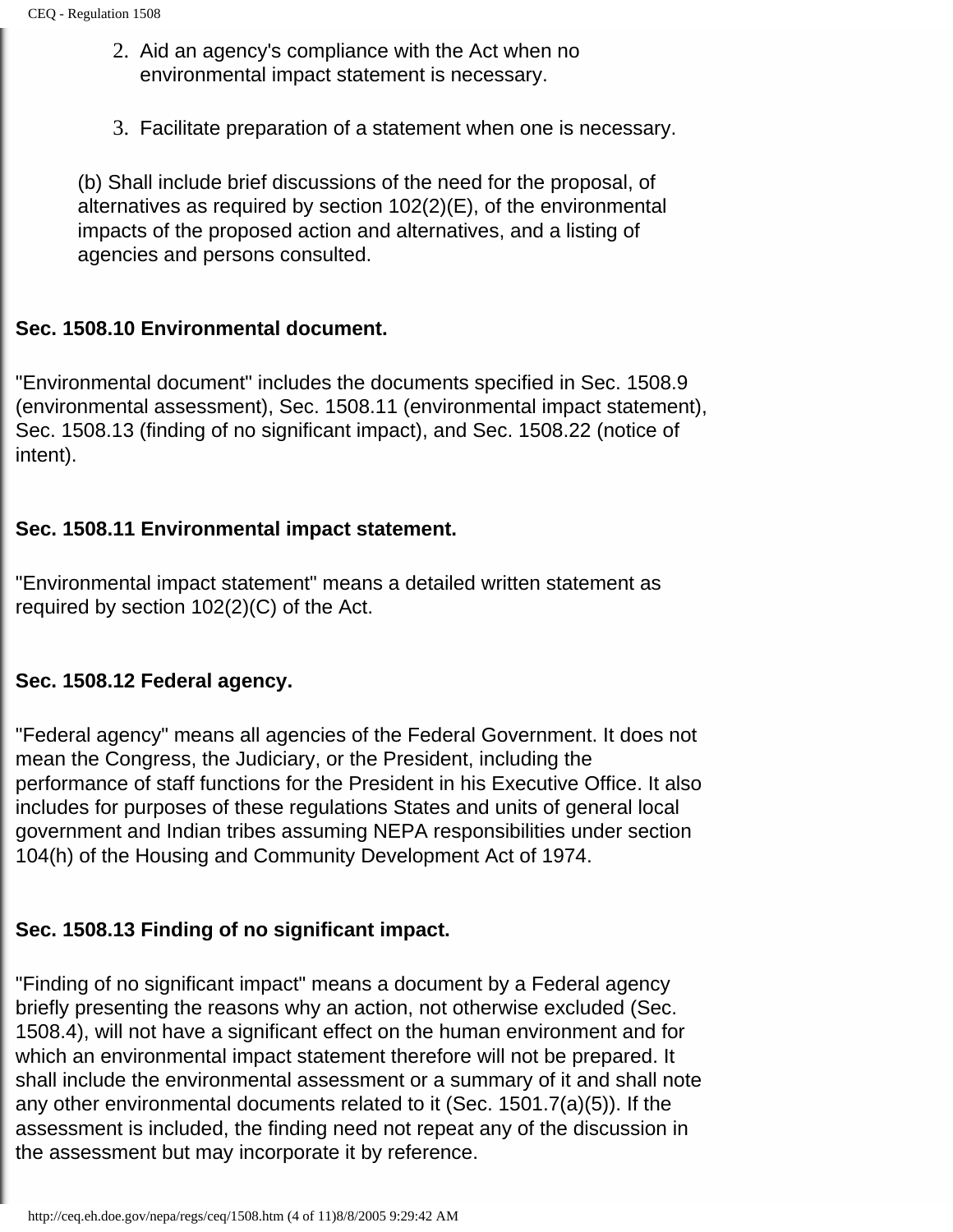# **Sec. 1508.14 Human environment.**

"Human environment" shall be interpreted comprehensively to include the natural and physical environment and the relationship of people with that environment. (See the definition of "effects" (Sec. 1508.8).) This means that economic or social effects are not intended by themselves to require preparation of an environmental impact statement. When an environmental impact statement is prepared and economic or social and natural or physical environmental effects are interrelated, then the environmental impact statement will discuss all of these effects on the human environment.

# **Sec. 1508.15 Jurisdiction by law.**

"Jurisdiction by law" means agency authority to approve, veto, or finance all or part of the proposal.

# **Sec. 1508.16 Lead agency.**

"Lead agency" means the agency or agencies preparing or having taken primary responsibility for preparing the environmental impact statement.

# **Sec. 1508.17 Legislation.**

"Legislation" includes a bill or legislative proposal to Congress developed by or with the significant cooperation and support of a Federal agency, but does not include requests for appropriations. The test for significant cooperation is whether the proposal is in fact predominantly that of the agency rather than another source. Drafting does not by itself constitute significant cooperation. Proposals for legislation include requests for ratification of treaties. Only the agency which has primary responsibility for the subject matter involved will prepare a legislative environmental impact statement.

# **Sec. 1508.18 Major Federal action.**

"Major Federal action" includes actions with effects that may be major and which are potentially subject to Federal control and responsibility. Major reinforces but does not have a meaning independent of significantly (Sec. 1508.27). Actions include the circumstance where the responsible officials fail to act and that failure to act is reviewable by courts or administrative tribunals under the Administrative Procedure Act or other applicable law as agency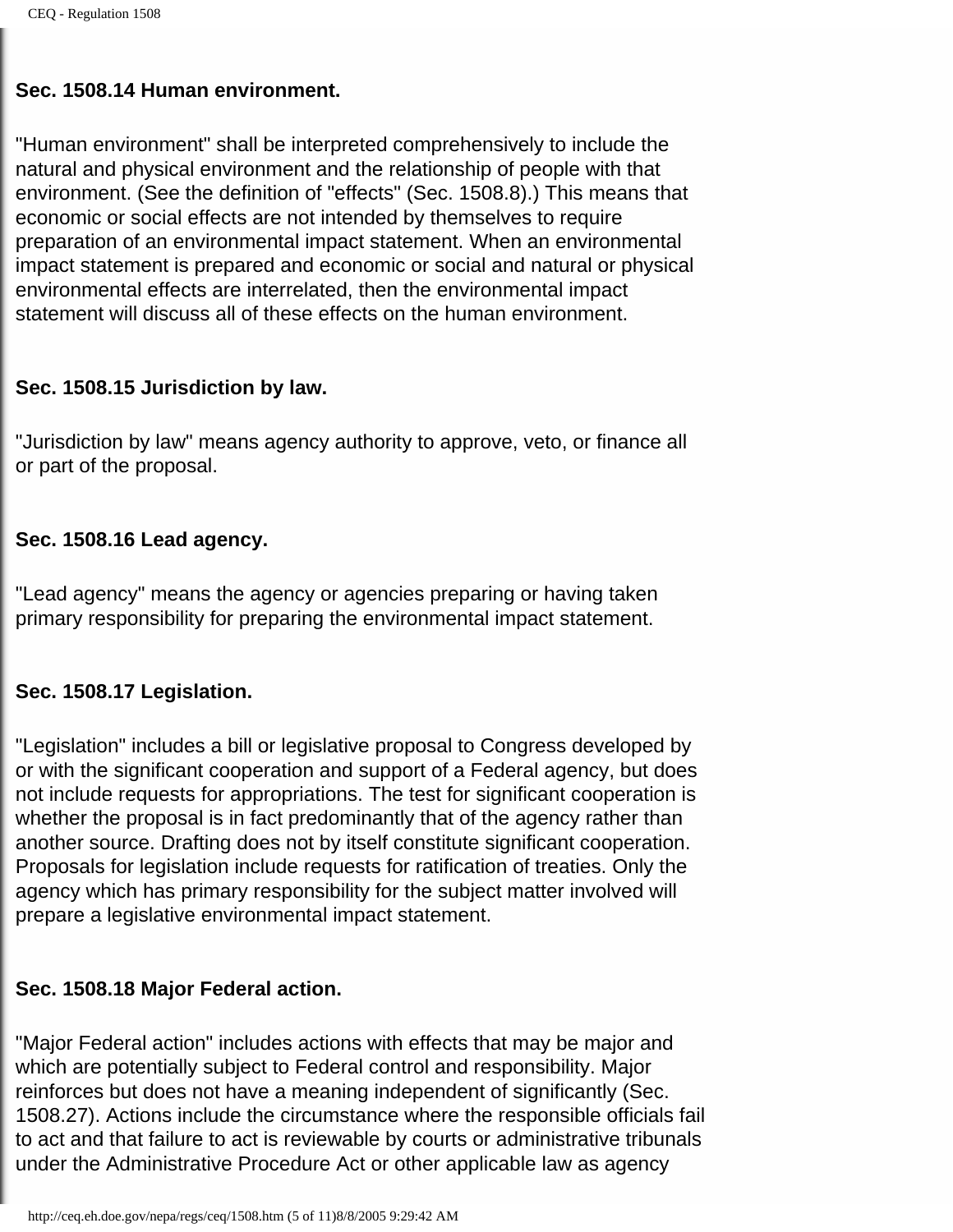### action.

(a) Actions include new and continuing activities, including projects and programs entirely or partly financed, assisted, conducted, regulated, or approved by federal agencies; new or revised agency rules, regulations, plans, policies, or procedures; and legislative proposals (Secs. 1506.8, 1508.17). Actions do not include funding assistance solely in the form of general revenue sharing funds, distributed under the State and Local Fiscal Assistance Act of 1972, 31 U.S.C. 1221 et seq., with no Federal agency control over the subsequent use of such funds. Actions do not include bringing judicial or administrative civil or criminal enforcement actions.

(b) Federal actions tend to fall within one of the following categories:

- 1. Adoption of official policy, such as rules, regulations, and interpretations adopted pursuant to the Administrative Procedure Act, 5 U.S.C. 551 et seq.; treaties and international conventions or agreements; formal documents establishing an agency's policies which will result in or substantially alter agency programs.
- 2. Adoption of formal plans, such as official documents prepared or approved by federal agencies which guide or prescribe alternative uses of Federal resources, upon which future agency actions will be based.
- 3. Adoption of programs, such as a group of concerted actions to implement a specific policy or plan; systematic and connected agency decisions allocating agency resources to implement a specific statutory program or executive directive.
- 4. Approval of specific projects, such as construction or management activities located in a defined geographic area. Projects include actions approved by permit or other regulatory decision as well as federal and federally assisted activities.

## **Sec. 1508.19 Matter.**

"Matter" includes for purposes of Part 1504: (a) With respect to the Environmental Protection Agency, any proposed legislation, project, action or regulation as those terms are used in section 309(a) of the Clean Air Act (42 U.S.C. 7609). (b) With respect to all other agencies, any proposed major federal action to which section 102(2)(C) of NEPA applies.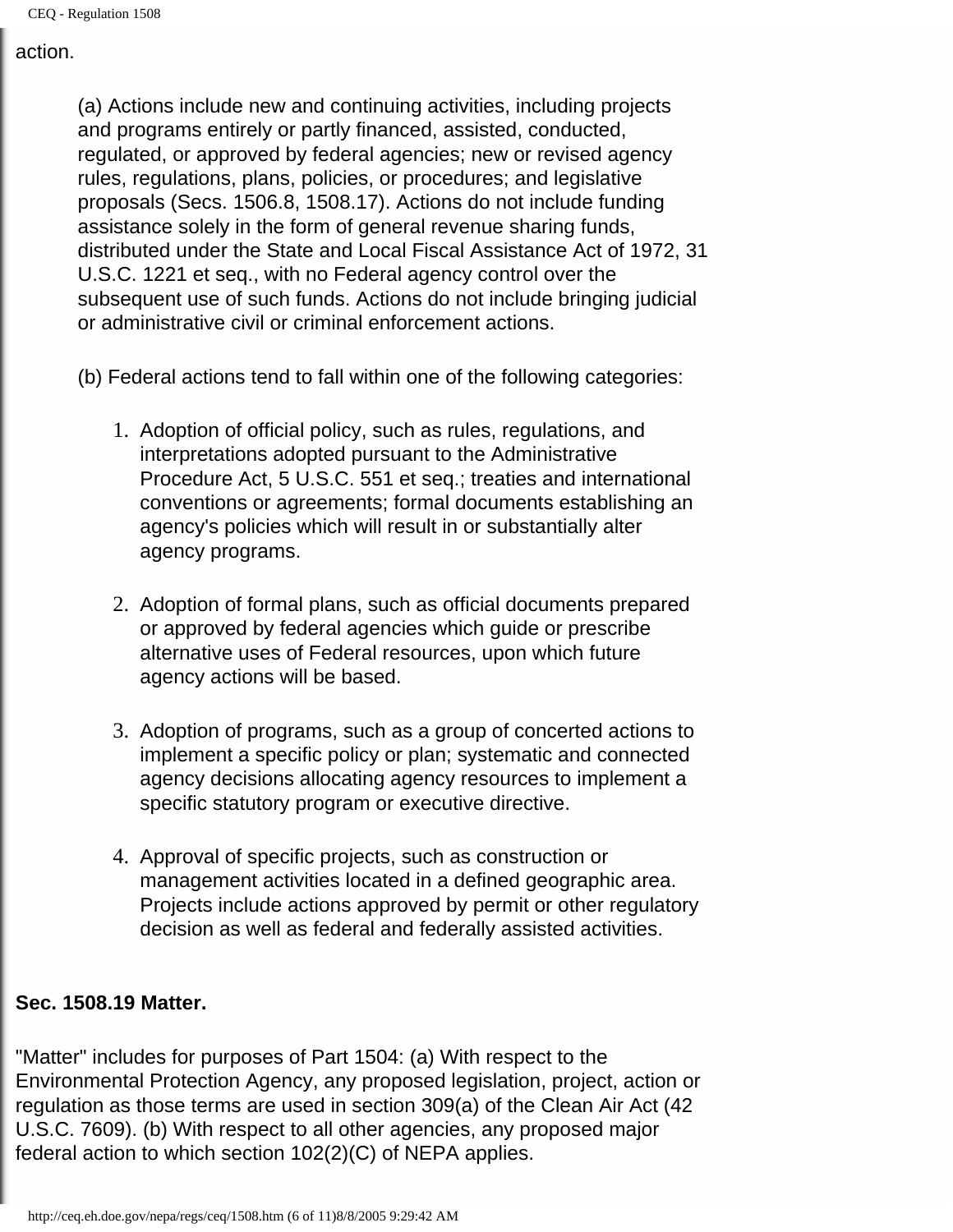### **Sec. 1508.20 Mitigation.**

"Mitigation" includes:

(a) Avoiding the impact altogether by not taking a certain action or parts of an action.

(b) Minimizing impacts by limiting the degree or magnitude of the action and its implementation.

(c) Rectifying the impact by repairing, rehabilitating, or restoring the affected environment.

(d) Reducing or eliminating the impact over time by preservation and maintenance operations during the life of the action.

(e) Compensating for the impact by replacing or providing substitute resources or environments.

#### **Sec. 1508.21 NEPA process.**

"NEPA process" means all measures necessary for compliance with the requirements of section 2 and Title I of NEPA.

#### **Sec. 1508.22 Notice of intent.**

"Notice of intent" means a notice that an environmental impact statement will be prepared and considered. The notice shall briefly:

(a) Describe the proposed action and possible alternatives.

(b) Describe the agency's proposed scoping process including whether, when, and where any scoping meeting will be held.

(c) State the name and address of a person within the agency who can answer questions about the proposed action and the environmental impact statement.

**Sec. 1508.23 Proposal.**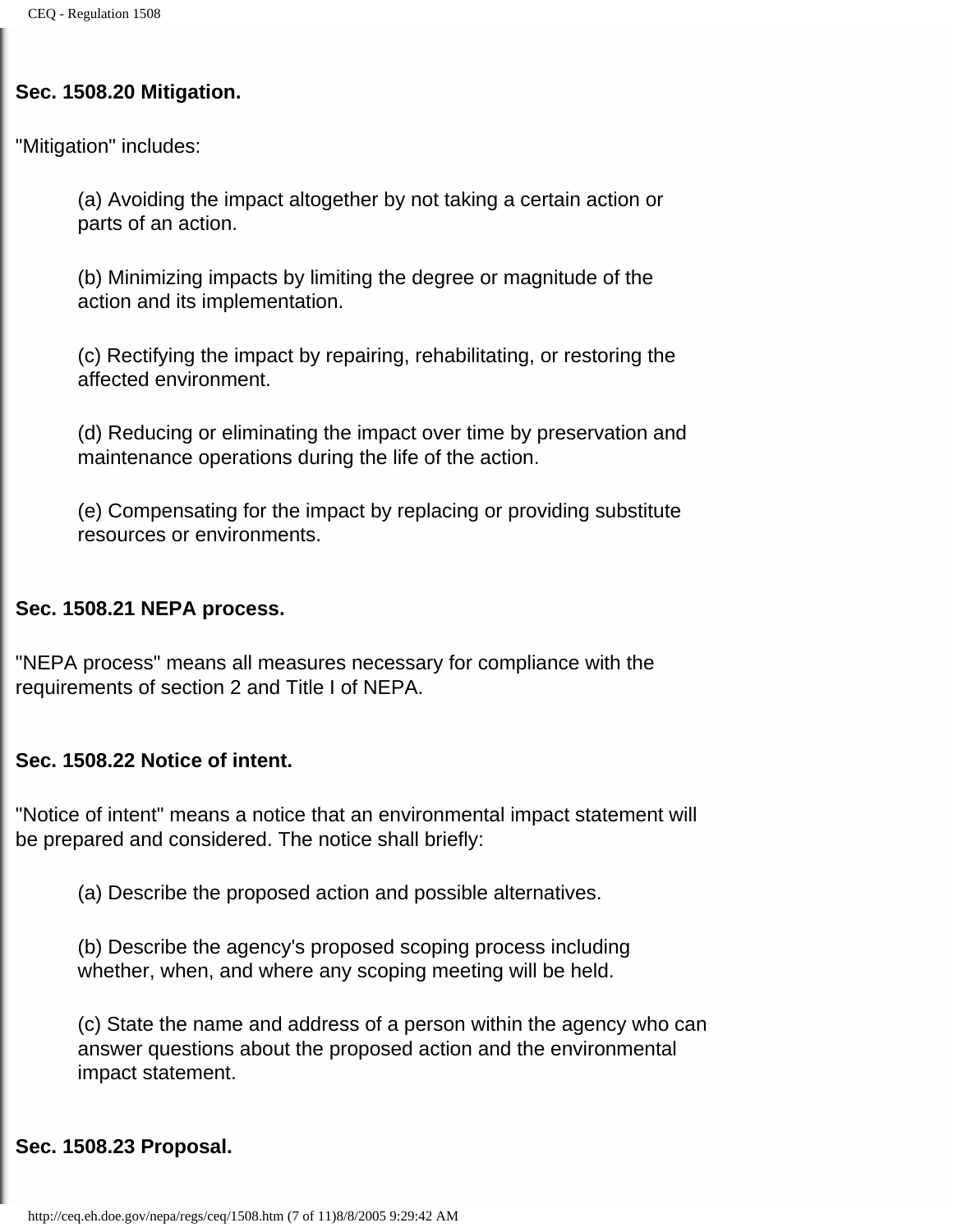"Proposal" exists at that stage in the development of an action when an agency subject to the Act has a goal and is actively preparing to make a decision on one or more alternative means of accomplishing that goal and the effects can be meaningfully evaluated. Preparation of an environmental impact statement on a proposal should be timed (Sec. 1502.5) so that the final statement may be completed in time for the statement to be included in any recommendation or report on the proposal. A proposal may exist in fact as well as by agency declaration that one exists.

### **Sec. 1508.24 Referring agency.**

"Referring agency" means the federal agency which has referred any matter to the Council after a determination that the matter is unsatisfactory from the standpoint of public health or welfare or environmental quality.

#### **Sec. 1508.25 Scope.**

Scope consists of the range of actions, alternatives, and impacts to be considered in an environmental impact statement. The scope of an individual statement may depend on its relationships to other statements (Secs.1502.20 and 1508.28). To determine the scope of environmental impact statements, agencies shall consider 3 types of actions, 3 types of alternatives, and 3 types of impacts. They include:

- (a) Actions (other than unconnected single actions) which may be:
	- 1. Connected actions, which means that they are closely related and therefore should be discussed in the same impact statement. Actions are connected if they:

(i) Automatically trigger other actions which may require environmental impact statements.

(ii) Cannot or will not proceed unless other actions are taken previously or simultaneously.

(iii) Are interdependent parts of a larger action and depend on the larger action for their justification.

2. Cumulative actions, which when viewed with other proposed actions have cumulatively significant impacts and should therefore be discussed in the same impact statement.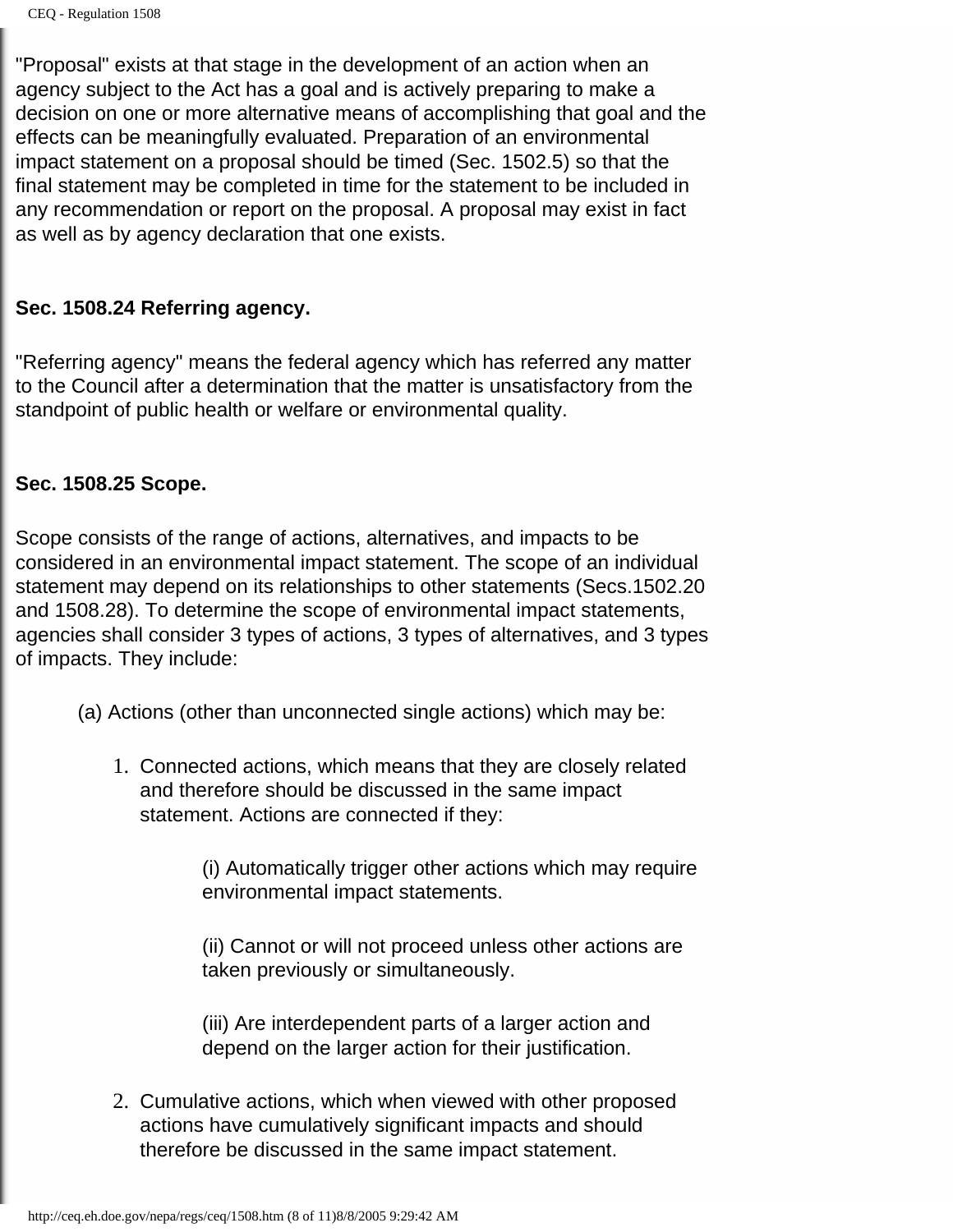3. Similar actions, which when viewed with other reasonably foreseeable or proposed agency actions, have similarities that provide a basis for evaluating their environmental consequencies together, such as common timing or geography. An agency may wish to analyze these actions in the same impact statement. It should do so when the best way to assess adequately the combined impacts of similar actions or reasonable alternatives to such actions is to treat them in a single impact statement.

(b) Alternatives, which include:

- 1. No action alternative.
- 2. Other reasonable courses of actions.
- 3. Mitigation measures (not in the proposed action).

(c) Impacts, which may be: (1) Direct; (2) indirect; (3) cumulative.

#### **Sec. 1508.26 Special expertise.**

"Special expertise" means statutory responsibility, agency mission, or related program experience.

### **Sec. 1508.27 Significantly.**

"Significantly" as used in NEPA requires considerations of both context and intensity:

(a) Context. This means that the significance of an action must be analyzed in several contexts such as society as a whole (human, national), the affected region, the affected interests, and the locality. Significance varies with the setting of the proposed action. For instance, in the case of a site-specific action, significance would usually depend upon the effects in the locale rather than in the world as a whole. Both short- and long-term effects are relevant.

(b) Intensity. This refers to the severity of impact. Responsible officials must bear in mind that more than one agency may make decisions about partial aspects of a major action. The following should be considered in evaluating intensity:

1. Impacts that may be both beneficial and adverse. A significant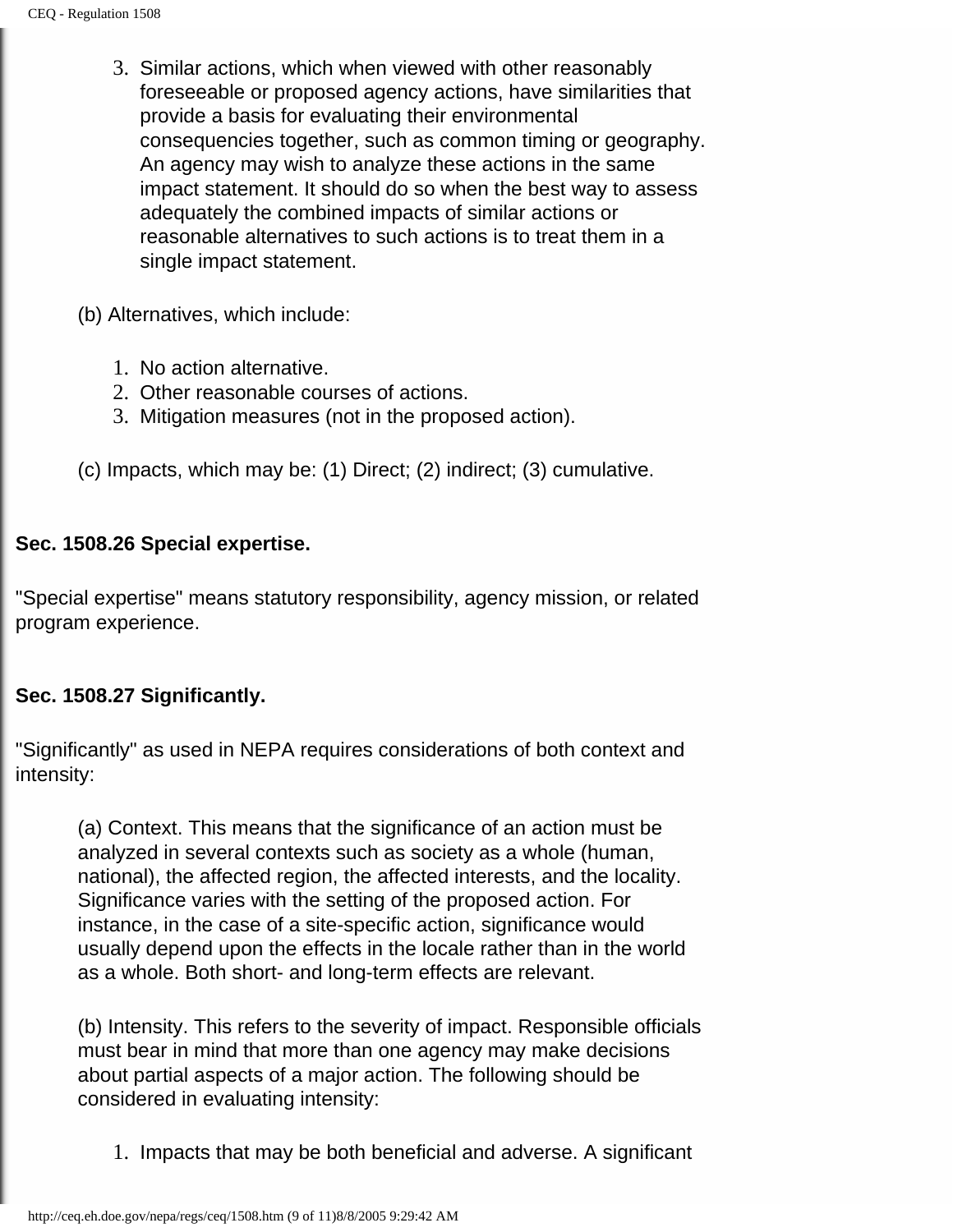effect may exist even if the Federal agency believes that on balance the effect will be beneficial.

- 2. The degree to which the proposed action affects public health or safety.
- 3. Unique characteristics of the geographic area such as proximity to historic or cultural resources, park lands, prime farmlands, wetlands, wild and scenic rivers, or ecologically critical areas.
- 4. The degree to which the effects on the quality of the human environment are likely to be highly controversial.
- 5. The degree to which the possible effects on the human environment are highly uncertain or involve unique or unknown risks.
- 6. The degree to which the action may establish a precedent for future actions with significant effects or represents a decision in principle about a future consideration.
- 7. Whether the action is related to other actions with individually insignificant but cumulatively significant impacts. Significance exists if it is reasonable to anticipate a cumulatively significant impact on the environment. Significance cannot be avoided by terming an action temporary or by breaking it down into small component parts.
- 8. The degree to which the action may adversely affect districts, sites, highways, structures, or objects listed in or eligible for listing in the National Register of Historic Places or may cause loss or destruction of significant scientific, cultural, or historical resources.
- 9. The degree to which the action may adversely affect an endangered or threatened species or its habitat that has been determined to be critical under the Endangered Species Act of 1973.
- 10. Whether the action threatens a violation of Federal, State, or local law or requirements imposed for the protection of the environment.

[43 FR 56003, Nov. 29, 1978; 44 FR 874, Jan. 3, 1979]